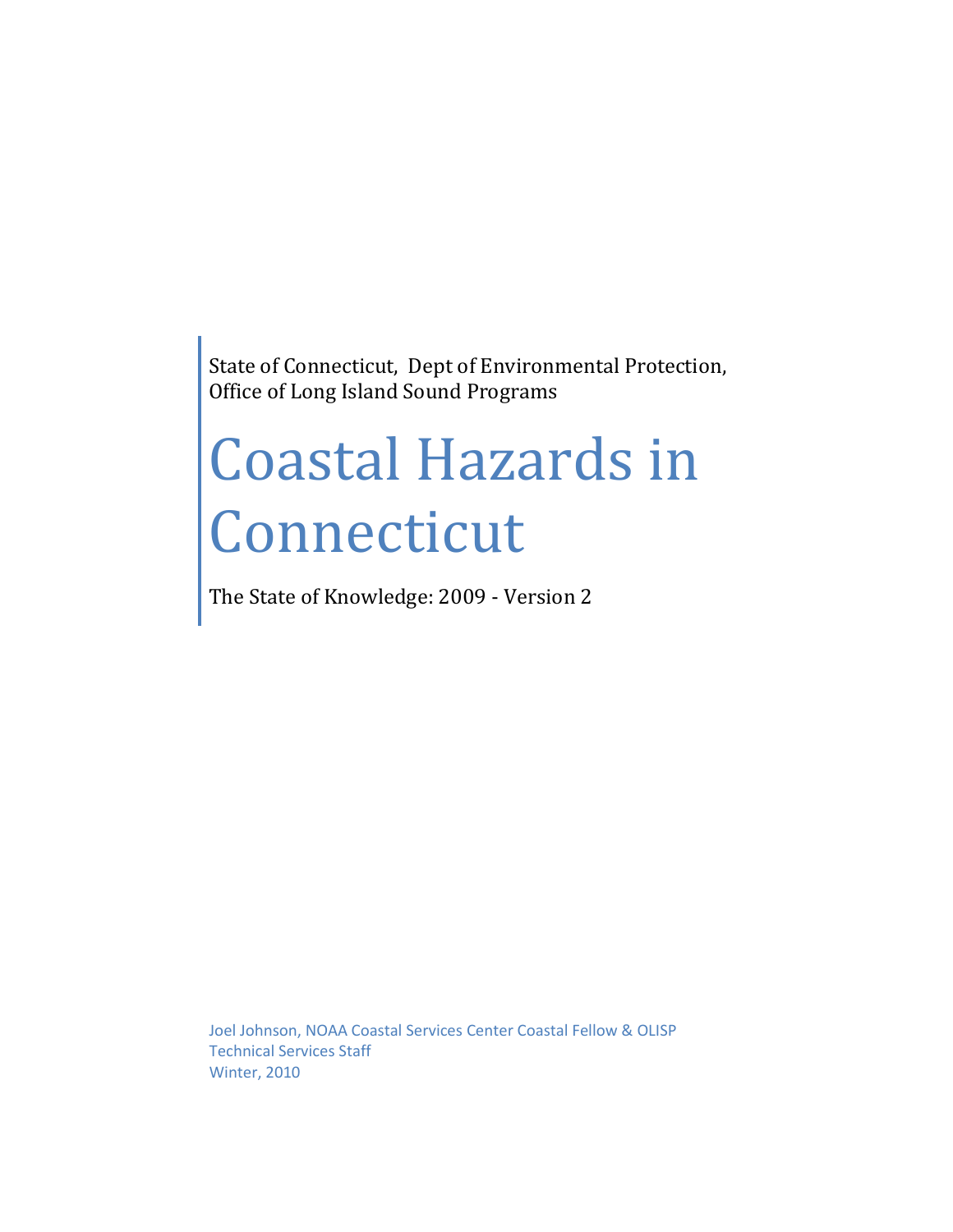# **Coastal Hazards in Connecticut:**

The State of Knowledge and Management in 2009

Table of Contents:

| $\mathbf{1}$     |     |                                                                        |     |  |
|------------------|-----|------------------------------------------------------------------------|-----|--|
| 2                |     | <b>Connecticut's Coastal Environment: Geography, Geology, Climate,</b> |     |  |
|                  |     |                                                                        |     |  |
|                  | 2.1 |                                                                        |     |  |
|                  | 2.2 |                                                                        |     |  |
|                  | 2.3 |                                                                        |     |  |
|                  |     | 2.3.1                                                                  |     |  |
|                  |     | 2.3.2                                                                  |     |  |
|                  |     | 2.3.3                                                                  |     |  |
|                  |     | 2.3.4                                                                  |     |  |
|                  |     | 2.3.5                                                                  |     |  |
|                  | 2.4 |                                                                        |     |  |
| 3                |     | Population and Development Trends and Coastal Management Framework 14  |     |  |
|                  | 3.1 |                                                                        |     |  |
|                  | 3.2 |                                                                        |     |  |
|                  |     | 3.2.1                                                                  |     |  |
|                  |     | 3.2.2                                                                  |     |  |
|                  |     | 3.2.3                                                                  |     |  |
|                  |     | Municipal Floodplain Regulations and Ordinances 17<br>3.2.4            |     |  |
|                  |     | 3.2.5                                                                  |     |  |
|                  | 3.3 |                                                                        |     |  |
|                  |     |                                                                        |     |  |
| $\boldsymbol{4}$ |     | Coastal Hazards: The Current State of Knowledge and Management  21     |     |  |
|                  | 4.1 |                                                                        |     |  |
|                  |     | 4.1.1                                                                  |     |  |
|                  |     | 4.1.2                                                                  |     |  |
|                  | 4.2 |                                                                        |     |  |
|                  |     | 4.2.1                                                                  |     |  |
|                  |     | 4.2.2                                                                  |     |  |
|                  | 4.3 |                                                                        |     |  |
|                  |     | 4.3.1                                                                  |     |  |
|                  |     | 4.3.2                                                                  |     |  |
|                  | 4.4 |                                                                        |     |  |
|                  |     |                                                                        | .38 |  |
|                  |     | 4.4.2                                                                  |     |  |
| 5                |     | Storms: The Current State of Knowledge and Management  40              |     |  |
|                  | 5.1 |                                                                        |     |  |
|                  |     | 5.1.1                                                                  |     |  |
|                  |     | 5.1.2                                                                  |     |  |
|                  |     | 5.1.3                                                                  |     |  |
|                  | 5.2 | 5.2.1                                                                  |     |  |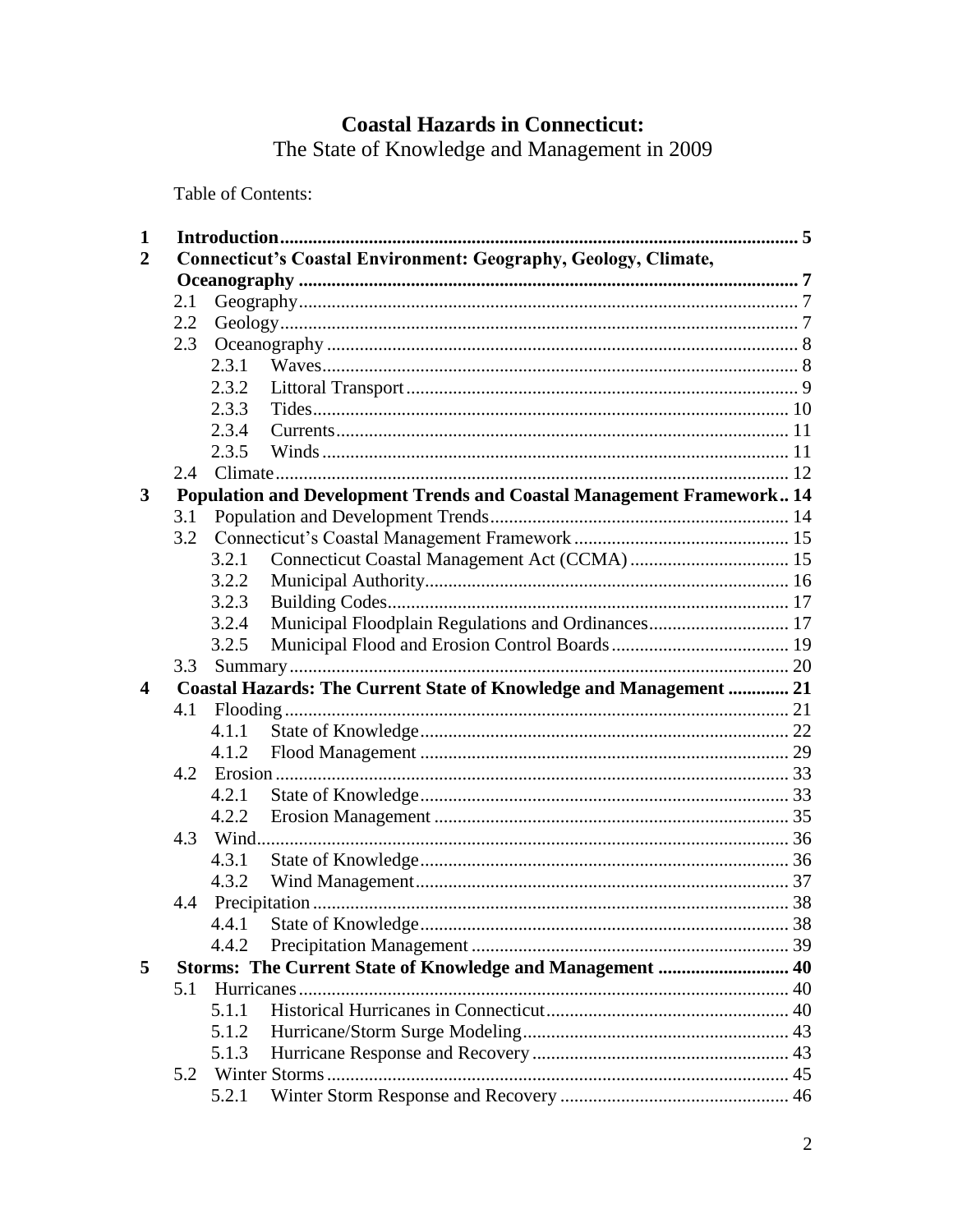| 6 |     | Climate Change and Coastal Hazards: The Current State of Knowledge  47 |  |
|---|-----|------------------------------------------------------------------------|--|
|   | 6.1 |                                                                        |  |
|   |     | 6.1.1                                                                  |  |
|   |     | 6.1.2                                                                  |  |
|   |     | 6.1.3                                                                  |  |
|   |     | 6.1.4                                                                  |  |
|   | 6.2 |                                                                        |  |
| 7 |     |                                                                        |  |
|   | 7.1 |                                                                        |  |
|   | 7.2 |                                                                        |  |
|   | 7.3 |                                                                        |  |
|   | 7.4 |                                                                        |  |
|   |     |                                                                        |  |
|   |     |                                                                        |  |
|   | 7.5 |                                                                        |  |
|   | 7.6 |                                                                        |  |
| 8 |     |                                                                        |  |
| 9 |     |                                                                        |  |
|   |     |                                                                        |  |
|   | 9.2 |                                                                        |  |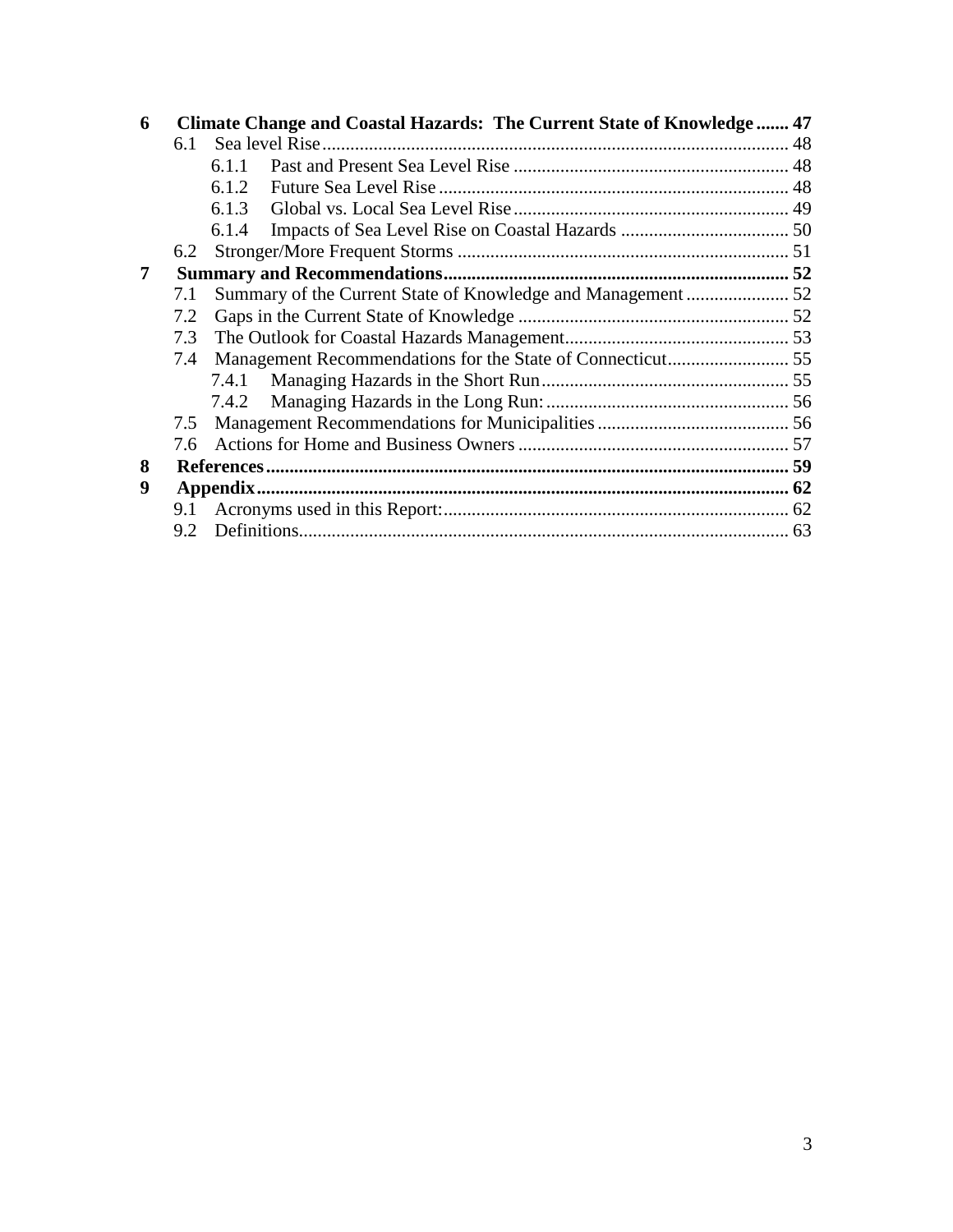# **Acknowledgements:**

This report was made possible as part of the National Oceanic and Atmospheric Administration (NOAA) Coastal Management Fellowship Program, in partnership with the State of Connecticut Department of Environmental Protection Office of Long Island Sound Program (OLISP), and the University of Connecticut (UCONN) Marine Science Program.

In particular, special thanks are given to the following individuals/groups:

- Joel Johnson, NOAA Coastal Fellow
- OLISP Program staff, CT DEP
- Inland Water Resources staff, CT DEP
- Dr. Jim O'Donnell and Todd Fake, UCONN
- Mark Scerra, CT Dept. of Emergency Management/Homeland Security
- Dr. Adam Whelchel, The Nature Conservancy

# **Version History:**

- Version 1, Fall 2009. Original draft prepared as part of the final deliverables for the Fellowship program. (J. Johnson, OLISP Program staff)
- Version 2, Winter 2010. Updates Version 1 to include clarifications to various State programmatic and regulatory/management constructs, as well as minor edits. (OLISP Program staff)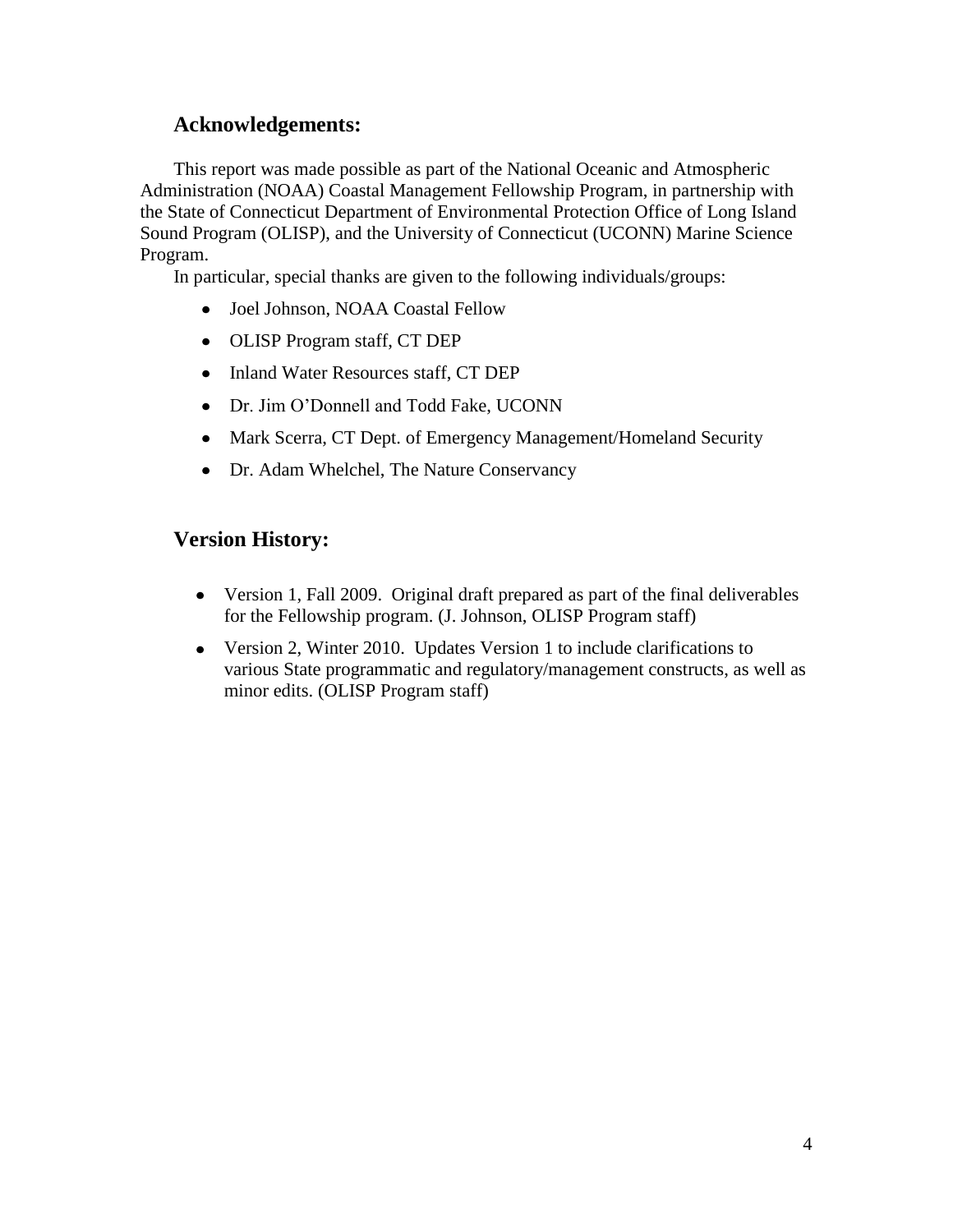# <span id="page-4-0"></span>**1 Introduction**

 $\overline{a}$ 

Living in coastal Connecticut can be hazardous. For example, in the middle of the 20<sup>th</sup> century, Connecticut endured six hurricanes in seventeen years. Two of these were category 3 hurricanes (maximum sustained winds between 111 and 130 mph) when they made landfall. Storms roughly comparable in power to Hurricane Katrina have come to Connecticut and will likely come again. In fact, a strong category  $3<sup>1</sup>$  hurricane is the most probable worst-case disaster scenario facing the state.<sup>2</sup> It has been decades since a severe hurricane visited Connecticut and during that time the coast has become increasingly crowded with people who may not remember the effects or realize the potential dangers.

While most people can understand that a hurricane can be a hazard to the coast, what are other examples of coastal hazards? Broadly defined, coastal hazards are natural or man-made phenomena that threaten both the life and health of human beings as well as necessities, such as transportation, sanitation, water, and energy infrastructure.

The purpose of this report is to provide a summary of the state of knowledge and management of coastal hazards in Connecticut. In other words, establish what we know, what we don't know, what we are doing, and what we aren't doing about coastal hazards in Connecticut. To begin, we frame the basic characteristics of the Connecticut coast (physical and demographic qualities) and the legal/policy framework of coastal management in Chapters Two and Three. The report then focuses on the natural coastal hazards most pertinent to Connecticut: flooding, erosion, wind, and precipitation.<sup>3</sup> Our state of knowledge and management of these hazards is summarized in Chapter Four.

Discussing what we know about these individual hazards is useful, but they usually come in combinations produced by storms. Tropical cyclones (e.g. hurricanes) produce storm surge flooding, heavy rain, high winds, and severe erosion in a matter of hours. Winter storms can produce rain, snow, ice, sustained gale-force winds, and severe erosion over the course of several days. Our state of knowledge of tropical cyclones and winter storms is summarized in Chapter Five.

Climate change can be thought of as a "multiplier" or "accelerator" of coastal hazards. As the earth warms, flooding, erosion, wind and precipitation will change, possibly for the worse. Our state of knowledge on climate change and coastal hazards is summarized in Chapter Six.

Information about coastal hazards and coastal hazards management spans academia, non-governmental organizations, all layers of government, and general public knowledge. It also bridges broad disciplines: law, economics, planning, geology, meteorology, marine sciences, climate sciences, etc. Since this report is designed as a synthesis of some of the main focus areas, it is not possible to provide in-depth information on all

 $1$  "Category 3" is a designation of the Saffir-Simpson Hurricane Intensity Scale, and refers to a hurricane with maximum sustained windspeed of 111 to 130 miles per hour. See table in Definitions section of Appendix.

<sup>&</sup>lt;sup>2</sup> State of Connecticut. (2006). *Natural Disaster Plan.*. Hartford, CT: State of Connecticut Department of Emergency Management and Homeland Security, p. A-1

<sup>&</sup>lt;sup>3</sup> Se[e http://www.csc.noaa.gov/themes/coasthaz/problems.html](http://www.csc.noaa.gov/themes/coasthaz/problems.html) for a complete list of coastal hazards, including man-made hazards and seismic natural hazards.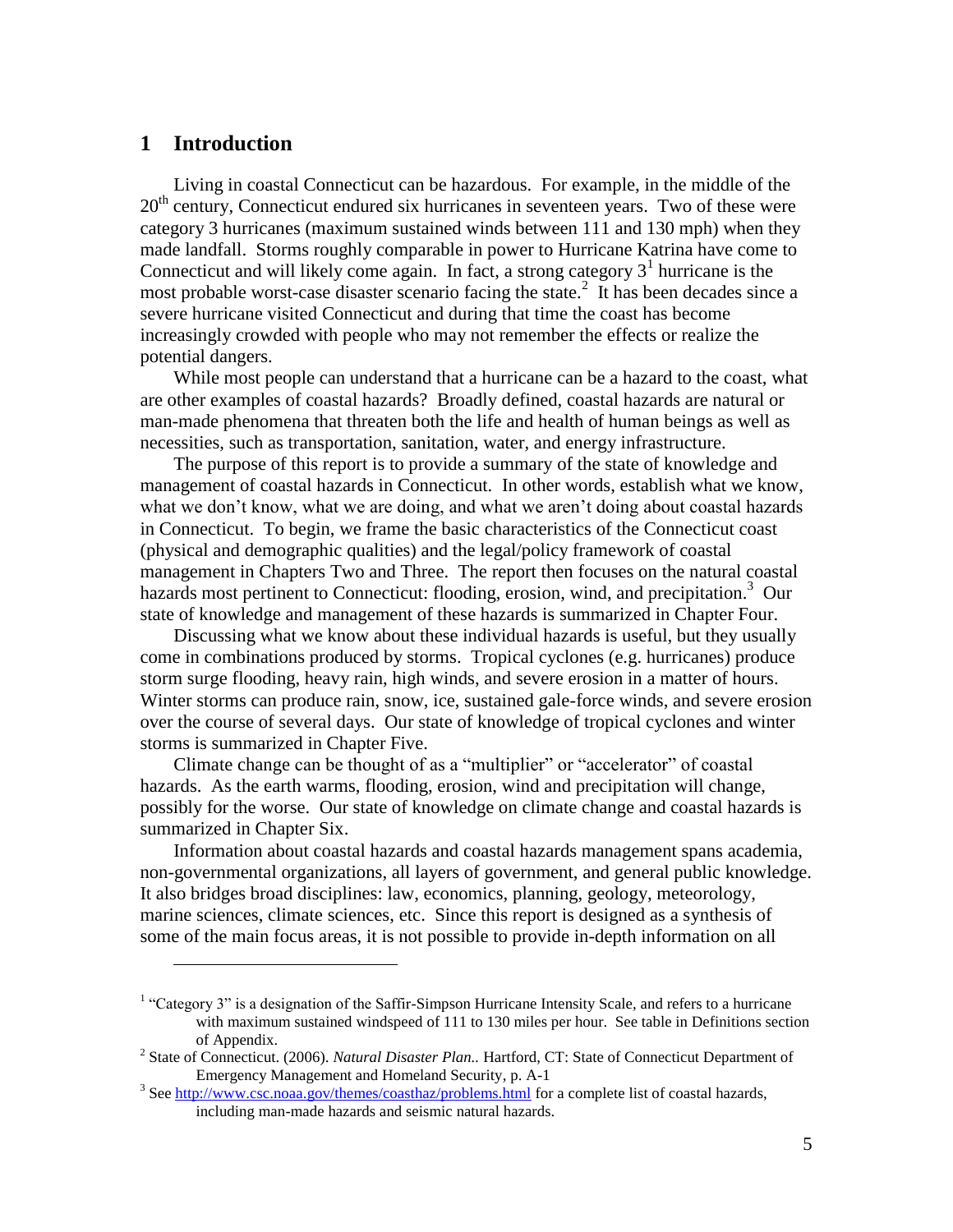potential elements. In situations where more information may be warranted and is available, we have attempted to direct the reader to other sources.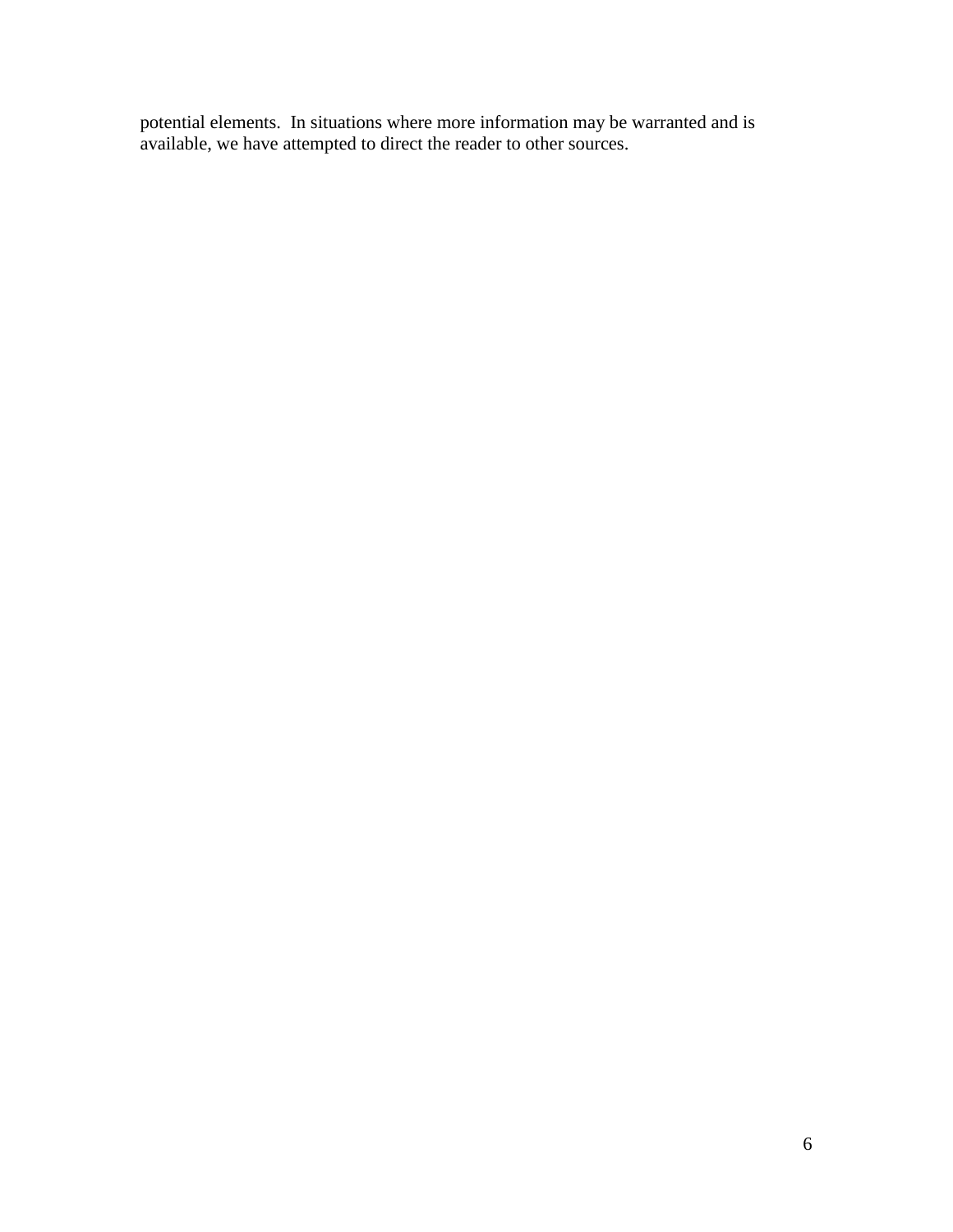# <span id="page-6-0"></span>**2 Connecticut's Coastal Environment: Geography, Geology, Climate, Oceanography**

The purpose of this chapter is to provide basic information about the environment of Connecticut's coast and Long Island Sound. The locations of coastal features like beaches, bluffs, river-mouths, marshes and their interactions with dynamic coastal processes are critical for assessing hazards. Erosion hazards in a particular section of coast, for example, are largely a function of the geology in that area. Sandy islands and beaches are more erodible than gravel areas, while bedrock is practically unaffected by erosion. Likewise, the orientation of different sections of coast affects their exposure to wave and wind energy.

## <span id="page-6-1"></span>2.1 **Geography**

The coast of Connecticut is located in the relatively low energy environment of the Long Island Sound Estuary. Long Island, NY creates the southern border of Long Island Sound and protects Connecticut's coast from ocean waves.

The coast runs generally east to west, but there are many beaches and headlands along the coast that have westerly or easterly exposures. This is an important consideration for hazard planning, because different sections of the coast face different patterns of sediment transport and react differently to prevailing winds and varying storm tracks. Hammonasset Beach in Madison, for example, faces southwest and is exposed to a large fetch, so the prevailing southwesterly winds and waves create significant erosion problems. The coast between Stratford Point and the mouth of the Housatonic River, on the other hand, faces northeast. It is thus protected from southwesterly winds and waves, but exposed to episodic erosion and wind-driven precipitation hazards from winter storms.

The mouths of the Housatonic, Connecticut, and Thames Rivers are also located on Connecticut's coast. These rivers provide sediment that nourishes beaches along the coast, and provide the freshwater that makes Long Island Sound an estuary. The flow of these rivers typically reaches maximum volume in the spring, when upland snow is melting and the spring freshet pulses down the rivers to Long Island Sound. As summer progresses, the rivers lose speed and volume and a wedge of salt water creeps up the rivers from the Sound. Recent science<sup>4</sup> suggests climate change will likely alter the flow of rivers, with potentially serious implications for coastal erosion, alluvial floodplains, and freshwater supplies.

# <span id="page-6-2"></span>2.2 **Geology**

 $\overline{a}$ 

Through recent geologic history Connecticut's coast has been shaped by sea level changes and glaciers.<sup>5</sup> As recently as the last ice age 22,000 years ago, when the

<sup>4</sup> Northeast Climate Impacts Assessment (NECIA). (2006). *Climate Change in the US Northeast: A Report of the Northeast Climate Impacts Assessment.* Cambridge, MA: Union of Concerned Scientists.

<sup>&</sup>lt;sup>5</sup> An overview of the geologic history of Connecticut, including color drawings, is available at the Long Island Sound Resource Center (LISRC): [http://www.lisrc.uconn.edu/lisrc/geology\\_simple.asp](http://www.lisrc.uconn.edu/lisrc/geology_simple.asp)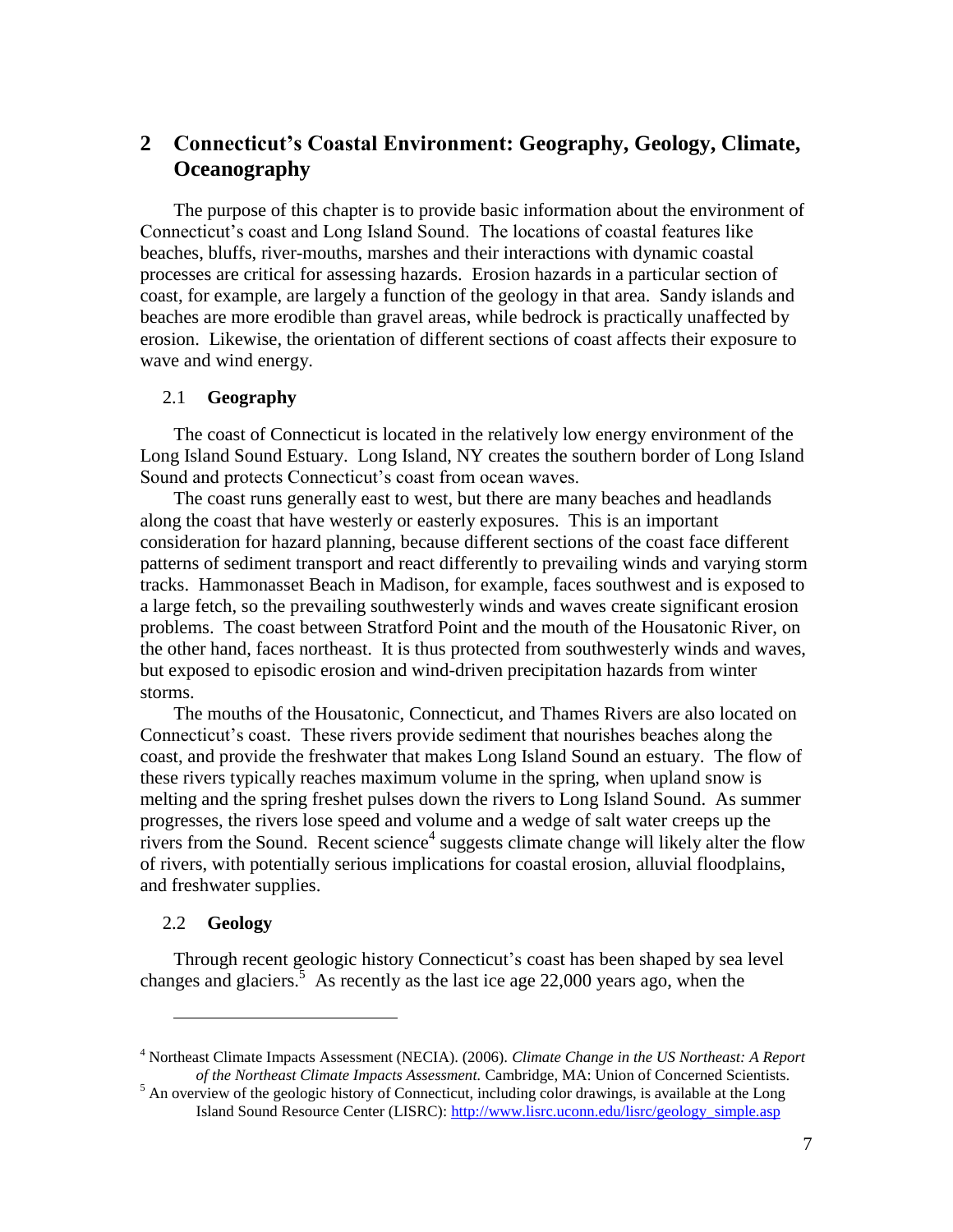Wisconsin Glacier was advancing over present-day New England, sea level was about 350 feet lower than it is today. The teeth of Mastodon and Mammoth have been discovered near the edge of the continental shelf 100 miles off the south shore of Long Island. During this period Long Island Sound was actually a large river valley draining the coastal plain. 6

During the last ice age, glaciers shaped the coastline in Connecticut by scouring bedrock and depositing drift, comprised of various types of rocks and sediment, including sand, silt, and clay. The action of these glaciers on the variety of bedrock across Connecticut caused the unique variation in coastal geology across present-day Connecticut. The middle of the state's coast is characterized by fine sediment because the bedrock in the Connecticut River Valley is made of sedimentary and igneous rock. As the glaciers advanced southward, they were able create sediment by eroding this bedrock. By contrast, the western and eastern portions of Connecticut's coast, characterized by rockier terrain, are abutted by inland areas of the state with relatively hard and consolidated metamorphic bedrock. This bedrock was more resistant to erosion and thus became a smaller source of sediment for the adjacent coastline.<sup>7</sup>

In addition, as the Wisconsin Glacier retreated, meltwater streams carried sediment down river valleys such as the Connecticut River Valley and the Housatonic River Valley. This sediment was deposited at the mouth of these valleys, forming deltas:

―Therefore, where the coast today is sandy and where it is rocky was decided, in large part, 16,800 years ago by the path of meltwater streams and the location of sand and gravel deltas."<sup>8</sup>

These sand and gravel deltas provide material for beaches and are highly erodible compared to rockier coastal formations.

After the retreat of the Wisconsin Glacier, rising sea levels became the primary force shaping the Connecticut coastline. Sea level reached present-day Long Island Sound 11,000 years ago. As sea level continued to rise, it eroded and reshaped the glacial features of the area that is now Connecticut's coastline, creating the complex variety of beaches and headlands that are present today.<sup>9</sup>

In addition to the interaction of sea level rise and coastal geology, climate and oceanographic forces continue to shape Connecticut's coastline. Climatic factors include regional wind patterns and infrequent storms, including winter storms and cyclones. Oceanographic factors include tides, currents (generated by tides and winds), and wind generated waves.

#### <span id="page-7-0"></span>2.3 **Oceanography**

#### 2.3.1 Waves

<span id="page-7-1"></span>Waves in Long Island Sound are generated locally because Long Island restricts fetch and protects Connecticut's coast from larger waves generated in the open ocean.

<sup>6</sup> Patton, P. C., & Kent, J. D. (1992). *A Moveable Shore: The Fate of the Connecticut Coast.* Duke University Press.

<sup>7</sup> Patton and Kent (1992), p. 28

<sup>8</sup> Patton and Kent (1992), p. 37

<sup>&</sup>lt;sup>9</sup> Patton and Kent (1992), pp. 35-37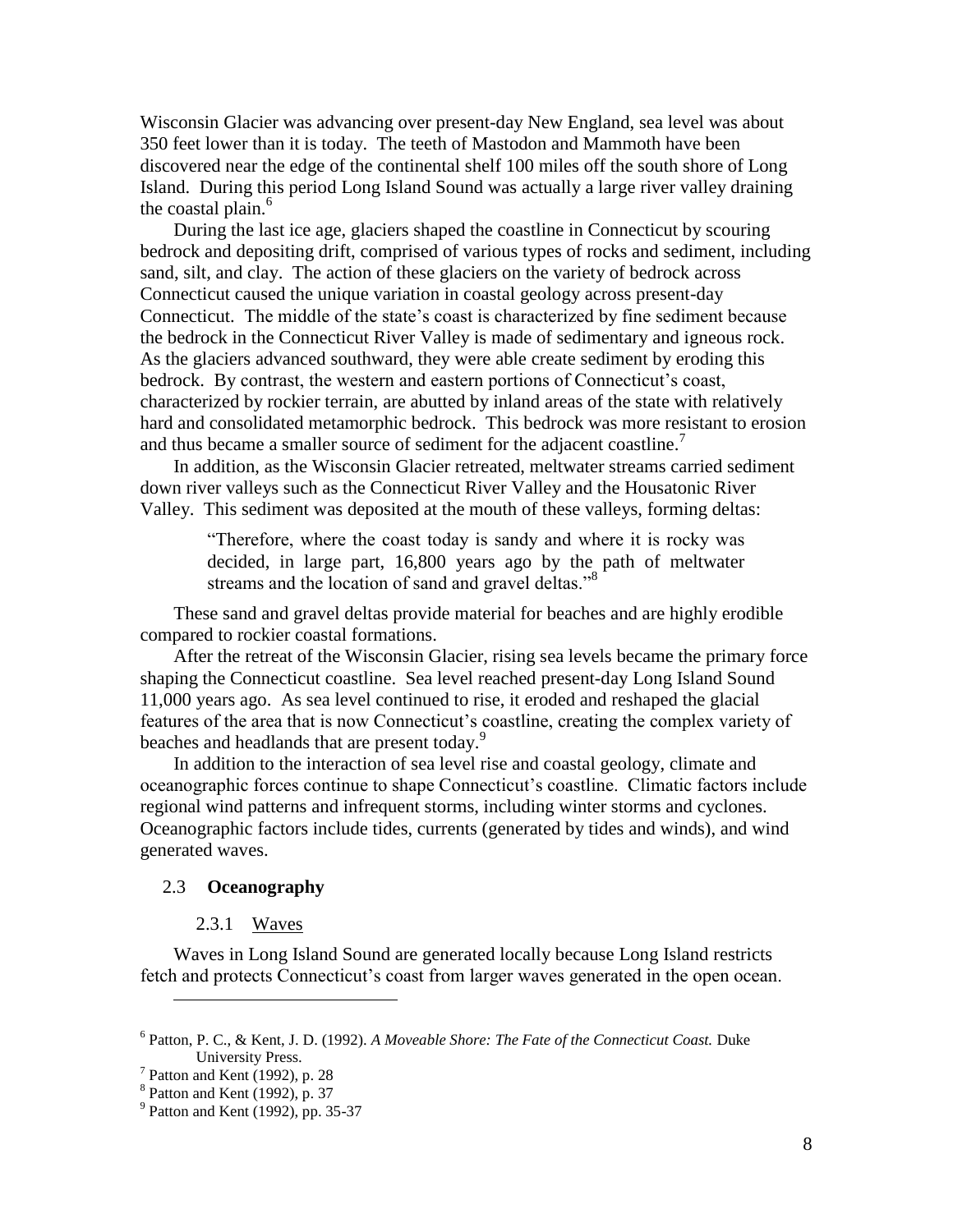Ocean swells can enter the sound if they approach from the east-southeast, but even under these conditions, they only affect the eastern part of Connecticut's coast.

Because they are local, waves in Long Island Sound are normally short and steep, and reflect directly the patterns of local winds. Seasonal variation in wind direction elicits similar variation in wave direction.

A 1976 document<sup>10</sup> published by the US Army Corps of Engineers (USACE) reported that no wave measurements or statistical data were available for Long Island Sound. It reported that fetches range from 30-62 miles from the northeast to the east, 19- 62 miles from the east to the southeast, 14-24 miles from the southeast to the south, and 17 to 38 miles from the south to the southwest. The document also calls for more wave research.

A 1979 document<sup>11</sup> published by the Connecticut Department of Environmental Protection Office of Long Island Sound Programs (CT DEP-OLISP) reported observations of wave heights and directions recorded at Stratford Point Light Station between October, 1954 and October 1957. A quick summary from the text:

> ―The record is dominated by waves varying in height up to 4 feet. Waves with heights up to 2 feet occurred nearly 90 percent of the time during the period of observation. No recorded waves exceeded 15 feet in height and only once, in October 1955, were waves in excess of 10 feet recorded."<sup>12</sup>

Today, the Long Island Sound Integrated Coastal Observing System (LISICOS)<sup>13</sup> contains two buoys, one in central Long Island Sound (LIS) and one in western LIS that provide real-time wave data (heights, period, and direction).

#### 2.3.2 Littoral Transport

<span id="page-8-0"></span>Waves, tidal currents, and wave-generated currents move sediments and other shoreline materials up and down the shoreline (longshore transport) and between shallow water near shore and deep water off shore (onshore-offshore transport).

Onshore-offshore sediment transport depends largely on wave type. Plunging breakers are steep, usually larger waves that curl over and break all at once, breaking material from beaches, dunes, bluffs, etc, and moving it offshore. Spilling breakers are not as steep and tend to break gradually and gently. These waves tend to move sediment towards and onto the shore.

Longshore transport is mostly a function of the direction of waves and currents. Wave direction is mostly a function of wind direction, and currents are created by winds, waves and tides. Sediment transport is highly variable and localized. Two adjacent beaches separated by headland, for example, may have opposite directions of longshore transport, with the headland splitting incoming wave energy and creating two diverging currents traveling parallel to the shore. Winds, waves, and currents vary on daily and

<sup>10</sup> US Army Corps of Engineers. (1976). *Connecticut Coastline Study: Effects of Coastal Storms.* Boston, MA: US Army Corps of Engineers, New England Division, p. D-26

<sup>&</sup>lt;sup>11</sup> State of Connecticut. (1979). *Shoreline Erosion Analysis and Recommended Planning Process*. Hartford, CT: State of Connecticut Department of Environmental Protection.

 $12$  Planning Report No. 29, p. 20

<sup>13</sup> [http://lisicos.uconn.edu](http://lisicos.uconn.edu/)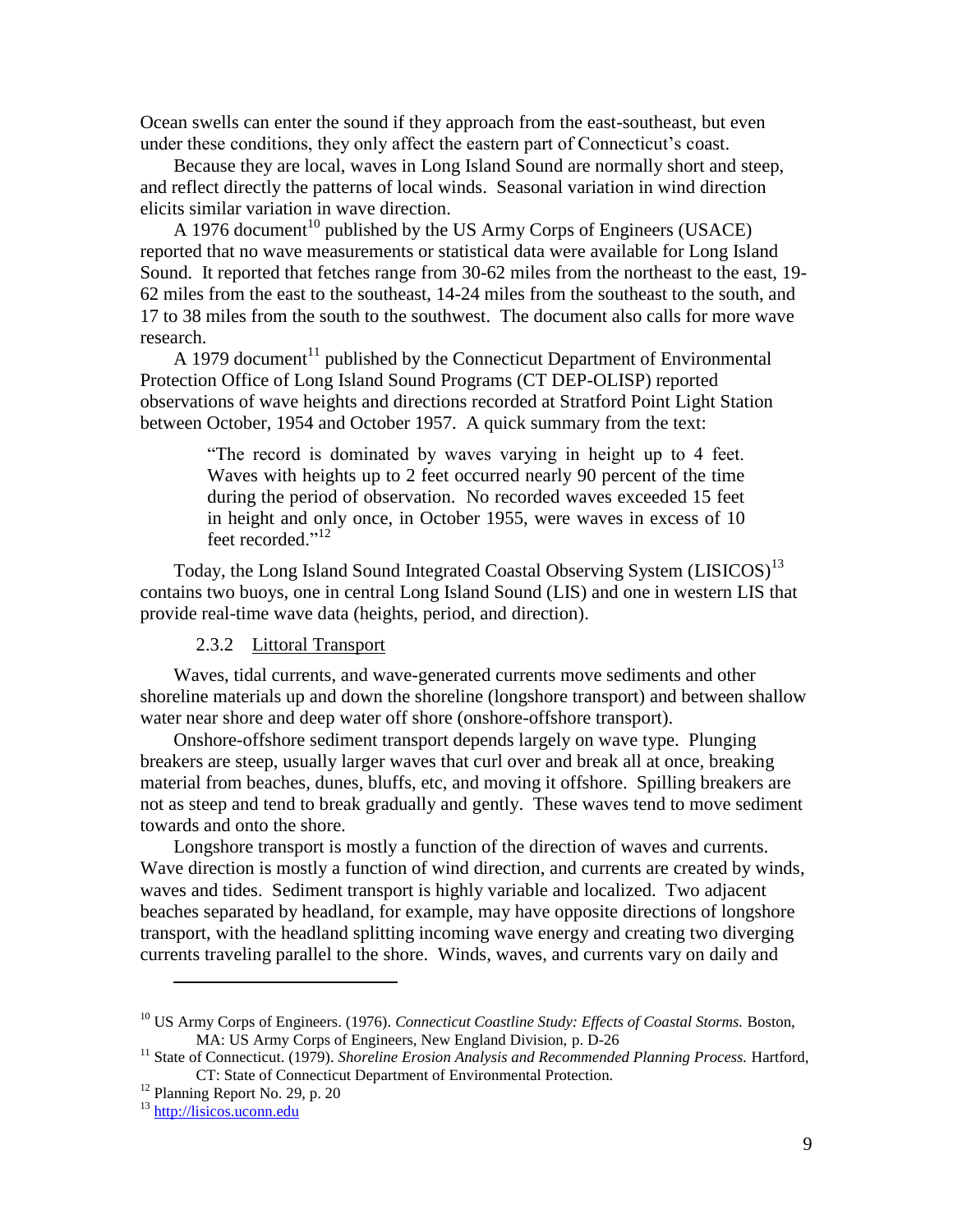seasonal timescales, so the rate and direction of littoral transport varies even at a single stretch of beach.

Despite this variability, most sections of coast have a net rate and direction over multi-year time scales. From a coastal hazards management perspective, these net rates and directions of littoral transport are important, because the proper functioning and management of erosion control structures and navigation channels are dependent on them. Existing jetties and groins, for example, were built to trap sediment with these net rates and directions in mind.

Prevailing winds in Connecticut are from the western half of the compass. Depending on the strength of net directions of sediment transport, a relatively small change in regional wind patterns due to global warming could reverse net directions of littoral transport, drastically changing the functions of existing erosion control devices creating new problems for management of navigation channels, inlets, and harbors.<sup>14</sup>

From 1949 through 1958, USACE observed and recorded net directions of longshore transport for all sections of Connecticut directly fronting on Long Island Sound. Some of this information can be found in the USACE Beach and Erosion Control Reports from the 1950's, which CT DEP-OLISP scanned and keeps on digital file. In 1979, the coastal management office at CT DEP did a new analysis of net directions of longshore littoral transport. CT DEP-OLISP has mylar sheets that show the results of this analysis.. The book by Patton and Kent, A Moveable Shore, also contains maps showing net directions of longshore transport for sections of Connecticut's coast.<sup>15</sup>

#### 2.3.3 Tides

<span id="page-9-0"></span>Long Island Sound has a semi-diurnal tidal cycle, like the rest of the US East Coast. There are two high tides and two low tides in every 24 hour 50 minute period. Because Long Island Sound is basically a bay with a constricted opening to the ocean at the eastern end (locally known as "the race"), the tides are different than on the open coast in Rhode Island, Massachusetts, or the south shore of Long Island, NY. For example, tidal elevations in the eastern part of CT are lower than those in western LIS: the mean tide range varies from 2.6 feet at Stonington to 7.2 feet at Greenwich. East-west variation in mean spring tide ranges is greater, from 3.1 in the east to 8.3 feet in the west.<sup>16</sup> Water flows west on the incoming tide (flood phase) and east on the outgoing tide (ebb phase).

Tidal data is important for hazards management because storms are much more destructive when their peak storm surge coincides with spring high tide. Consider the implications of a storm surge peaking in Greenwich at a spring high tide versus a spring low tide: the tidal influence would account for an additional 8 feet of water height. Tidal conditions affect hazards incrementally over the long run as well:

―The most important influences of tides on physical shoreline processes (erosion and deposition) are their effects in producing tidal currents and in controlling the depths of water in shoreline areas which can affect

<sup>&</sup>lt;sup>14</sup> Sediment transport analyses for localized areas of Connecticut's coast can be found in Planning Report No. 29 and in Patton and Kent (1992).

<sup>&</sup>lt;sup>15</sup> Patton and Kent (1992).

<sup>&</sup>lt;sup>16</sup> NOAA tide data is available at: [http://tidesandcurrents.noaa.gov](http://tidesandcurrents.noaa.gov/)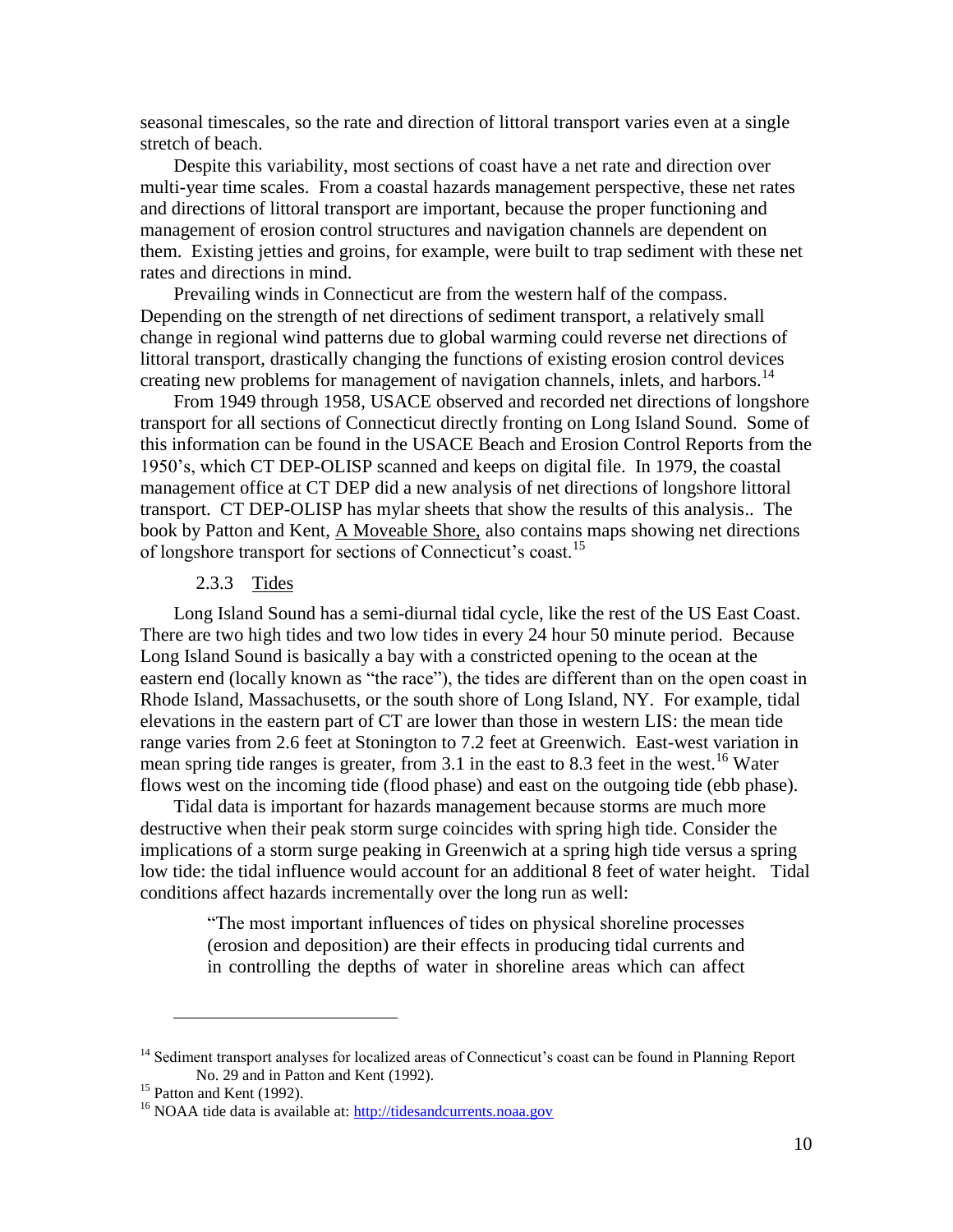the ways and locations in which waves break and expend erosive energy on the shore."<sup>17</sup>

#### 2.3.4 Currents

<span id="page-10-0"></span>The term current refers to the movement of water.<sup>18</sup>Currents in Long Island Sound and around the globe can be created by winds and/or tides. Sustained winds create currents flowing in the direction the wind blows.

However, because Long Island Sound is an embayment, tides play a larger role in current formation than they do on ocean-fronting coasts. These tidal currents can be much stronger than wind-driven currents. The tidal current at "the race," between Great Gull Island and Fisher's Island, can reach 5 knots during spring tides. Tidal currents are also very strong at the mouth of the Housatonic River, and at major headlands at Long Point in Darien, Shippan Point in Stamford, and Greenwich Point. Currents work with waves to transport sediment and other littoral materials.

LISICOS uses a high-frequency radar system called Coastal Ocean Dynamics Applications Radar (CODAR) to monitor real-time surface currents in Long Island Sound.  $^{19}$ 

#### 2.3.5 Winds

<span id="page-10-1"></span>Winds affects waves and currents that move sediment around the coast, eroding some shore areas and building up others. Very strong winds can accompany storms, and often blow in a different direction than the normal prevailing winds. In many storms, the wind blows hard from the east or northeast, impeding the ebb of the tide at the mouth of Long Island Sound, piling water up in the Sound, and thus creating a temporarily elevated sea level known as storm surge. By understanding wind patterns, we can better understand other coastal hazards like erosion and flooding.

Wind roses illustrating historical wind data from the Bridgeport Airport from 1951 to 1970 show the general wind patterns for the coast of Connecticut.<sup>20</sup> Winds from the southwest prevail during the summer months, and winds from the northwest prevail during the winter months. In late winter and spring, when winter storms (northeasters) are most likely, the wind rose indicates a significant component of strong winds from the east. Wind patterns in New Haven are unique because of the funneling effect of Connecticut's central valley.<sup>21</sup> If data is available, it may be useful to gather more data from other airports and construct wind roses for other sections of the coast, and ideally for a longer time span, perhaps a goal of 1900-present. Since wind is a factor in flooding and erosion on the shoreline, a good understanding of historical wind patterns and can improve our understanding of flooding and erosion and help visualize how future changes in the regional climate might affect flooding and erosion.<sup>22</sup>

 $17$  Planning Report No. 29, p. 12

<sup>18</sup> <http://oceanservice.noaa.gov/education/kits/currents/welcome.html>

<sup>&</sup>lt;sup>19</sup> Access surface current data at http://lisicos.uconn.edu/

 $20$  Planning Report No. 29, p. 14

<sup>&</sup>lt;sup>21</sup> Planning Report No. 29 and USACE (1976)

 $22$  USACE (1976) tabulates wind observations from United States Weather Bureau at New York City, Block Island, RI and New Haven, CT for the periods 1921-1939, 1932-1942, and 1921-1942, respectively.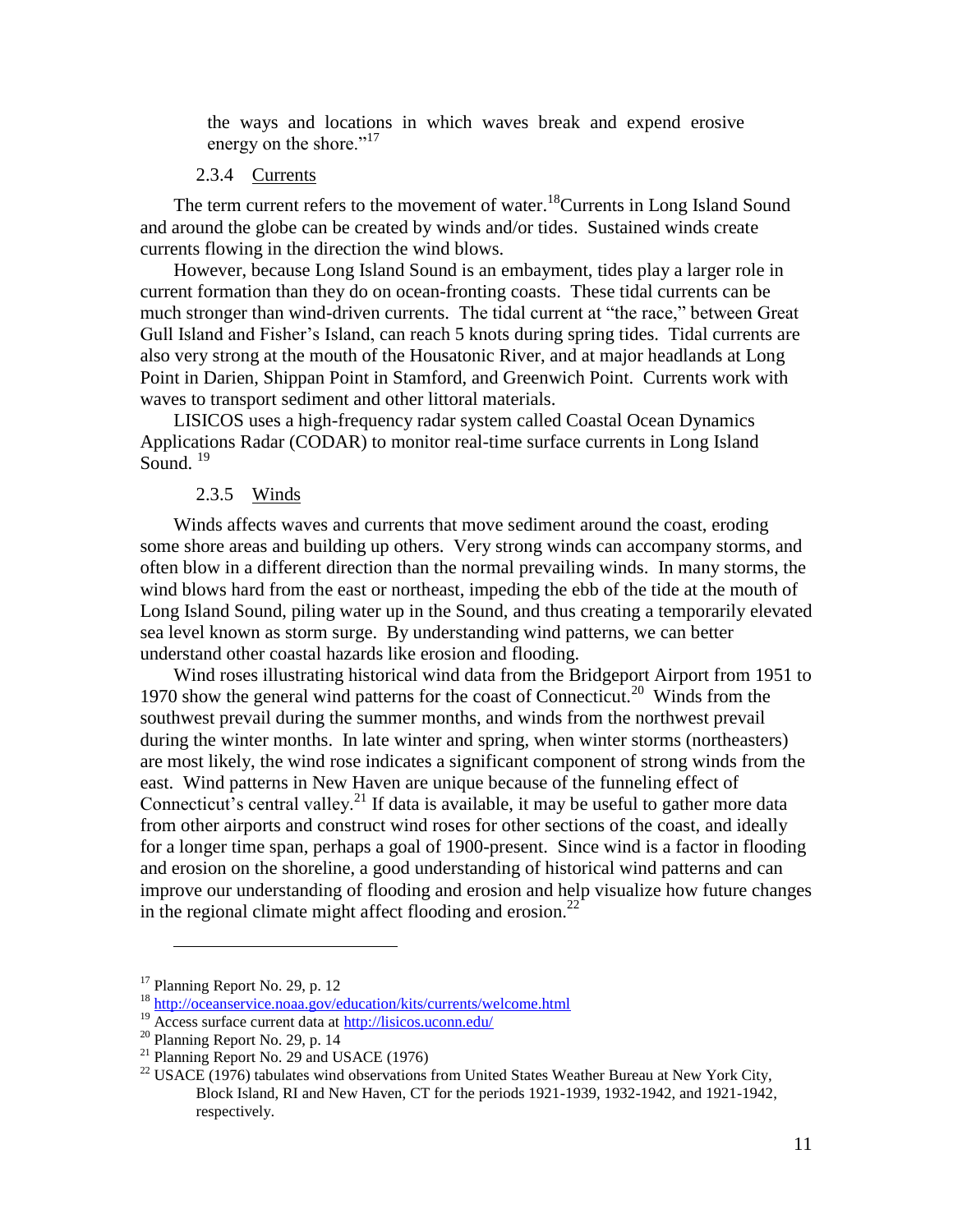# <span id="page-11-0"></span>2.4 **Climate**

The following overview of Connecticut's climate is excerpted from the website of the Connecticut State Climate Center.<sup>23</sup> Keep in mind that this information is based on historical records. The general characteristics of Connecticut's climate are likely to change with recent forecasts of global climate change. For climate change impacts specific to Connecticut and the northeast United States in general, refer to chapter six and climate change-related publications in the bibliography at the end of this report.

―GENERAL CLIMATE**.** The pertinent characteristics of Connecticut's climate are: (1) equable distribution of precipitation among the four seasons, (2) large ranges of temperature both daily and annually, (3) great differences in the same season or month of different years, and (4) considerable diversity of the weather over short periods of time. Connecticut lies in the "prevailing westerly," the belt of generally eastward air movement which encircles the globe in middle latitudes. A large number of storm centers and air-mass fronts pass near or over Connecticut during a year. Three types of air affect this State: (1) cold, dry air pouring down from sub arctic North America, (2) warm, moist air streaming up on a long overland journey from the Gulf of Mexico and subtropical waters of the Atlantic, and (3) cool, damp air moving in from the North Atlantic. Because the flow of air is usually from continental areas, Connecticut is more influenced by the first two types than it is by the third. The third type of air is often associated with severe winter storms popularly known as "northeasters"

TEMPERATURE**.** There is a difference of about 6 ° F**.** in mean annual temperature from north to south of the State. The greater contrast of temperature occurs during the winter season. The number of days with minimum temperatures of zero or below average about 10 per year at the higher elevations, about five in the lower uplands and central valley, and two or less along the shore of Long Island Sound. Summer temperatures are comparatively uniform over the State. Over most of the State the average July minimum temperature is within a degree or two of 60 **°** F.

PRECIPITATION**.** Precipitation tends to become evenly distributed throughout the year in all parts of Connecticut. Variations in precipitation from month to month are sometimes extreme. Prolonged droughts and widespread floods are infrequent. Measurable precipitation falls on an average of one day in three, with the yearly total approximating 120 days. Periods of five days or more of successive daily precipitation occur a few times during most years. The average annual snowfall increases from the coast to the

<sup>23</sup> <http://www.canr.uconn.edu/nrme/cscc/>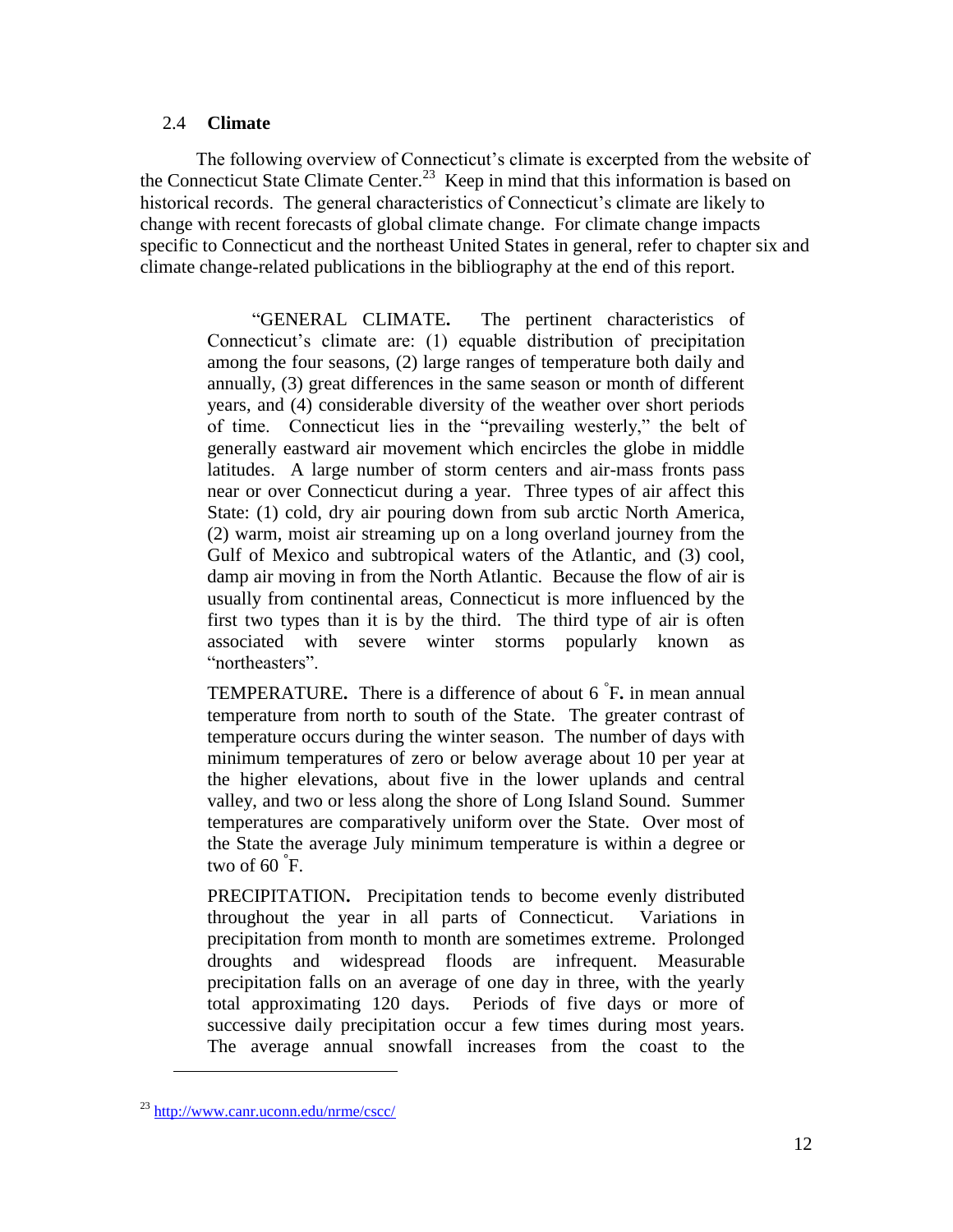northwestern corner of the State. Most of the snow falls in January and February, but in the majority of winters substantial amounts fall in December or March storms as well.

OTHER CLIMATIC ELEMENTS**.** During the colder months the prevailing wind is northwest to north over Connecticut, while from April through September southwest or south winds predominate. Thunderstorms occur on an average of 20 to 30 days per year, with the greatest frequency during the summer months and in the afternoon or evening hours. Aside from infrequent tornadoes and hurricanes, coastal storms or "northeasters" are the most serious weather hazard in Connecticut. They generate very strong winds and heavy rain and produce the greatest snowstorms in the winter. The percentage of possible sunshine averages 55 to 60 percent. An average of about 140 cloudy days occur per year. Heavy or dense fog is observed on an average of about 25 days per year in both coastal and inland sections. In the former section, heavy fog is most common during the late winter and spring seasons, while inland the late summer and fall is the period of maximum occurrence. The humidity tends to be lowest in the spring and highest in the late summer and early fall."<sup>24</sup>

In terms of coastal hazards in Connecticut, perhaps the most significant feature of the climate is storm activity. Storms can radically alter the coastal landscape and create major flooding and erosion hazards. Read about tropical cyclones (hurricanes and tropical storms) in section 5.1, and winter storms in section 5.2 of this report.

 $^{24}$  <http://www.canr.uconn.edu/nrme/cscc/CTweatherstationintroduction/conncticutintroduction.htm.>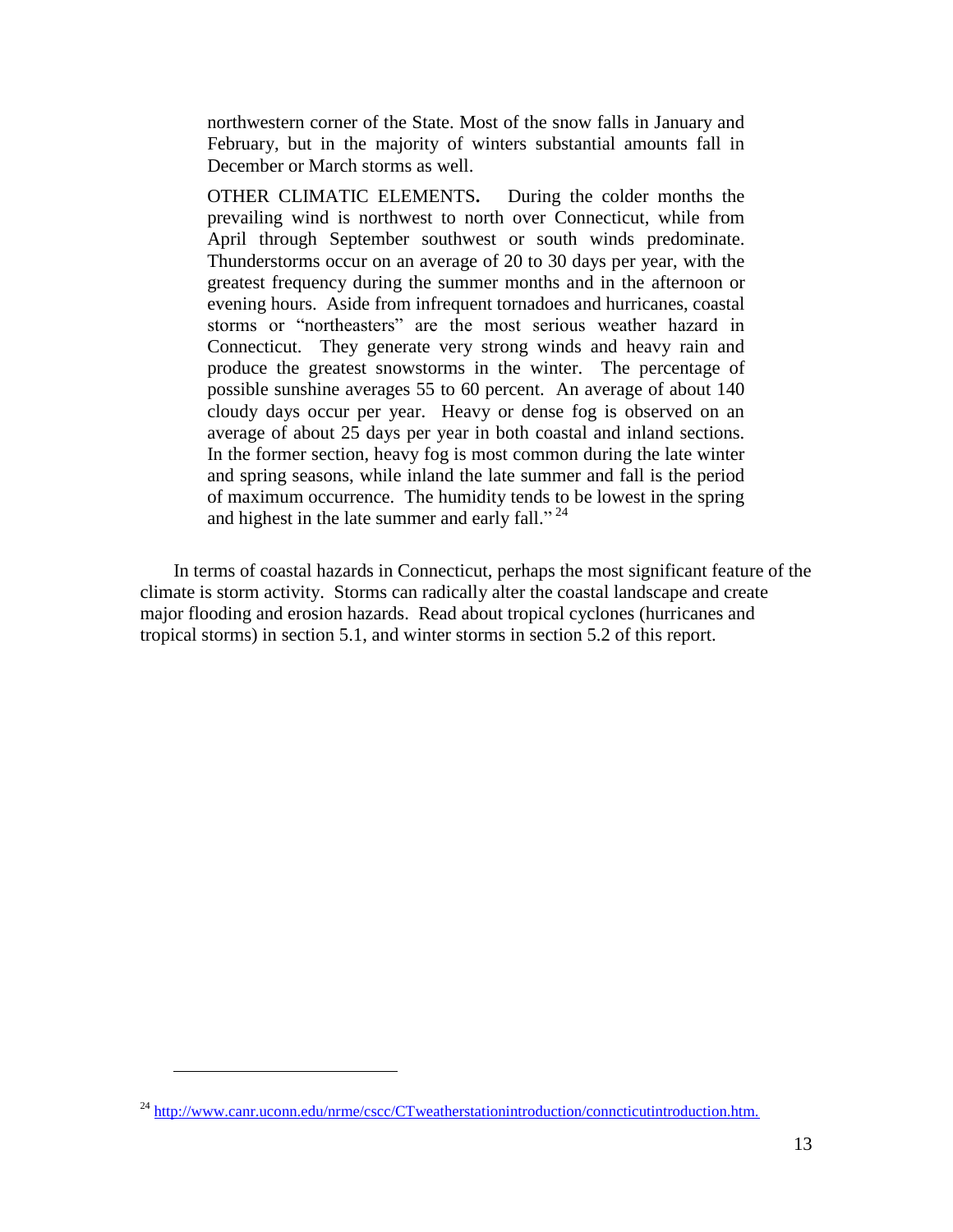# <span id="page-13-0"></span>**3 Population and Development Trends and Coastal Management Framework**

Relative to other coastal states, Connecticut's coast is densely populated and full of highly valued real estate. Towns like Greenwich and Darien along the western coast of Connecticut are frequently included among the wealthiest in the United States. These high levels of population and development along Connecticut's coast are likely to continue to increase. The US Census estimates that Connecticut's population will grow by 283,000 (8.3%) between 2000 and 2030. Following the recent historical trend, much of that growth will occur in coastal communities.

As stated in the introduction, coastal phenomena such as erosion, flooding, wind, and precipitation are hazardous because of their ability to destroy human life and property. The first section of this chapter discusses population trends and development on Connecticut's coast. The second section of this chapter describes the authority of state and local governments to regulate land use, development, and flood and erosion control projects on Connecticut's coast.

#### <span id="page-13-1"></span>3.1 **Population and Development Trends**

Connecticut's population is expected to be 3,688,630 by 2030, an 8.3% increase from 2000 (Census 2000). Connecticut is densely populated (702.9 people per square mile) compared to the US as a whole (79.6 people per square mile). Only five other states (Illinois, New Jersey, Rhode Island, Massachusetts, and Pennsylvania) have greater population density in coastal counties.<sup>25</sup> In coastal municipalities the population grew  $4.65\%$  from 893,526 in 1970 to 935,077 in 2000, and continues to grow.<sup>26</sup> In coastal Connecticut the population density decreases from west to east. In 2000, Fairfield County had 1410 people per square mile, New Haven County had 1360 people per square mile, Middlesex County had 420, and New London County had 389.

Most of the development that accompanies this population growth is expensive residential development, including new home construction and the conversion of seasonal cottages to year-round homes. Over 70% of the state's shoreline is privately owned and unprotected from development. The vast majority of this property is devoted to residential uses, and waterfront residential property has attained an extremely high market value. $27$ 

Increased residential development demands increased public infrastructure. Many residential areas along the coast do not have access to public sewer. Septic systems designed and built to service seasonal cottages are often inadequate when cottages are converted to year-round use. Transportation infrastructure is also dangerously inadequate in some coastal areas. For example, some densely developed waterfront areas ("shoebox"

 $25$  Crosset et al. (2004)

<sup>26</sup> State of Connecticut. (2007). *2007-2010 Natural Hazards Mitigation Plan.* Hartford, CT: State of Connecticut Department of Environmental Protection., p. 2-44

<sup>27</sup> Connecticut Dept. of Environmental Protection, Office of Long Island Sound Programs. 2005. *Long Island Sound Shoreline Classification and Ownership Statistics Project.* Unpublished investigative report. Hartford, CT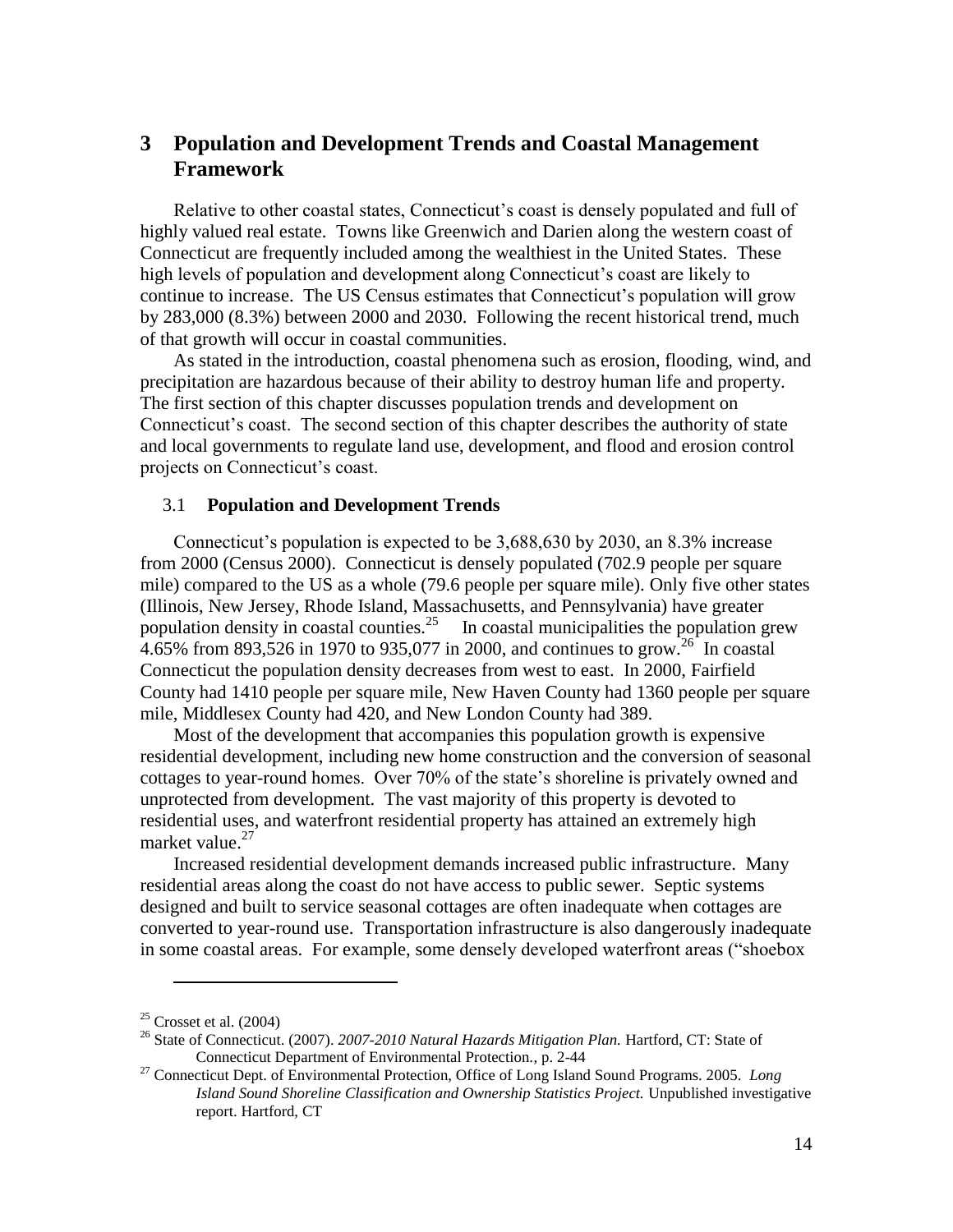villages" as in Stratford) have only one or two low-lying roads providing access. Many of these roads depend on undersized bridges and culverts that convey tidal flow to inland marshes and waterways.

The period from 1960-1990 saw population grow by 35% in eastern coastal Connecticut, compared to less than 2% in western coastal Connecticut. Barring major changes in land-use management, this trend will likely continue as market forces build out the less developed central and eastern coastal areas.<sup>28</sup>

The University of Connecticut Center for Land Use Education and Research (CLEAR) has land cover change maps that help illustrate the changes in development over the last twenty years.<sup>29</sup> The maps can be used by municipal planners to quantify changes in the landscape and identify priority areas for conservation and preservation of open space.

### <span id="page-14-0"></span>3.2 **Connecticut's Coastal Management Framework**

The State of Connecticut's Coastal Management Program is administered by the Connecticut Department of Environmental Protection's (CT DEP) Office of Long Island Sound Programs (OLISP) and is approved by NOAA (National Oceanic and Atmospheric Administration) under the federal Coastal Zone Management Act (CZMA). Enacted in 1972, the CZMA's purpose is to "preserve, protect, develop, and where possible, to restore or enhance the resources of the nation's coastal zone."

Under the statutory umbrella of the Connecticut Coastal Management  $Act^{30}$ (CCMA), enacted in 1980, CT DEP-OLISP ensures balanced growth along the coast, restores coastal habitat, improves public access, protects water-dependent uses, public trust waters and submerged lands<sup>31</sup>, promotes harbor management, and facilitates research.

CT DEP-OLISP also regulates work in tidal, coastal and navigable waters waterward of the high tide line and in tidal wetlands under the Structures Dredging and Fill statutes (Connecticut General Statutes Section 22a-359 through 22a-363f) and the Tidal Wetlands Act (CGS Section 22a-28 through 22a-35), applying the substantive standards of the CCMA (CGS Section 22a-92). Development in the coastal boundary landward of mean high water is regulated at the local level through municipal planning and the zoning boards and commissions under the policies of the CCMA, with technical assistance and oversight provided by Program staff.<sup>32</sup>

3.2.1 Connecticut Coastal Management Act (CCMA)

<span id="page-14-1"></span>The CCMA defines coastal hazards areas for the purposes of defining its policies related to managing coastal hazards:

<sup>28</sup> US Army Corps of Engineers. (1994). *Connecticut Hurricane Evacuation Study Technical Data Report.* Boston, MA: US Army Corps of Engineers, New England Division. PDF available here: <http://coastalhazards.uconn.edu/docs/ACE1994TDR.pdf>

<sup>29</sup> <http://clear.uconn.edu/>

<sup>&</sup>lt;sup>30</sup> CGS 22a-90 to 22a-113

 $31$  The concept of the public trust is explained here: [http://www.ct.gov/dep/cwp/view.asp?a=2705&q=323804&depNav\\_GID=1635](http://www.ct.gov/dep/cwp/view.asp?a=2705&q=323804&depNav_GID=1635)

<sup>&</sup>lt;sup>32</sup> From the DEP website: [http://www.ct.gov/dep/cwp/view.asp?a=2705&q=323536&depNav\\_GID=1622](http://www.ct.gov/dep/cwp/view.asp?a=2705&q=323536&depNav_GID=1622)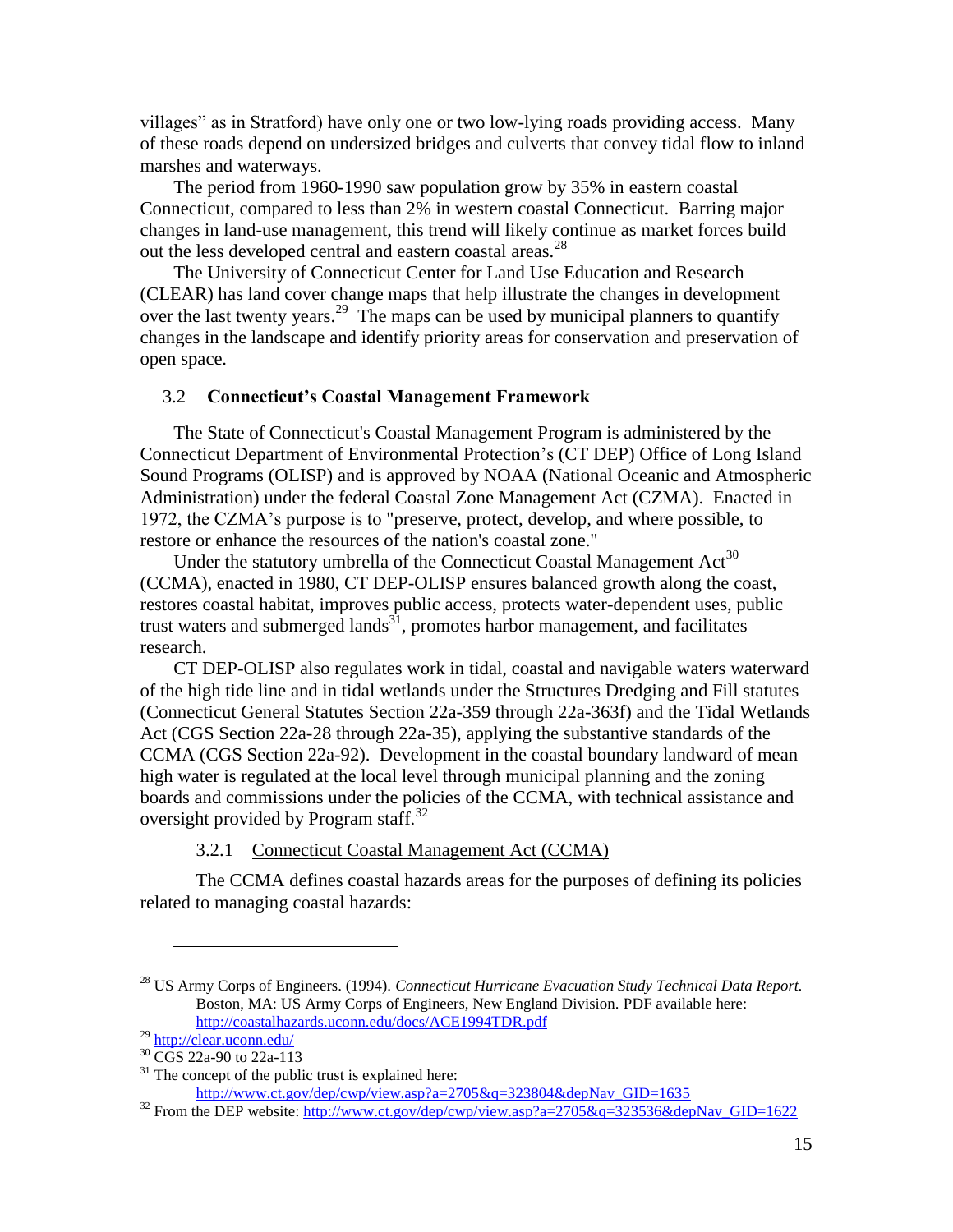―"Coastal Hazard Areas" means those land areas inundated during coastal storm events or subject to erosion induced by such events, including flood hazard areas as defined and determined by the National Flood Insurance Act, as amended (U.S.C. 42 Section 4101, P.L. 93- 234) and all erosion hazard areas as determined by the commissioner."<sup>33</sup>

The Reference Guide to Coastal Policies and Definitions in the State of Connecticut Coastal Management Manual highlights 9 policies, backed by language in the CCMA, for managing these statutorily-defined coastal hazard areas.<sup>34</sup> Among other things, these policies recognize the risks of damage from flooding, erosion, and high winds associated with hurricanes and winter storms. They call for maintaining the natural relationship between eroding and depositional coastal landforms and for permitting structural solutions (e.g. seawalls, revetments) only as a last resort to protect water-dependent uses, infrastructure, and existing inhabited structures.

In terms of coastal hazards, one of the legislative goals of the CCMA is

―To consider in the planning process the potential impact of coastal flooding and erosion patterns on coastal development so as to minimize damage to and destruction of life and property and reduce the necessity of public expenditure to protect future development from such hazards:"<sup>35</sup>

#### 3.2.2 Municipal Authority

<span id="page-15-0"></span>Following the "home rule" tradition in New England, coastal municipalities have most of the authority for regulating human activity in the coastal area. The state's only areas of direct regulatory jurisdiction over private activities are those waterward of the high tide line and in tidal wetlands as discussed above in section 3.2. However, municipal plans for development in the coastal area must be consistent with the goals set forth in the CCMA, including preserving and enhancing coastal resources, placing high priority on water-dependent uses and facilities, and ensuring public access to the water.

Municipalities must conduct a "coastal site plan review" as part of the zoning, subdivision, or other land use approval process for many proposed activities within the Coastal Boundary.<sup>36</sup> In order to approve a coastal site plan application, the municipal board or commission must find that the activity is consistent with the standards and policies of the CCMA. CT DEP-OLISP may review coastal site plan applications and provide comments and recommendations to municipalities, but municipalities are not required to refer the coastal site plan review application to CT DEP-OLISP unless it pertains to a shoreline flood and erosion control structure or to a change in a zoning map or regulation. However, CT DEP-OLISP has the authority to provide testimony on any

 $33$  CGS section 22a-93(7)(H)

<sup>34</sup>State of Connecticut. (1992). *Reference Guide to Coastal Policies and Definitions.* Hartford, CT: State of Connecticut Department of Environmental Protection. Retrieved from: [http://www.ct.gov/dep/lib/dep/long\\_island\\_sound/coastal\\_management\\_manual/manual\\_section\\_5](http://www.ct.gov/dep/lib/dep/long_island_sound/coastal_management_manual/manual_section_5_08.pdf)

[\\_08.pdf](http://www.ct.gov/dep/lib/dep/long_island_sound/coastal_management_manual/manual_section_5_08.pdf)

 $35 \text{ CGS } 22a-92(a)(5)$ 

<sup>36</sup> CGS 22a-94(b)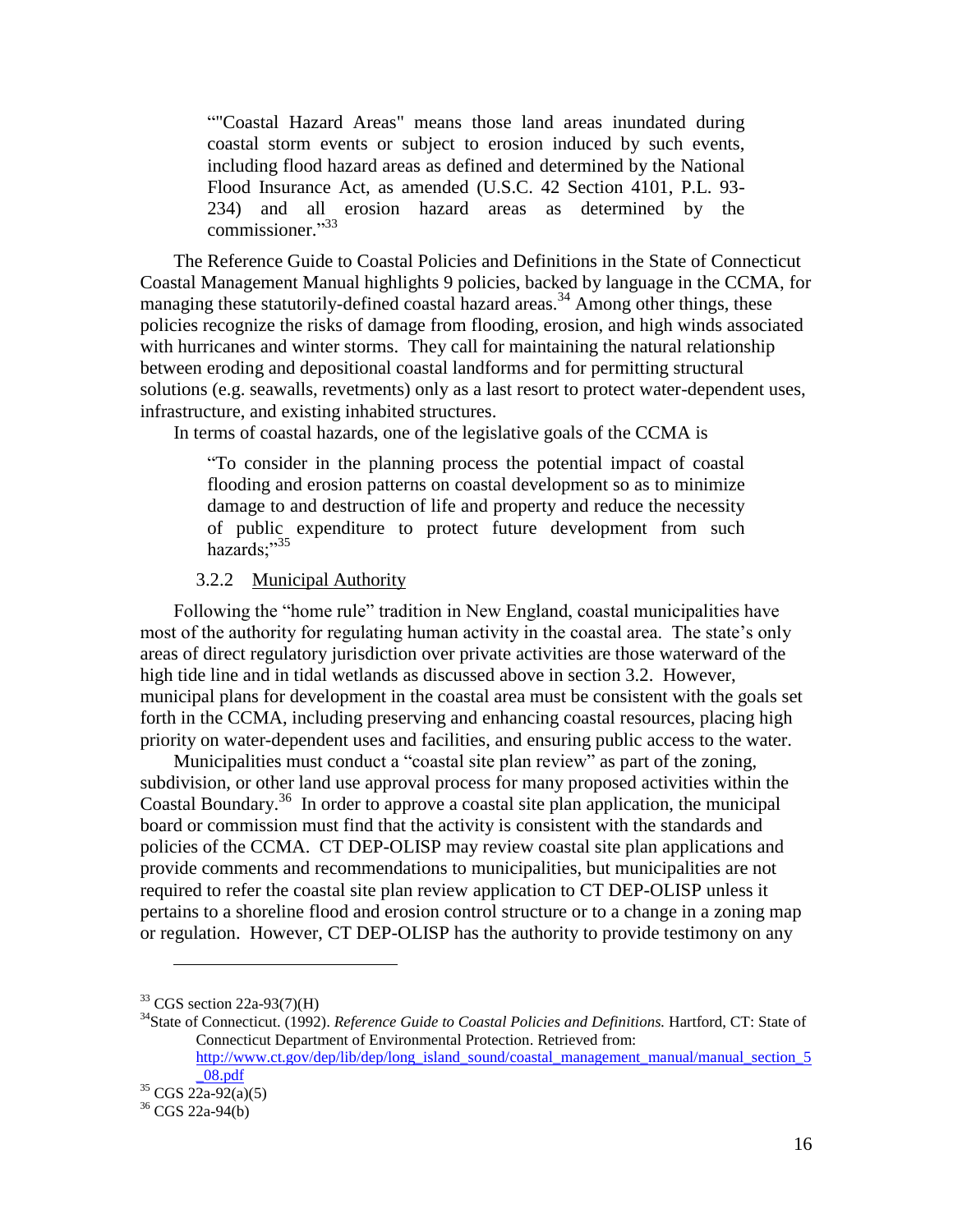coastal site plan review application and to appeal a municipality's decision to superior court if it is inconsistent with CCMA policies. In addition, coastal development activities that include work within tidal wetlands or waterward of the high tide line in the tidal, coastal or navigable waters of the state are subject to direct state regulatory jurisdiction and require authorization from CT DEP.

# 3.2.3 Building Codes

<span id="page-16-0"></span>The 2005 State Building Code, currently in effect, is the most rigorous to date with respect to hazards protection.<sup>37</sup> It combines several international building codes, including the 2003 International Building Code (IBC), and the 2003 International Residential Code (IRC). The current state building code meets the minimum requirements of the National Flood Insurance Program (NFIP). Although the state building code applies to all municipalities, Connecticut general statutes allow municipalities, with approval of the State Building Inspector, to make minor adjustments to the State Building Code.

Since the first state building code was adopted in 1970, periodic revisions have generally increased the level of protection required for flooding and wind protection in coastal hazard areas. Structures built before 1970 ("pre-existing" structures) should be considered at highest risk of damage from coastal hazards such as flooding, wind, and precipitation. Structures built between 1970 and 1990 are also at high risk of flood and wind damage, because 1990 was the first year the state code included provisions from international building codes. Of all the coastal structures in Connecticut, structures built since 2005 are likely to have the best protection from flood and wind damage due to hurricanes and winter storms.<sup>38</sup>

#### 3.2.4 Municipal Floodplain Regulations and Ordinances

<span id="page-16-1"></span>CT DEP is the state's designated National Flood Insurance Program (NFIP) coordinating agency<sup>39</sup> and acts as liaison between the Federal Emergency Management Agency (FEMA) and municipal governments. Within the Inland Water Resources Division (IWRD) of the CT DEP, the Flood Management Program (FMP) manages various FEMA programs, including the Community Assistance Program – State Support Services Element (CAP-SSSE), the Map Modernization Program (MAP MOD)<sup>40</sup>, Flood Mitigation Assistance (FMA), and Pre-disaster Mitigation (PDM) grant programs.<sup>41</sup>

All of Connecticut's coastal municipalities participate in the NFIP, which insures structures in federally-defined floodplains. As a condition of municipal participation and access to federal flood insurance, the NFIP sets forth minimum standards for municipal floodplain management policies. Municipalities that do not meet these minimum standards in their floodplain ordinance or enforce their floodplain ordinance may be suspended from the NFIP. In this case, local residents are denied access to federal flood

 $37$  More information about the state building code, including the history of state building codes, can be found at the website of the Office of The State Building Inspector  $(http://www.ct.gov/dps/cwp/view.asp?a=2148&O=294226&dpsNav=|)$ 

<sup>38</sup> State of Connecticut (2007). *2007-2010 Natural Hazards Mitigation Plan*, page 3-7.

<sup>39</sup> CGS 25-68b through 25-68h

 $40$  See section 4.1.1.2 for a summary of MAP MOD in Connecticut.

 $<sup>41</sup>$  The FMA and PDM grant programs provide money for municipalities to manage coastal hazards.</sup>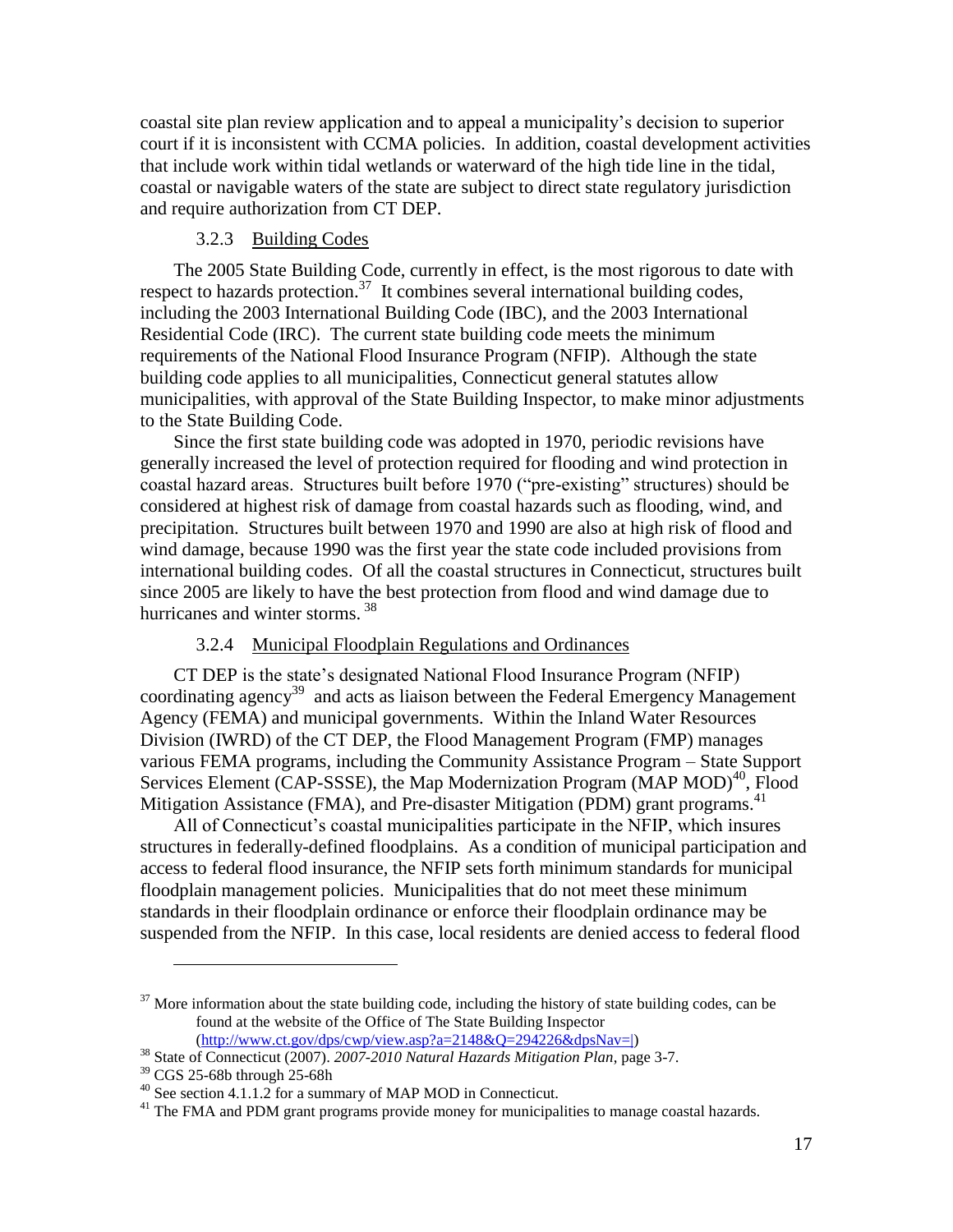insurance and municipalities may also become ineligible to receive other types of federal financial assistance for projects in Special Flood Hazard Areas (SFHAs).

In Connecticut, CT DEP-IWRD provides a "model ordinance," which serves as a guide for municipalities to develop regulations and ordinances for the coastal floodplain. Regional land use planning agencies also assist municipalities in the development floodplain management plans that meet or exceed NFIP minimum standards. CT DEP-IWRD reviews municipal regulations and ordinances for compliance with the NFIP, and conducts community assistance visits (CAVs), which include a review of enforcement of municipal regulations and ordinances in the coastal floodplain. For any given coastal municipality CAVs occur roughly every 7-8 years. When CT DEP-IWRD finds the enforcement of municipal regulations and ordinances to be noncompliant with the NFIP, it refers the municipality to FEMA for possible disciplinary action, including suspension from the NFIP.

The Community Rating System (CRS) is a voluntary program within the NFIP. It reduces NFIP premiums for policy holders in communities that show how their floodplain management activities exceed NFIP minimum requirements. Communities earn points for one or more of 18 activities across four "series," or types of activities. The series are Public Information, Mapping and Regulation, Flood Damage Reduction, and Flood Preparedness. The number of points determines the community's rating on a scale of 1-10 and an attendant discount on NFIP premiums. For example, a community earning 500-999 credit points gets a rate class of 9 and a 5% discount. The maximum discount is 45%, which requires 4500 credit points and a class 1 rating.

Participation in the CRS improves a community's hazard resilience, but there are two problems that limit participation with the program. First, it is a voluntary program that requires a significant investment of time and labor for municipal employees. Even towns that contain hundreds of properties with NFIP polices and are already engaging in activities that would earn points under the CRS may not make the effort to document their activities and do the paperwork to enroll in the CRS program.

Second, the incentives are not properly aligned. The municipality itself does not actually benefit from enrolling in the CRS program and documenting floodplain management activities that earn CRS credit points. Individual NFIP policy holders within the town benefit from premium discounts, but the town must do the work to enroll and maintain involvement in the CRS program.

| Table 1. CT Communities Participating in the Community Rating System |                   |                    |  |  |  |
|----------------------------------------------------------------------|-------------------|--------------------|--|--|--|
| Community                                                            | <b>CRS Rating</b> | # of NFIP Policies |  |  |  |
| Stamford                                                             |                   | 2482               |  |  |  |
| Westport                                                             | 8                 | 1320               |  |  |  |
| East Haven                                                           | 8                 | 1307               |  |  |  |
| Westbrook                                                            | 9                 | 579                |  |  |  |
| East Lyme                                                            | 9                 | 327                |  |  |  |
| Stonington Borough                                                   | 9                 | 300                |  |  |  |
| <b>Stonington Town</b>                                               | q                 | 951                |  |  |  |

The Connecticut coastal communities that participate in the CRS program are summarized in Table 1.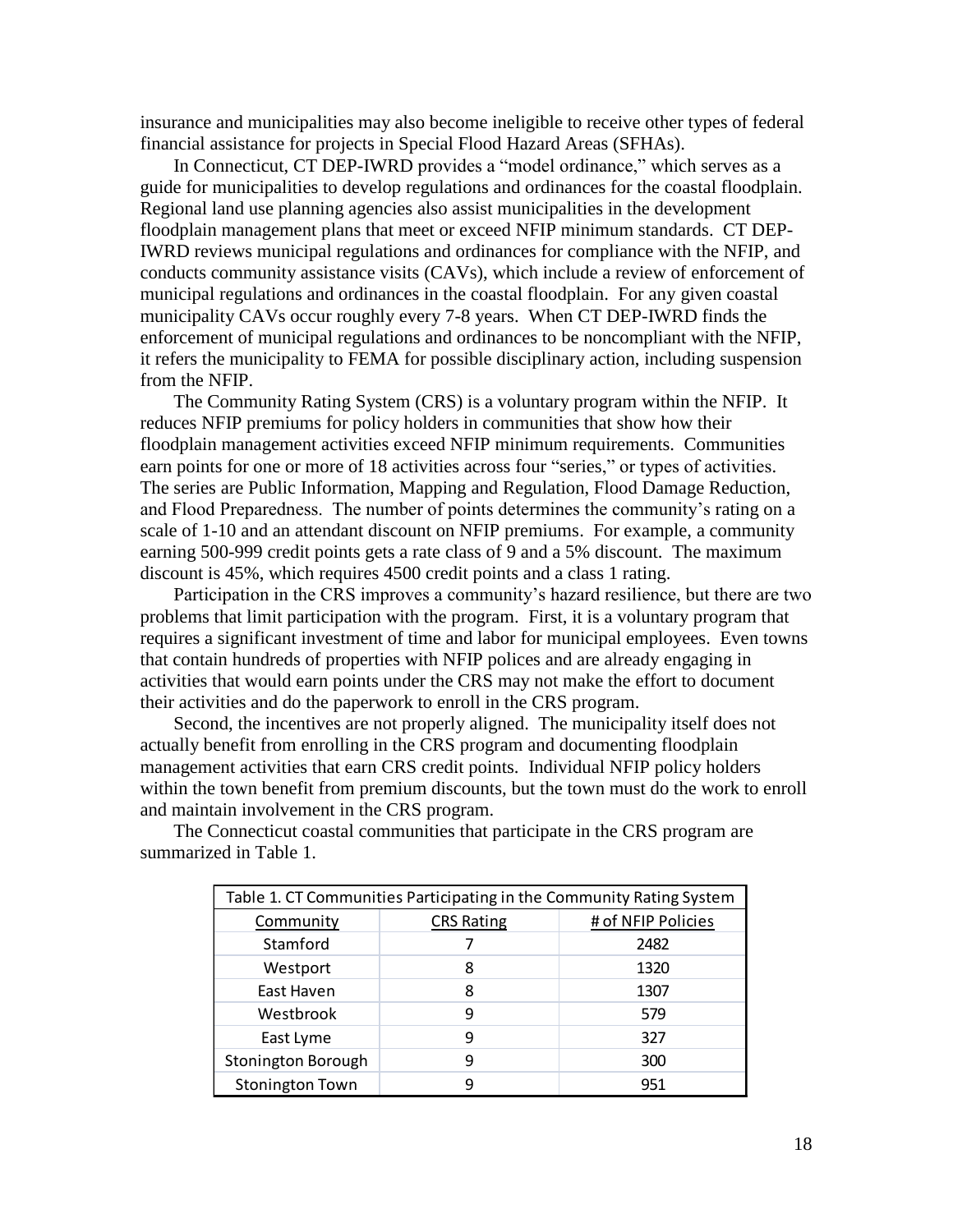There are many Connecticut coastal towns that have a significant number of NFIP policies but do not participate in the CRS program. Fairfield and Milford, for example, have 2675 and 2719 policies respectively, but do not participate in the CRS program. At minimum, two state programs - the dam safety program and the flood warning systemearn points for any Connecticut community that enrolls in the CRS.

# 3.2.5 Municipal Flood and Erosion Control Boards

<span id="page-18-0"></span>State statutes authorize municipalities to establish a Flood and Erosion Control Board (FECB), which manages flood and erosion control projects in the municipality and serves as a conduit for state and federal money for such projects:

―CGS Sections 25-85 through 25-98, inclusive, enable municipalities to form a municipal Flood and Erosion Control Board (FECB) with the power to plan, layout, acquire, construct, reconstruct, repair, maintain, supervise and manage flood and erosion control systems, flood control projects, and dam repair projects. These boards may also enter upon, take and hold by purchase, condemnation or otherwise, property which it determines necessary for use in connection with flood or erosion control systems; defray the cost of such systems by issuing bonds or other evidence debt, or from general taxation, special assessment or any combination thereof; and assess those properties benefiting from such project according to such rules as the FECB may adopt. The FECB is further empowered to negotiate, cooperate, and enter into agreement with: 1) The United States, 2) The United States and the State of Connecticut or 3) The State of Connecticut in order to satisfy the conditions imposed by the United States or the State of Connecticut in authorizing any system for the improvement of navigation of any harbor or river and for protection of property against damage by floods or by erosion, provided such system shall have been approved by the DEP Commissioner… The Statutes listed above enable a municipality, which has recognized a particular flood or erosion hazards potential and is dedicated to reducing or eliminating the hazards, to work with, and receive assistance from federal and state agencies."<sup>42</sup>

State money, when available, is provided on a non-competitive basis for municipalities that apply for assistance. $43$  The State Legislature budgets this money biennially. For state/municipal project cost-sharing, the state provides one-third of the money for projects that benefit privately owned property, and two-thirds of the money for projects that benefit municipal property. The municipality is responsible for continuing maintenance and operation costs.

Federal money can be made available for flood and erosion control projects, through partnerships with the US Army Corps of Engineers, or through the Natural Resources Conservation Service. Federal guidelines determine cost-sharing for these projects.

<sup>42</sup> State of Connecticut (2007). *2007-2010 Natural Hazards Mitigation Plan*, p. 3-38

<sup>43</sup> See CGS 25-69 thru 25-83.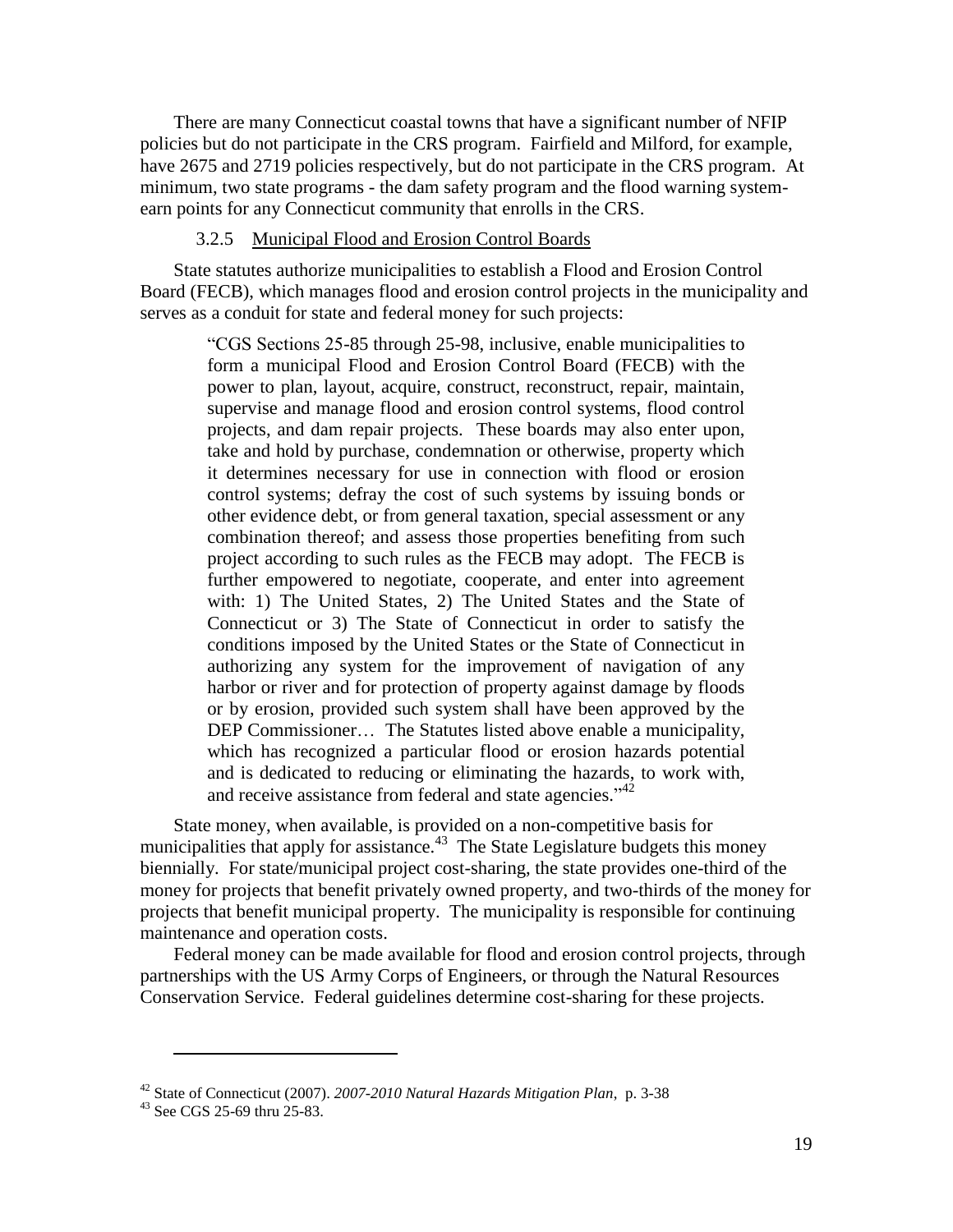While having these mechanisms in place is helpful, it should be noted that no state or Federal money has been available for use in quite some time.

# <span id="page-19-0"></span>3.3 **Summary**

Connecticut's coast is densely populated and contains extensive high-value residential property and important human infrastructure necessities, such as rails, roads, airports, drinking water resources, wastewater treatment facilities, and commercial/industrial businesses. By discouraging structural solutions for flood and erosion hazards and directing state and local government to manage coastal hazard areas so as to insure that development proceeds in such a manner that hazards to life and property are minimized, the CCMA has an implicit policy of retreat from hazardous coastal areas. Although Connecticut is a "home rule" state (meaning municipalities have a significant degree of autonomy to enact and enforce local regulations and policies), municipalities must nevertheless abide by the state CCMA in their decisions about land use and development in coastal hazard areas.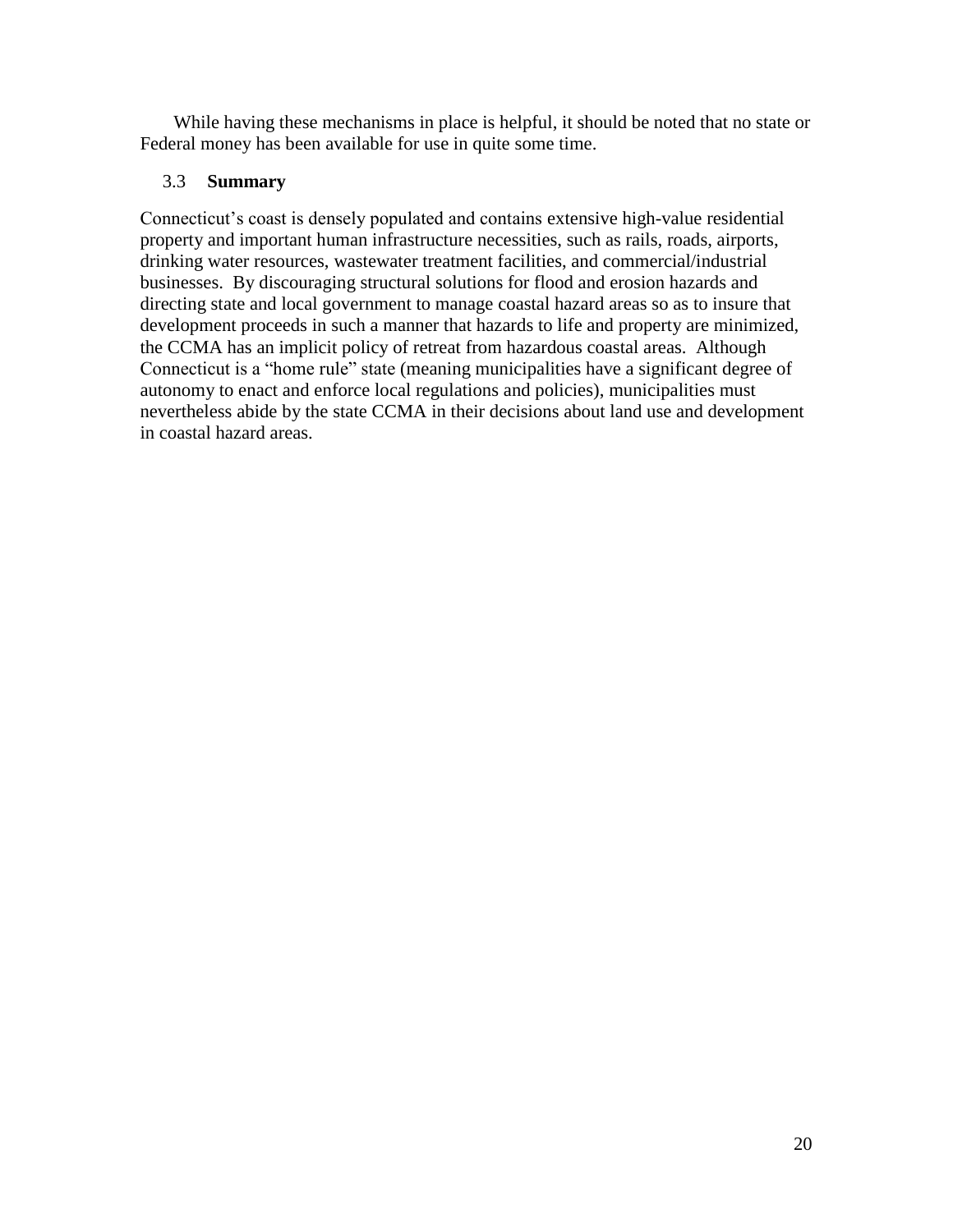# <span id="page-20-0"></span>**4 Coastal Hazards: The Current State of Knowledge and Management**

# <span id="page-20-1"></span>4.1 **Flooding**

Floods are the most frequent and destructive natural disasters in New England.<sup>44</sup> In coastal hazard areas, the primary concern is storm surge, which can accompany winter storms and tropical storms. Storm surge is a temporary increase in the height of the local sea level, and is defined as the difference between the observed water level and expected water level in the absence of the storm, according to the normal astronomical tide. Davies et al  $(1973)^{45}$  breaks down storm surge into the following elements:

- 1. Low Central air pressure in the storm center causes water level to rise at a rate of 13 inches for every 1-inch drop in barometric pressure (Hobbs, 1970). The ratio is probably lower on Long Island because of the small basin size.
- 2. Stress produced by onshore wind pushes water towards shore resulting in raised water surface level called wind set up.
- 3. Waves produced by onshore winds transport additional water into nearshore areas in the form of wave set up. Wave set up may account for as much as 3 to 7.0 feet additional increase in water surface elevation.
- 4. Wave run up resulting from the shoreward progression of water in the form of breaking waves extends the influence of water level further inland.
- 5. Heavy rainfall associated with the storm contributes to increased runoff which raises water levels in coastal streams particularly where they drain into Long Island Sound.

The 2007-2010 State of Connecticut Natural Hazard Mitigation Plan (NHMP) describes how the shape and east-west orientation of Long Island Sound increases the risk of storm surge flooding under certain conditions. According to the NHMP $^{46}$ , moderate to severe coastal flooding occurs if the following three criteria are met:

- 1. Winds greater than 30 mph lasting more than 12 hours.
- 2. Wind direction in a range from the northeast to the eastsoutheast.
- 3. Astronomical high tides.

Although storm surge is the unique concern in coastal hazard areas, heavy precipitation and swollen upland water courses also create flooding on the coast. Links between the sea and rivers, marshes, and ponds are often constricted by manmade culverts, riverbanks, bridges, and tide gates that create flooding problems when upland water bodies quickly fill with water. Rivers, marshes, and stormwater systems can fill

<sup>44</sup> [http://www.nesec.org/hazards/floods.cfm#risk](http://www.nesec.org/hazards/floods.cfm%23risk)

<sup>45</sup> as cited in Planning Report No. 29, p. 29

<sup>46</sup> State of Connecticut (2007). *2007-2010 Natural Hazards Mitigation Plan*, p. 2-36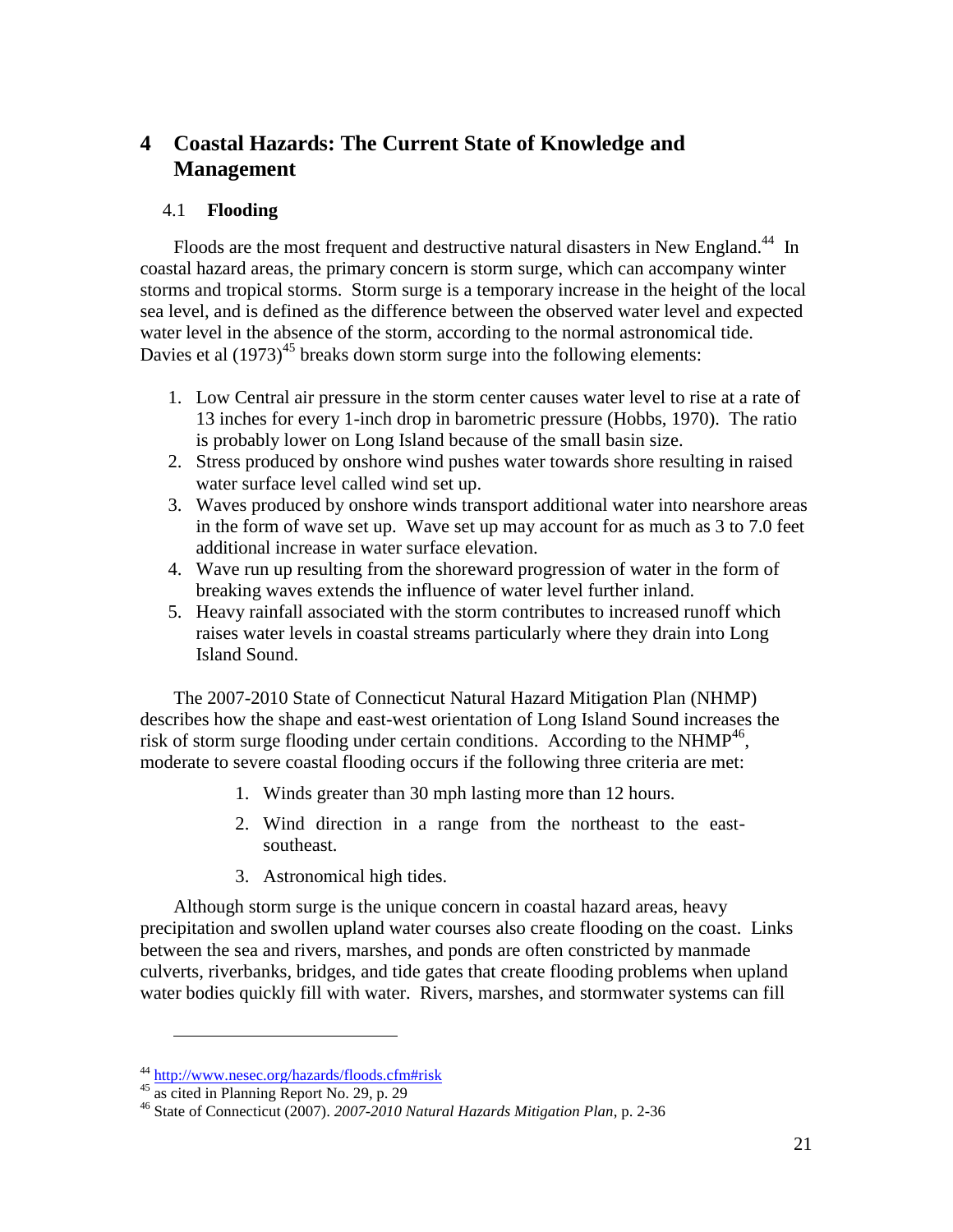<span id="page-21-0"></span>faster than they drain. Overflowing water then spills out of normal watercourses and cuts new paths to the sea.

#### 4.1.1 State of Knowledge

# *4.1.1.1 Flood Mapping*

A sound management plan for coastal flooding requires accurate estimates of flood areas and depths. These estimates are typically obtained by modeling storm and flood events and displaying the model output on maps. Accurate flood maps can provide important information for a wide variety of users. Homeowners want to know if they will be inundated with future sea level rise and storm surges; coastal managers want to identify "refugia" to which coastal wetlands can retreat from rising seas or find out what natural resources may be threatened; emergency managers need to identify evacuation routes from coastal areas and critical infrastructure at risk of flooding.

Like any form of scientific modeling, flood modeling is part art, part science. Accurate flood modeling is particularly difficult because of the limited availability of data for model inputs and calibration, and because of the stochastic components of storm behavior, precipitation, riverine dynamics, and coastal and oceanographic processes. Notwithstanding these inherent difficulties, there is plenty of room for improvement on the flood maps currently available for coastal Connecticut. For example, FEMA Flood Insurance Rate maps (FIRMs) currently in effect were created with outdated modeling techniques and are based on elevation data with 10-foot contour intervals. Such vertical resolution is insufficient for accurate flood mapping.

# *4.1.1.2 Flood Insurance Rate Maps*

FEMA Flood Insurance Rate Maps<sup>47</sup> (FIRMs) are available for all communities in Connecticut, and constitute a comprehensive map of coastal areas susceptible to flooding from coastal storms. A FIRM is a component of the Flood Insurance Study<sup>48</sup> (FIS) conducted for the town. FIRMs serve many purposes. Lending institutions and federal authorities use them to identify structures that require flood insurance and to determine federal flood insurance rates. Private insurance, real estate, and citizens in turn, use them to determine flood risks. State and local governments use them for planning and zoning purposes, including floodplain ordinances, hazard mitigation plans, and emergency response plans.

Special Flood Hazard Areas (SFHAs) on FIRMs comprise V-zones and A-zones. Under the NFIP, flood insurance is mandatory in these areas. The A and V zones are delineated using Base Flood Elevation (BFE): the predicted height of wave crests or wave run-up, whichever is greater, during 100-year floods. By definition a 100-year flood is a flood that has a 1-percent probability of being equaled or exceeded in any given year. (This is not the same as saying that it's a flood that will only happen once every hundred years.) FEMA refers to it as the Base Flood.<sup>49</sup>

 $47$  For more information about FIRMs, refer to FEMA's website at [http://www.fema.gov/plan/prevent/fhm/fq\\_main.shtm.](http://www.fema.gov/plan/prevent/fhm/fq_main.shtm)

<sup>48</sup> For more information about FISs in general, go to<http://www.fema.gov/hazard/map/fis.shtm>

<sup>49</sup> FEMA: [http://training.fema.gov/emiweb/downloads/is386appdx\\_a.pdf](http://training.fema.gov/emiweb/downloads/is386appdx_a.pdf)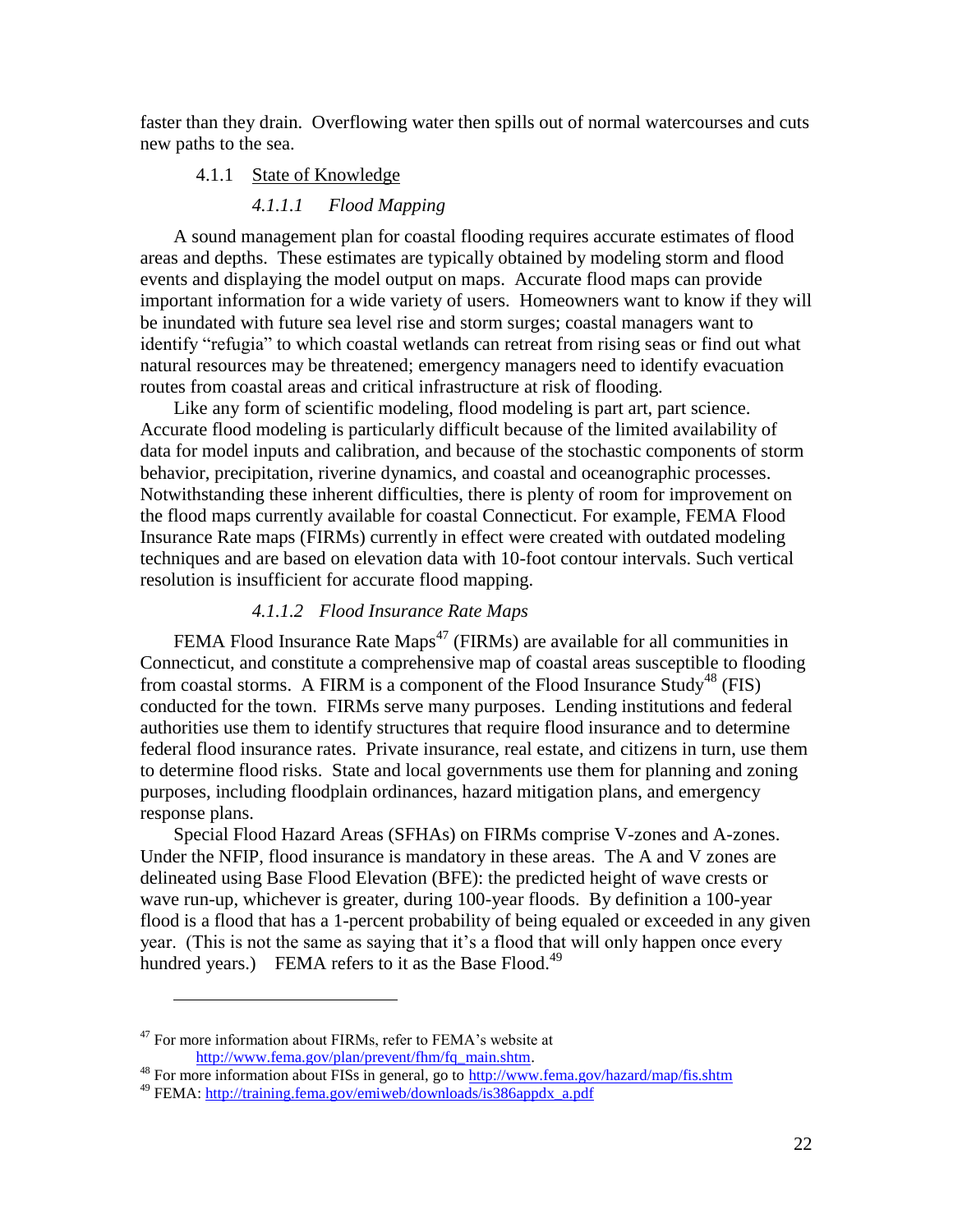V-zones are coastal hazard areas with a 1% or greater annual chance of flooding and an additional hazard associated with storm waves, where the depth of flooding above the ground can support a 3' or greater wave. Structures in V-zones have a 26% chance of flooding over the life of a 30-year mortgage. The A-Zone, directly landward of the V-Zone, can have waves up to 3' high, so structures in this area are prone to damage from waves as well. Like V-Zones, A-Zones are areas with a 1% annual chance of flooding and a 26% chance of flooding over the life of a 30-year mortgage, but are at lower risk of damage from wave action.

Outside of the SFHAs, flood insurance is available through the NFIP, but it is not required. B, C, and X zones are considered low to moderate risk areas where any of the following designations may apply: areas outside the 1-percent annual chance floodplain, areas of 1% annual chance sheet flow flooding where average depths are less than 1 foot, areas of 1% annual chance stream flooding where the contributing drainage area is less than 1 square mile, or areas protected from the  $1\%$  annual chance flood by levees.<sup>50</sup>

FIRMS for coastal Connecticut municipalities were originally produced between 1973 and 1990. Numerous minor modifications have been made to many individual FIRMs via Letters of Map Change<sup>51</sup> (LOMC) or Letters of Map Amendment<sup>52</sup> (LOMA), but these modifications do not reflect changes in flood hazards due to increased rates of erosion, sea level rise, or the possibility of stronger storms due to climate change.

A recent initiative by FEMA called the Map Modernization Program (MAP MOD) seeks to update all of these maps by converting them to digital format, and on occasion, studying specific areas that would have flood boundaries redrawn to reflect current conditions. FEMA has developed mapping technical bulletins that specify map revision guidelines, however, the guidelines do not take into consideration changes in flood hazards due to the anticipated changes associated with climate change.

The schedule for the county-by-county modernization under MAP MOD was determined by CT DEP and FEMA and is based upon numerous factors associated with flood risk including but not limited to: population, area, miles of streams or water frontage, number of claims, and the age of existing maps. Once a community's maps have been updated they are presented in preliminary status by FEMA to communities to allow for local input. After the closure of a mandated appeal period, the maps will usually become effective the following year. Due to the limited nature of MAP MOD funding, not all counties will have their FIRMs converted to a digitized product in this current effort. The second phase of flood map modernization is called RiskMAP.

The vision of the RiskMap effort is build on the data and mapping products created during MapMod to "deliver quality data that increases public awareness and leads to action that reduces risk to life and property."<sup>53</sup> To do this, FEMA and State and Local stakeholders will collaborate to achieve the following goals:

 $50$  For more information about reading and interpreting FIRMs, go to

[http://www.fema.gov/plan/prevent/fhm/fq\\_main.shtm](http://www.fema.gov/plan/prevent/fhm/fq_main.shtm)

<sup>51</sup> [http://www.fema.gov/plan/prevent/fhm/fmc\\_revl.shtm,](http://www.fema.gov/plan/prevent/fhm/fmc_revl.shtm)

 $52 \frac{\text{http://www.fema.gov/plan/prevent/fhm/fmc loma.shtm}}{http://www.fema.gov/plan/prevent/fhm/fmc$  loma.shtm

<sup>53</sup> [http://www.fema.gov/plan/prevent/fhm/rm\\_main.shtm](http://www.fema.gov/plan/prevent/fhm/rm_main.shtm)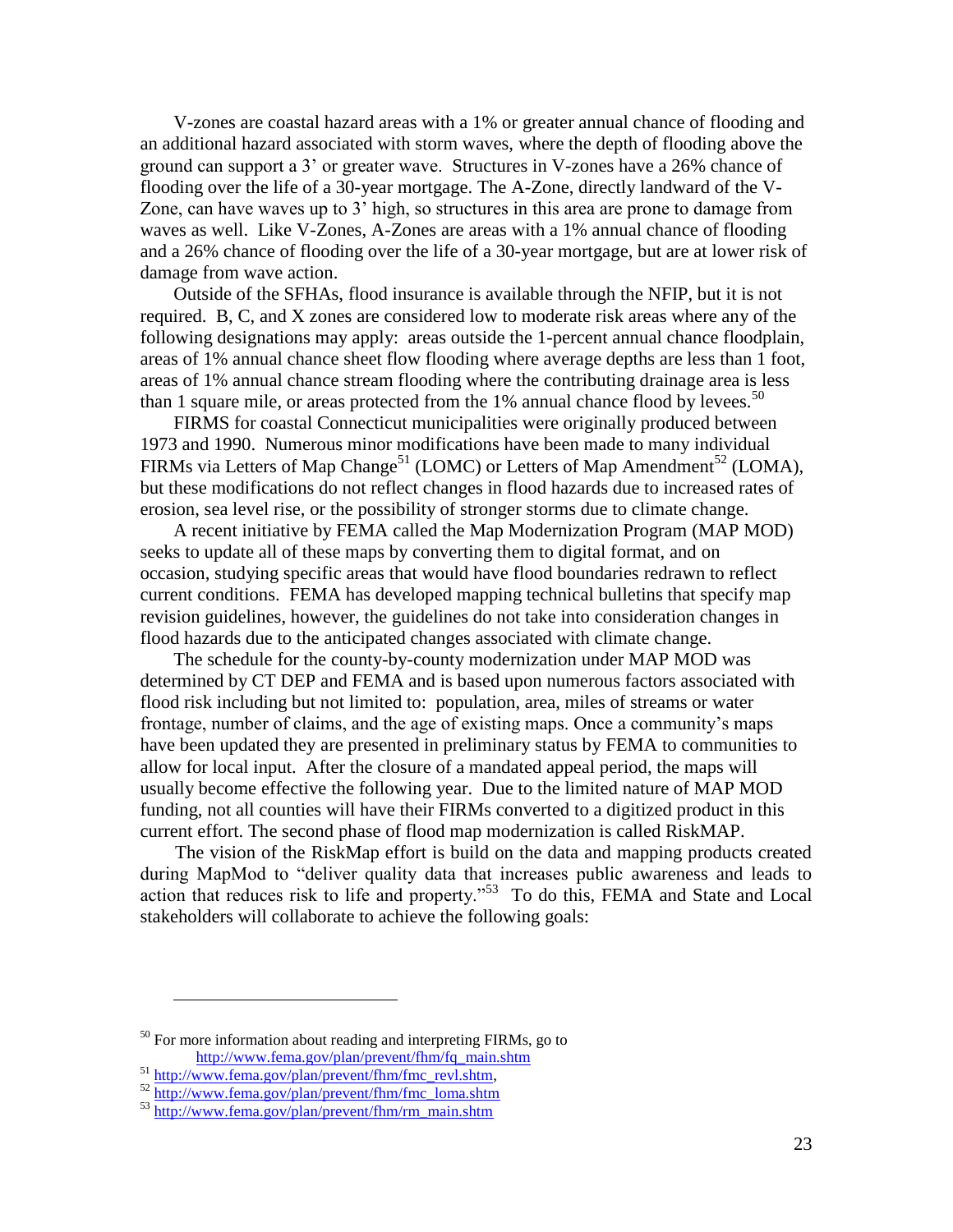- Flood Hazard Data: Address gaps in flood hazard data to form a solid foundation for risk assessment, floodplain management, and actuarial soundness of the [National Flood Insurance Program](http://www.fema.gov/about/programs/nfip/index.shtm) (NFIP).
- Public Awareness/Outreach: Ensure that a measurable increase of the public's awareness and understanding of risk results in a measurable reduction of current and future vulnerability.
- Hazard Mitigation Planning: Lead and support States, local, and Tribal communities to effectively engage in risk-based mitigation planning resulting in sustainable actions that reduce or eliminate risks to life and property from natural hazards.
- Enhanced Digital Platform: Provide an enhanced digital platform that improves management of Risk MAP, stewards information produced by Risk MAP, and improves communication and sharing of risk data and related products to all levels of government and the public.
- Alignment and Synergies: Align Risk Analysis programs and develop  $\bullet$ synergies to enhance decision-making capabilities through effective risk communication and management.<sup>54</sup>

# *4.1.1.3 SLOSH Maps*

The "Connecticut Hurricane Evacuation Study: Technical Data Report," produced in 1994 by the USACE<sup>55</sup>, provides an analysis of Connecticut's vulnerability to hurricanes, including storm surge flooding. This document is the current source of information for hurricane evacuation planning and decision making for Connecticut's state emergency managers.<sup>56</sup> It provides an estimate of the time needed for evacuation of coastal areas and a "Decision Arc Method," which supports hurricane evacuation decision-making by combining information about possible storm tracks and speeds, potential inundation and evacuation areas, and estimated evacuation times and routes. For example, if the estimated evacuation time for an area is eight hours, and a fast-moving hurricane is headed toward Connecticut at 50 knots, then the "decision arc" for this hurricane is 400 nautical miles from the estimated point of landfall. This document also assessed, and updated in 2006, shelter capacity for coastal municipalities, and gives the locations of public shelters, information about mobile home/trailer parks, and medical/institutional facilities.

The Inundation Map Atlas accompanying the Technical Data Report provides the results of storm surge analysis using the Sea, Lake, and Overland Surges from Hurricanes (SLOSH) model. SLOSH is a numerical, computerized model developed by NOAA to estimate storm surge heights from historical, hypothetical, or predicted hurricanes. In this case, storm surges from 533 hypothetical hurricanes were modeled. Values for four parameters were specified for each hurricane: the storm track, the direction of travel, forward speed, and hurricane intensity as measured by the Saffir-Simpson Hurricane

<sup>54</sup> http://www.fema.gov/plan/prevent/fhm/rm\_main.shtm

<sup>55</sup> US Army Corps of Engineers (1994)

<sup>56</sup> Mark Scerra, State of Connecticut Department of Emergency Management/Homeland Security, Personal Communication, February, 2008.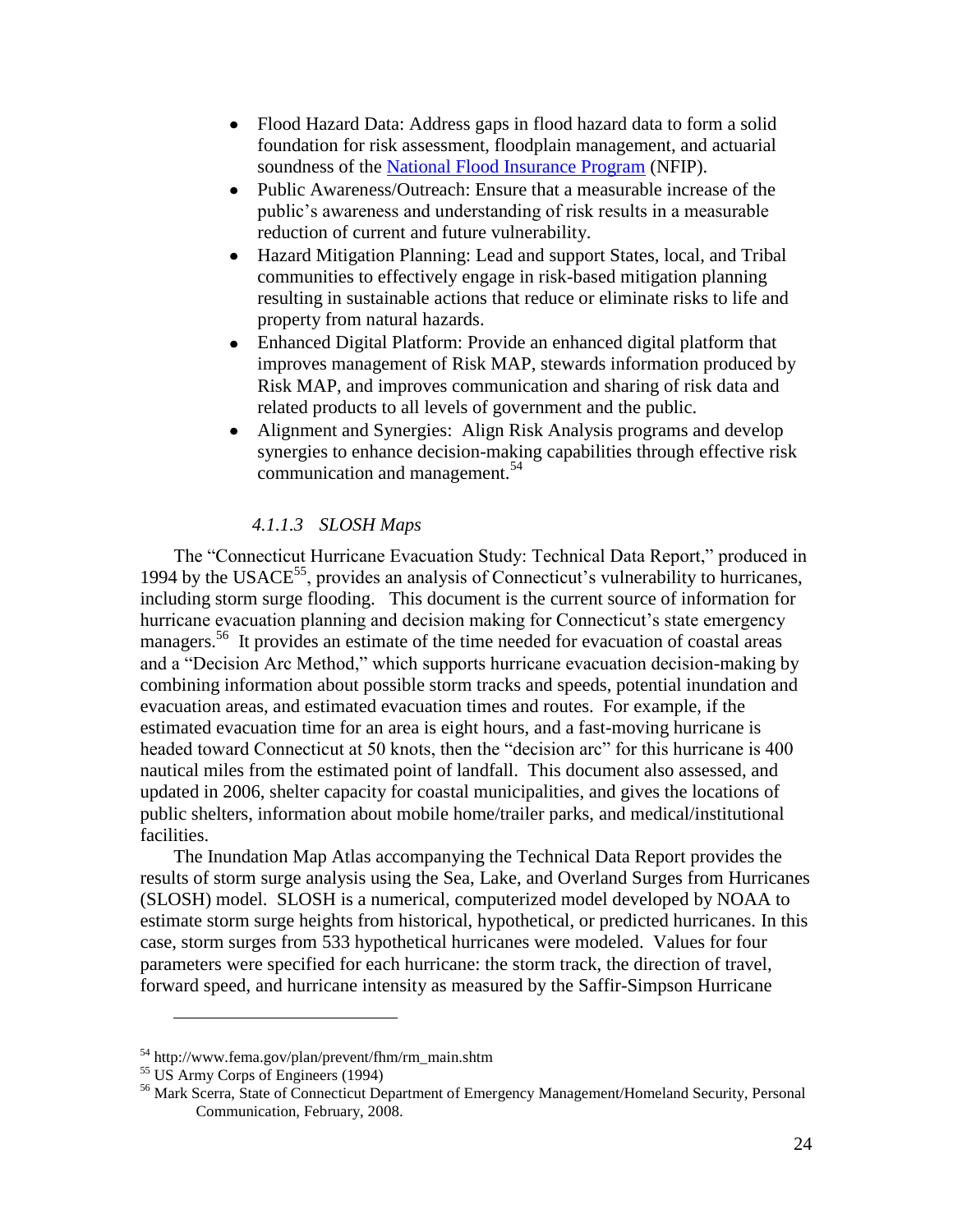Intensity Scale. The National Hurricane Center (NHC) selected the ranges of values for these parameters based on the region's historical hurricane activity and their assessment of probable storms that could be sustained by the region's weather and climate. For example, hurricanes approaching from due west or due east, and category 5 hurricanes were not considered because they were considered highly unlikely for the region at the time. For each of the 533 individual storm simulations, the maximum storm surge area was calculated by using the maximum water level predicted in each grid cell, regardless of when the maximum water level in each cell was attained over the course of the individual storm simulation.

Surge heights at a given location depend, in part, on the distance between that location and the track of the storm's center. Since the exact storm track is difficult to predict, emergency planning requires storm surge predictions for an entire section of coast (e.g. the coast of Connecticut). To accomplish this, maps depicting a maximum envelope of water (MEOW) were created by taking the maximum surge height for each grid cell across an "ensemble" of individual storm simulations that vary only by storm track. Individual storms in each ensemble are exactly the same in terms of direction of travel, intensity, and forward speed. 52 MEOWs were thus produced, based on six possible directions of storm travel, three possible forward speeds, and categories 1-4 on the Saffir-Simpson hurricane intensity scale. These maps are available in Appendix A of the USACE Connecticut Hurricane Evacuation Study.<sup>57</sup>

In preparation of a Natural Hazard Mitigation Plan in 2004,<sup>58</sup> DEP repackaged some of the storm surge flood maps produced in the 1994 Connecticut Hurricane Evacuation Study. Estimated flood extents produced by the SLOSH analysis were overlaid on USGS base maps of land and water and US Census 2000 maps of roads. These maps are available on request from the Inland Water Resources Division of CT DEP (IWRD) and will also be available for download on the CT DEP web site when the next version of the Natural Hazards Mitigation Plan (2010-2013, currently in progress) is formally adopted.

At UCONN, a team of students advised by Dr. Daniel Civco produced sample versions of revised SLOSH inundation maps for the town of Milford, CT to examine the effect of different elevation basemap data on inundation areas<sup>59</sup> They overlaid SLOSH output over several different digital elevation models (DEMs) to determine which model produced the most accurate estimates of flood areas. As expected, they found that highresolution LiDAR data produced the best results, and thus recommended updating all Connecticut SLOSH maps produced by USACE in 1994 and later reproduced in 2004 by DEP/DEMHS by replacing the old National Elevation Dataset (NED) DEM with a high– resolution LiDAR DEM.

#### *4.1.1.4 Data Required for State-of-the-Art Flood Maps*

Although high-resolution LiDAR elevation data is available for the entire Connecticut coast, there are several more types of data inputs needed for state-of-the-art

<sup>57</sup> US Army Corps of Engineers (1994)

<sup>58</sup> State of Connecticut. (2007). *2007-2010 Natural Hazards Mitigation Plan.* Hartford, CT: State of Connecticut Department of Environmental Protection. PDF available here: <http://coastalhazards.uconn.edu/docs/NHMP.pdf>

<sup>59</sup> <http://clear.uconn.edu/projects/develop/index.htm>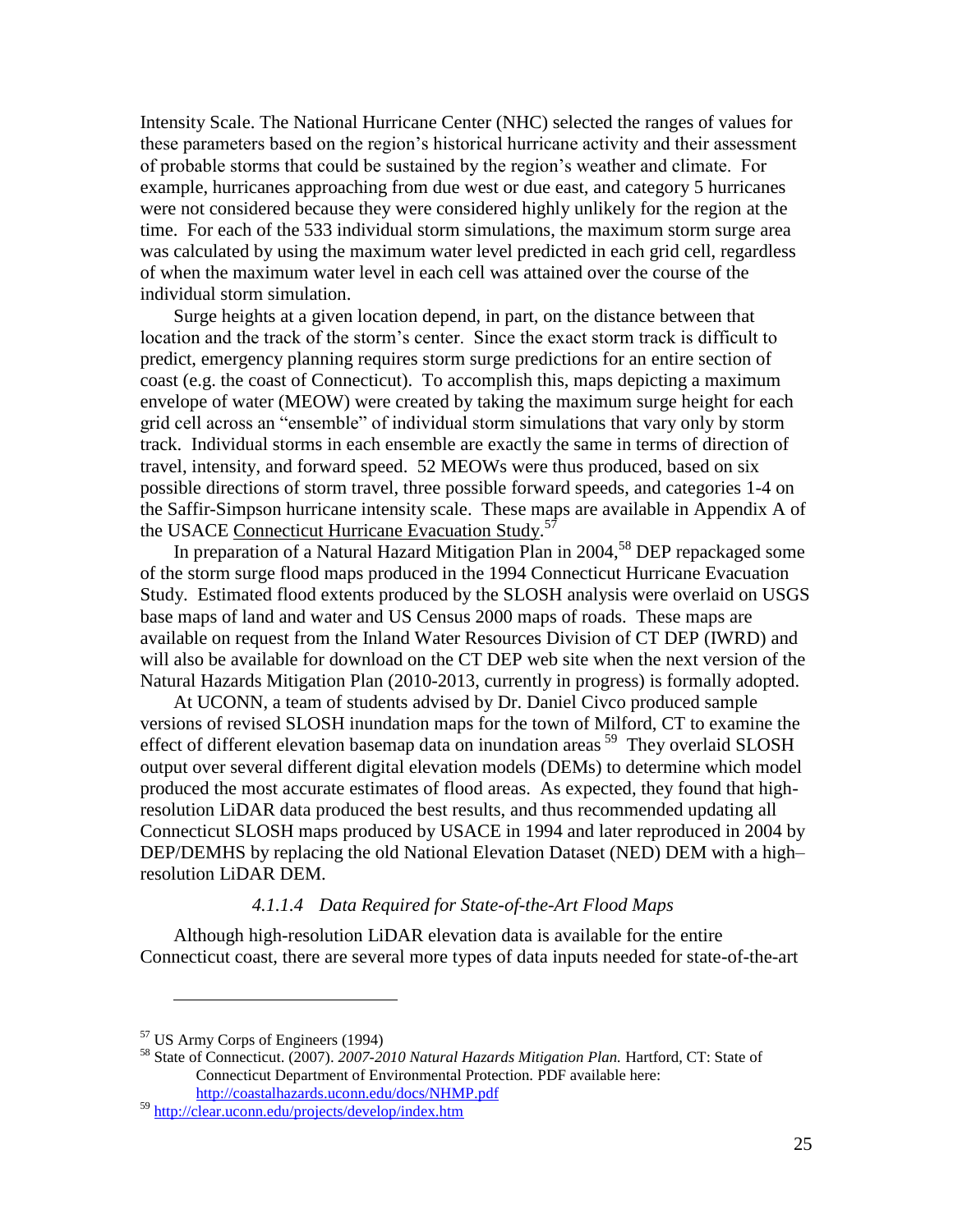inundation and storm surge and inundation modeling. These data include bathymetry; inventories of flood control and water management infrastructure; precipitation, river and stream flow data; and observations from past storm events. For an inventory (not intended to be exhaustive) of elevation and bathymetry data, see section 4.1.1.1. The discussion of flood control and water management infrastructure, precipitation, river and stream flow data, and observations from past storm events follows below.

High-resolution flood modeling requires information about flood control and water management infrastructure, including culverts, tide gates, dikes, levies, sluices, and causeways. Modelers need attributes of these features such as geographic location, elevation, and physical dimensions. For example, features like culverts may inundate areas that they would drain under normal conditions.

CT DEP has a document from 1972 called "Tide Gates and Other Tidal Restrictions in the State of Connecticut."<sup>60</sup> This is an inventory of tide gates, culverts, sluices, dikes, bridges, causeways, and anything else that restricts tidal flow. A total of 180 such structures are shown on maps. A table describes how the structure operates (i.e.: is it an open culvert, a culvert with flapper valves, an operable tide gate, a dilapidated tide gate, etc.), the ostensible purpose of the structure, and information about its size. This document should be a starting point for researchers gathering information to support storm surge modeling. However, since the document is over thirty-five years old, a new inventory of tide gates, culverts, and other tidal restrictions should be undertaken. Some of this information may be recovered from internal sources at CT DEP-OLISP, but a comprehensive inventory would require canvassing municipal offices for this data.

Precipitation, river and stream flow data are necessary for accurate storm surge and coastal inundation modeling because coastal flooding is influenced by precipitation and river and stream dynamics. The state-of-the-art of coastal flood modeling efforts in other states increasingly seeks to couple precipitation and stream flow models with coastal storm surge and oceanographic models. $\delta$ <sup>1</sup> In Connecticut, some of this precipitation, river and stream flow data is available from the USGS, which maintains and monitors river and stream gauges in Connecticut. $62$ 

Aside from these data inputs for flood modeling, quantitative evaluation of model performance requires observations from past storm events. These include records of flood extents and depths, flood damages, and wrack and debris lines from past storms. This data can be used to calibrate models and check their performance by hindcasting past events with known information about those events: wind speeds, wind directions, tide cycles, precipitation, etc; and then comparing model predictions of flooding with actual flood data from the event.

Historic flood events that are obvious candidates for this kind of data collection are the hurricanes of 1938 and 1954. At CT DEP-OLISP's request, the USACE in Concord, MA recently scanned books of flood profile data collected in the field n the aftermath of

<sup>60</sup> Templeton, C. (1972). *Tide Gates and Other Tidal Restrictions in the State of Connecticut.* Hartford, CT: State of Connecticut Department of Environmental Protection.

 $<sup>61</sup>$  See for example a NWS project on the Lower Mississippi River:</sup> <http://www.srh.noaa.gov/lmrfc/about/tech/HurrStormSurgeMiss.pdf>

 $62$  http://ct.water.usgs.gov/main/aboutus.htm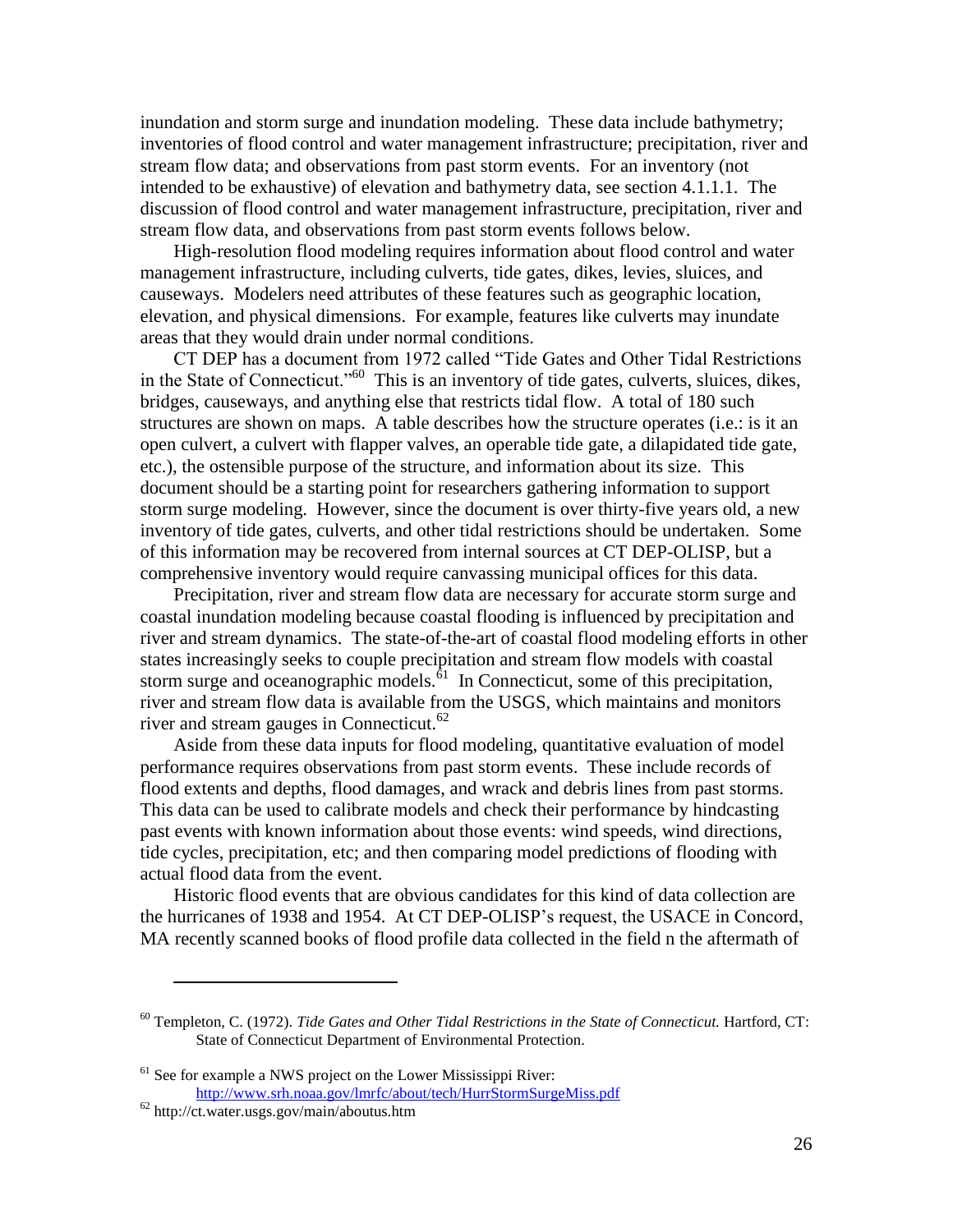the 1938 and 1954 hurricanes. These data include the observed elevations of high water marks on various structures, including public buildings, bridges, and private businesses. The observations contained in these books should be put into a GIS for use in quantitative evaluation of model performance.

The USACE also dispatched survey teams to collect flood data after the 1955 flood events in Connecticut. A five-part report entitled *New England Floods of 1955* contains this data. Part One is Storm Data, Part Two is flood discharges, Part Three: Flood Profiles, Part Four: Flood Damages, Part Five: The Effect of Flood Control Projects. OLISP has Part One and Part Three in digital (PDF) format. Part One describes the storms of 1955 and puts them in historical perspective, and Part Three presents the findings the survey teams who "were instructed to obtain high water marks above and below all bridges, dams, natural hydraulic controls, and at the mouth of major tributaries as well as data on normal river stages and the areal extent of flooding." In some cases, the findings were plotted against high water marks from other floods. In total, the survey covered eight river basins: Blackstone, Thames, Chicopee, Naugatuck, Westfield, Farmington, Shepaug, and Lower Housatonic.

Another possible way to obtain historical flood data for the evaluation of surge models may be to sift through aerial photographs of the flooding caused by the 1938 hurricane and georeference the flood extents as approximated by wrack and debris lines shown in the photographs. This would be labor-intensive and probably provide poorer accuracy than survey data, but may still prove useful for modelers.

#### *4.1.1.5 Elevation and Bathymetry Data Inventory*

Over the last decade, Connecticut has been fortunate to acquire several sets of highresolution elevation data. The data range from a statewide Light Detection And Ranging (LiDAR) coverage in 2000, to more recent LiDAR data sets focused on smaller regions, such as the floodways along the coast and the Connecticut River. Comparatively the bathymetric data suite is less recent for the entirety of Long Island Sound, although smaller sections have been the subject of various scientific studies (sidescan sonar, multibeam sonar, etc.,) in recent years. As a result of a settlement action involving several cable and pipeline installations, a bi-State Committee with representatives from Connecticut, New York, the EPA, and SeaGrant currently oversee a fund that will be dedicated to expanding the set of data on the geology and benthic habitats of the Sound.

For more information on this data, the reader is directed to the CT Geospatial Information Systems Council Data Inventory and Assessment Working Group on Elevation and Bathymetry<sup>63</sup> and the Connecticut Geographic Framework Data Report.<sup>64</sup>

#### *4.1.1.6 Flood Damage Estimation*

Accurate flood maps can be used to develop secondary data to aid management of social and economic impacts of flooding. For example, planners and decision-makers need estimates of the physical and monetary damage that flood events might have on

 $63$  http://www.ct.gov/gis/cwp/view.asp?a=3034&q=400022

<sup>64</sup> http://www.ct.gov/gis/lib/gis/Connecticut\_Framework\_Data\_Themes\_Final\_Report\_010708.pdf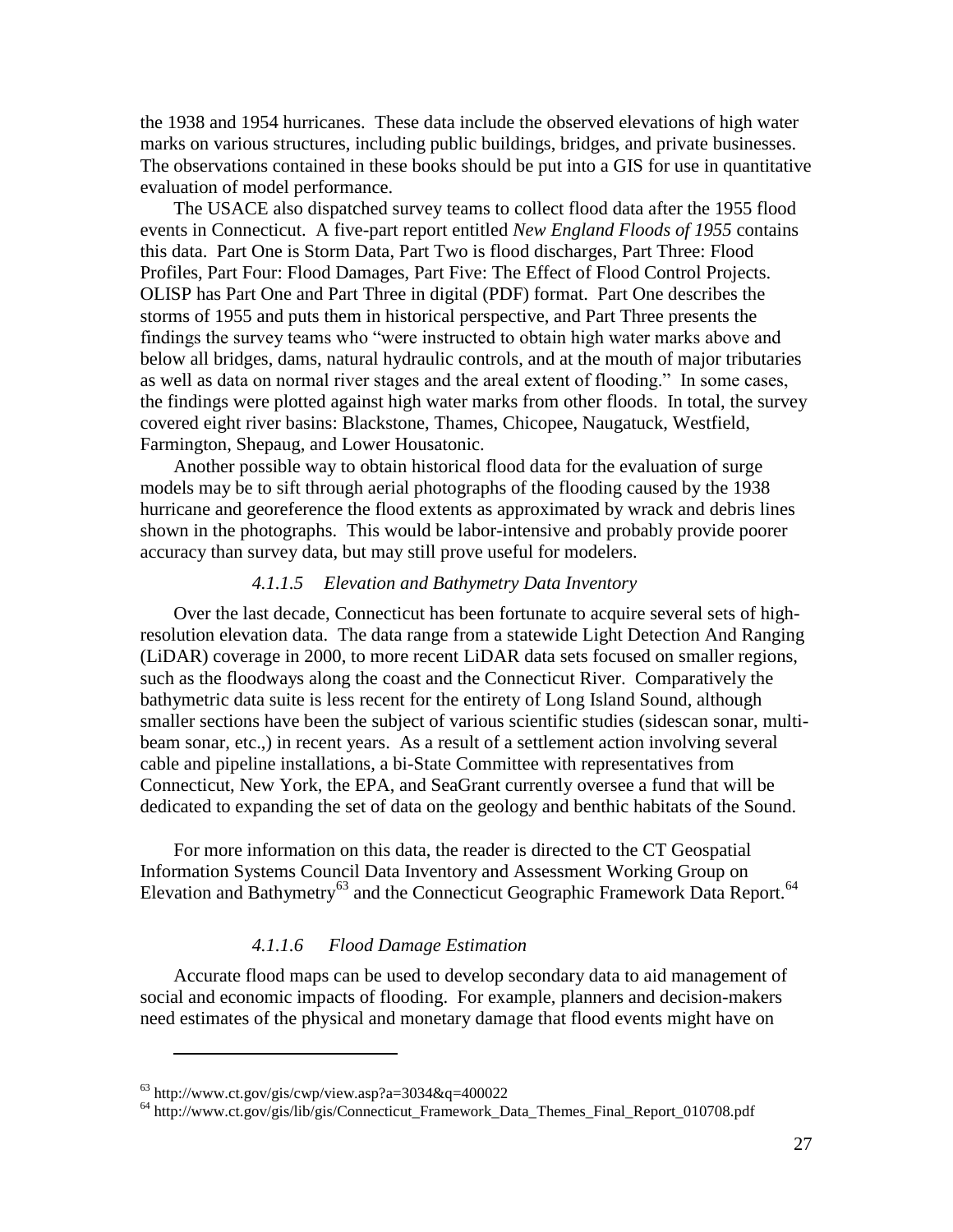buildings and public infrastructure. Emergency managers want to assess the viability of evacuation routes and know how many nursing homes, trailer parks, and group homes are located in flood hazard areas. Estimating damages and assessing vulnerability is difficult. For example, what magnitude storm surge or long-term sea level rise will it take to disable a sewage treatment plant or infiltrate public drinking water supplies? Or, what will be the total cost of damages from a category four hurricane that hits at high tide?

FEMA produced HAZUS-MH (Hazards United States Multi-Hazard), a software program for estimating damages from hurricanes and earthquakes. HAZUS-MH considers physical losses, including damage to residential and commercial buildings, schools, and infrastructure; economic losses, including job losses, business interruptions, and repair and reconstruction costs; and social impacts, including the number of people exposed to the hazard, households displaced, and shelter requirements.

In 2004, DEP and the Northeast States Emergency Consortium (NESEC) used HAZUS-MH to estimate the damages of a category 3 hurricane similar to the Great New England Hurricane of 1938. Although this was helpful in providing rough estimates of damages statewide, the data used as inputs to this model need to be improved. For example, large errors in the locations of buildings were only partially corrected using hand-held Global Positioning System (GPS) units. In addition, state critical facilities are not included in the HAZUS-MH database. Given FEMA is not likely to collect better data for Connecticut on their own volition, the state should consider collecting and improving the quality of HAZUS-MH input data and sending the updates to FEMA. The first step in such an effort would be to brainstorm a list of possible data acquisitions and upgrades, estimate their costs, and then prioritize them. Estimates of monetary damage from hurricanes are necessary to provide policy-makers with information about hurricane risk in a language they can understand.

A 1983 report by CT DEP<sup>65</sup> estimates the number of structures in A, V, X, and Riverine A flood zones for all of Connecticut's coastal municipalities. It also estimates the number of these structures uninsured for flood damages. The motivation for this study was to see how the boom in development that had taken place since the time of the last major hurricane in 1955 had increased vulnerability to flood damages. At the time, the authors concluded that adequate laws were in place to protect life and property, but enforcement was often lacking; however, it is unclear at this time if those conclusions are still valid.

This inventory of structures in flood zones and their flood insurance status is important baseline information that should be updated now and regularly in the future. In addition, it should be crosschecked with the information contained in FEMA's HAZUS-MH database.

Overall, Connecticut lacks good damage estimates for various coastal hazard scenarios, including inundation from long-term sea level rise and wind and flooding from storm events. The first step in this process is getting accurate estimates of the depths and extents of flooding. The challenges and current state of the science for these estimates

<sup>65</sup> Rummel, C. J., & Hudak, G. J. (1983). *Connecticut Coastal Flood Vulnerability Assessment: a Statewide Summary of Flood Susceptibility and Preparedness.* Hartford, CT: State of Connecticut Department of Environmental Protection.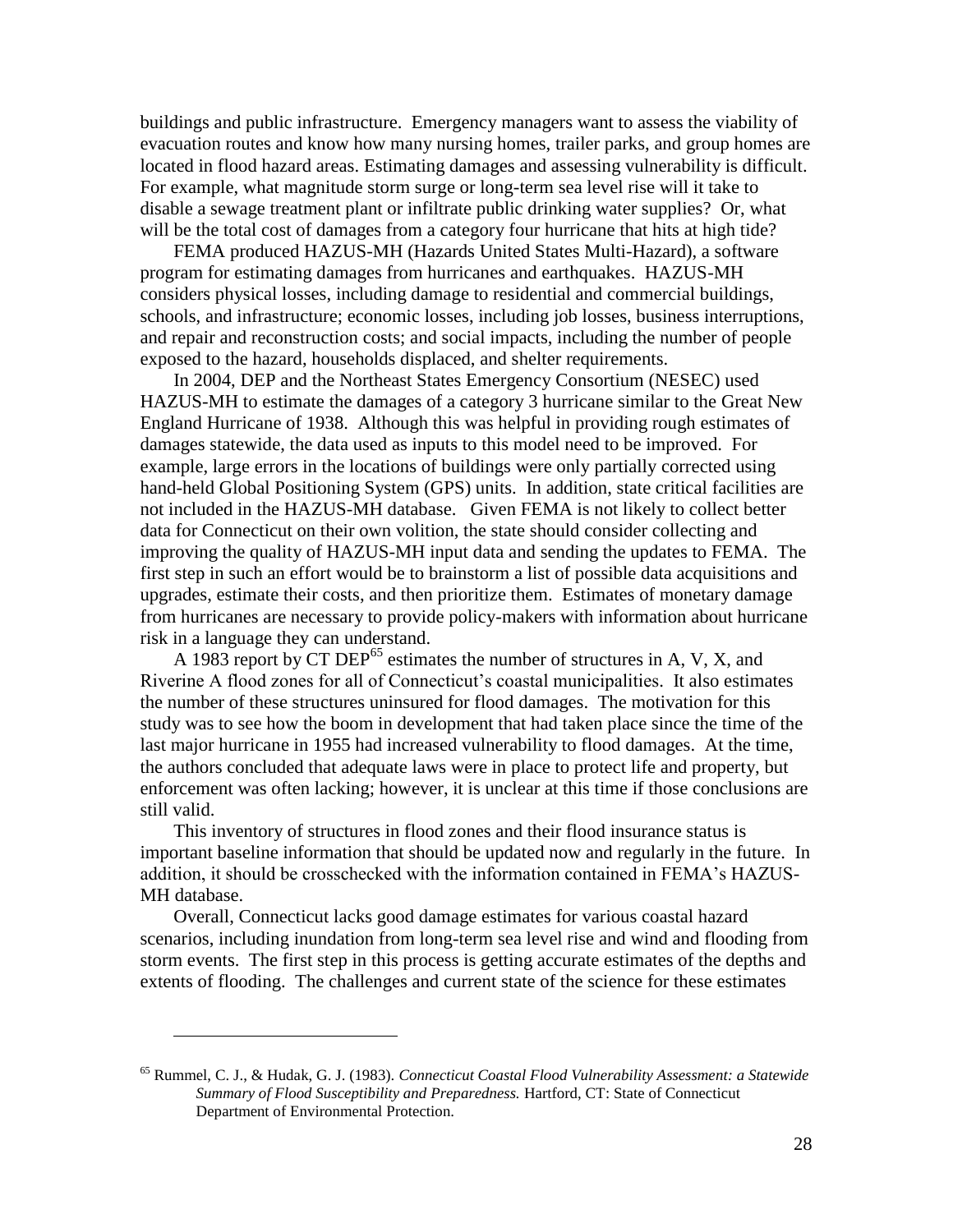are discussed in the previous section. Accurate estimates of damages are not possible without accurate flood maps.

Assuming accurate flood maps are available, estimates of damages and economic impacts rely on sound economic models and good information about the costs of rebuilding structures and infrastructure. These models and information can be developed and maintained independently of flood mapping efforts, so that when output from highaccuracy flooding/storm surge models becomes available, researchers can link the two types of models to produce estimates of damages and economic impacts.

#### 4.1.2 Flood Management

<span id="page-28-0"></span>Reducing coastal flood hazards can be achieved by reducing the frequency or intensity of flooding (flood mitigation) and/or reducing the vulnerability of human activity and the built environment to flooding (flood damage mitigation). Early in the history of government responses to flooding in the U.S., flood mitigation was the primary method of reducing flood hazards. Since the 1960's, people have realized that flood damage mitigation is at least as important as flood mitigation. Preventing an area from flooding is usually more difficult and more expensive than minimizing flood damages by controlling land use and development, and implementing higher building standards in flood prone areas.

#### *4.1.2.1 Flood mitigation*

Reducing the frequency or intensity of flooding requires protection projects that prevent floodwaters from reaching flood zones. "Soft" and "hard" protection measures can be used. Hard protection measures include groins, jetties, breakwaters, bulkheads, revetments, riprap, seawalls, tide gates, and pumping facilities (used in conjunction with walls or dikes). Soft protection measures include beach nourishment, wetland restoration, and dune management projects.

Coastal managers and planners now recognize that structural flood mitigation measures should be a last resort for flood mitigation. By fighting the forces of nature, structural protection measures are expensive and may actually exacerbate flooding and erosion problems, particularly in adjacent areas that rely on sediment from bluffs, escarpments, beaches, and dunes.

The general policy for coastal bluffs and escarpments should be, in accordance with the CCMA, to maintain the function of these features as natural sources of sediment supply for adjacent shoreline features, such as beaches and dunes. Beaches and dunes, in turn, provide significant flood protection in their own right by absorbing wave energy and providing higher elevations for floods to reach before they affect human-built structures.

In addition, as sea level rises, flood and erosion control structures impede the migration of tidal wetlands and marshes. This has harmful impacts for marine life, nearly all of which depends on healthy wetlands and marshes in some way.

Since many flood and erosion control projects are constructed waterward of the high tide line, CT DEP-OLISP can regulate where and how flood and erosion and control projects are constructed:

> ―Structural solutions are permissible when necessary and unavoidable for the protection of infrastructural facilities, water-dependent uses, or existing inhabited structures, and where there is no feasible, less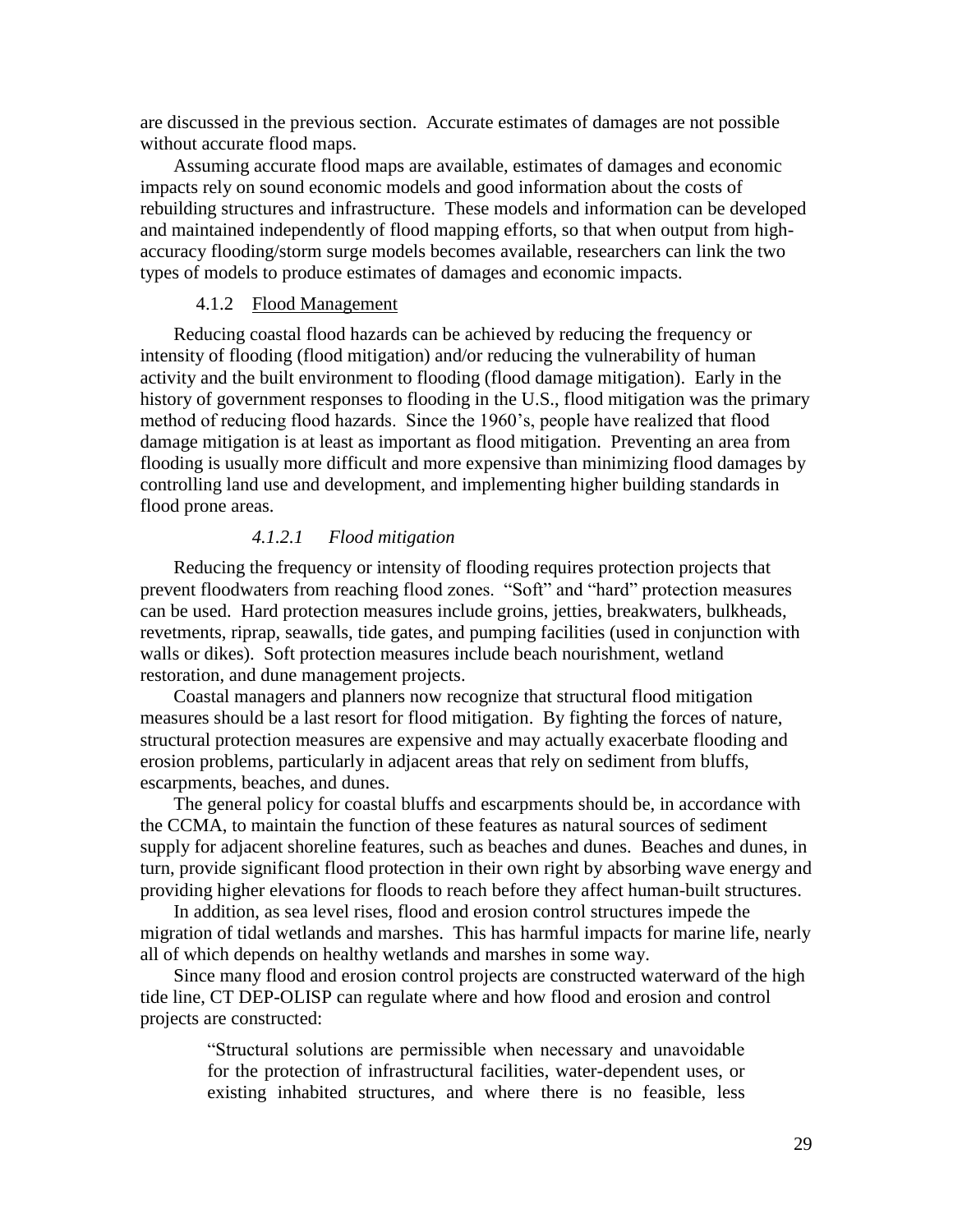environmentally damaging alternative and where all reasonable mitigation measures and techniques have been provided to minimize adverse environmental impacts."<sup>66</sup>

In practice, the permitting and enforcement activities of CT DEP-OLISP must balance the statutory policies concerning the construction and repair of erosion control structures with strong economic, political and practical forces favoring the protection of waterfront property, so that hard shoreline structures are often authorized to protect existing properties or to be repaired.

However, sea level rise in the  $21<sup>st</sup>$  century will be an increasingly important consideration for coastal property owners. Forward -thinking property owners might construct seawalls or other flood and erosion control structures now, landward of the high tide line, and thus protect their property from future flooding and erosion without being subject to the CT DEP-OLISP permitting process. This would be a simple way to circumvent strict policies that are meant to protect coastal resources and public access to the shore. The State needs to consider the inevitability of sea level rise and start planning how to adapt now. See Chapter 7 for more discussion of possible adaptation scenarios.

The USACE conducts dredging activities and constructs major public flood and erosion control projects at the request of municipalities and the State. Examples of USACE hazards mitigation projects include the following:

> "At NEW LONDON, facilities to provide hurricane protection to the Shaw Cove area of this northern Long Island Sound community were completed in 1984 at a cost of \$11 million. The project, operated and maintained by the city of New London, provides protection both from high tides caused by coastal storms and hurricanes, and from interior flooding caused by Truman Brook in the industrial and commercial area in the vicinity of Shaw Cove and New London Harbor. Rock protected earthfill dikes, concrete floodwalls, a pumping station and a pressure conduit to evacuate interior drainage are features of the project. In a storm of the magnitude of the 1938 hurricane, New London would afford \$9.6 million in damage prevention."<sup>67</sup>

> ―The STAMFORD HURRICANE PROTECTION BARRIER was completed in 1969 at a cost of \$14.5 million. The project consists of three principal features. The West Branch Barrier, which protects the area between the West and East Branches, includes a 1,340-feet concrete wall and a 1,950 foot-long rock-faced earthen dike. The East Branch Barrier, which connects to the West Branch and extends across the mouth of the East Branch, includes 2,840 feet of rock-face earthen dike and a 90-foot-wide navigation gate. The Westcott Cove Barrier, which protects the residential area of Rippowam Street and skirts

<sup>&</sup>lt;sup>66</sup> CGS, Section 22a-92(b)(2)(F) and Section 22a-92(b)(2)(J)

 $^{67}$  Information retrieved on 1/26/09 from<http://www.nae.usace.army.mil/news/ct.pdf>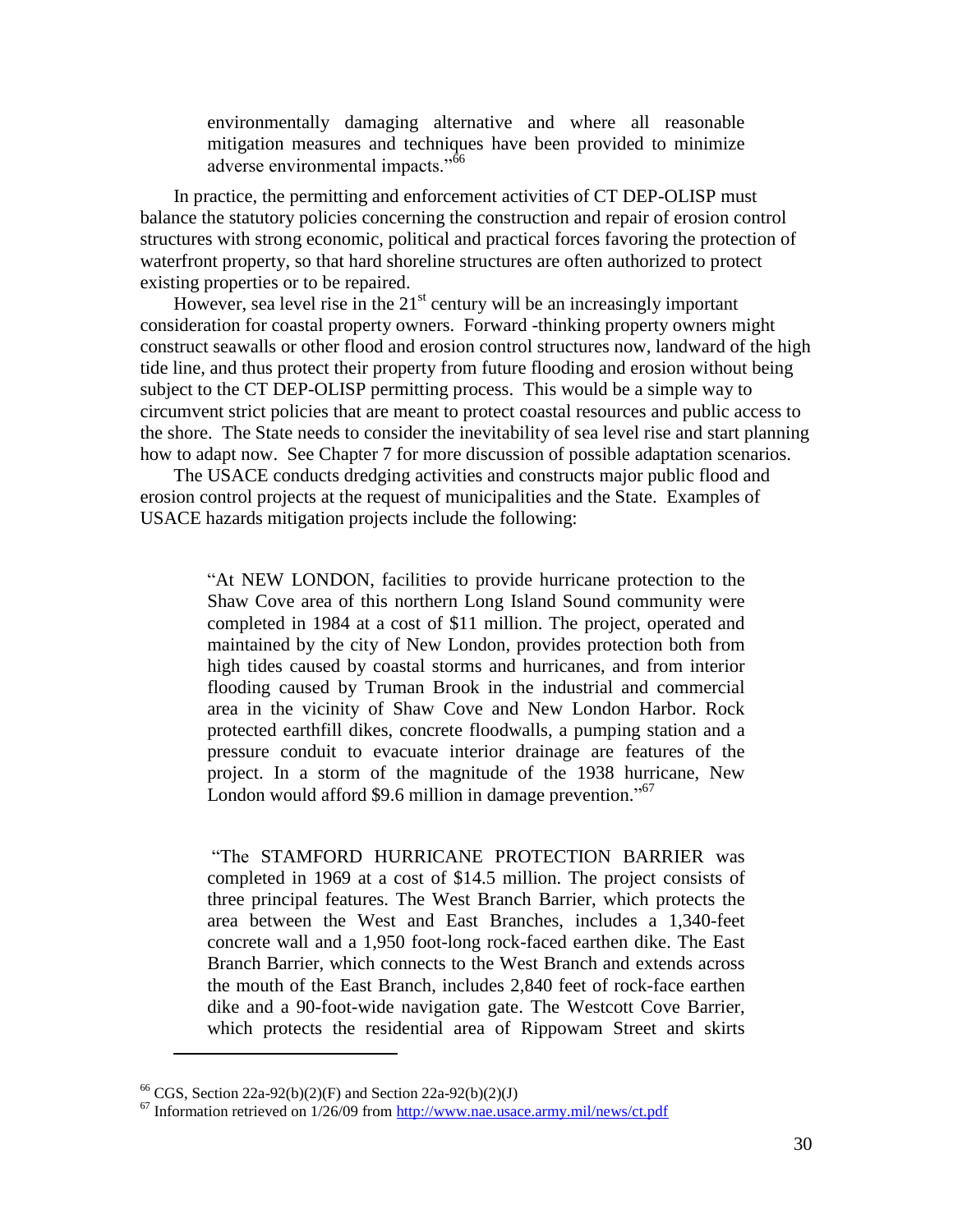Westcott Cove in Cummings Park, includes 4,200 feet of rock faced earthen dike. Damages amounting to \$27.5 million have been prevented to date."<sup>68</sup>

"In Stonington, the PAWCATUCK-STONINGTON HURRICANE PROTECTION PROJECT is located on the West Bank of the Pawcatuck River at the Rhode Island - Connecticut state line. The \$920,000 project was completed in 1963. The project consists of

1,915 feet of earthen dike, 940 feet of concrete wall, two vehicular structures, and a pumping station. The works afford protection to a 31 acre industrial area and are operated and maintained by the town of Stonington."<sup>69</sup>

#### *4.1.2.2 Flood Damage mitigation*

Reducing the vulnerability of human activity and the built environment to flood damage is achieved primarily by creating and enforcing regulations and ordinances related to human activities and land use in the floodplain.

All of Connecticut's coastal municipalities participate in the NFIP, and none are currently undergoing disciplinary action from FEMA, but there may be a problem with enforcement of floodplain regulations and ordinances. Even in 1983, the Connecticut Coastal Flood Vulnerability Assessment noted,

> "an examination of the various floodplain zoning regulations and ordinances demonstrated that the towns have comprehensive and adequate laws for protecting life and property, but enforcement of those regulations is often lacking."<sup>70</sup>

To some extent, municipal tax revenue from valuable coastal properties can create an incentive for the development of coastal hazard areas and a reluctance to enforce floodplain regulations and ordinances. Under NFIP guidelines, FEMA can penalize municipalities for lax enforcement of their floodplain regulations and ordinances, but FEMA may not, as a practical matter, be able to execute this sort of monitoring and enforcement effort.<sup>71</sup> Even if enforcement were perfect, NFIP minimum standards do not provide enough protection against present and future coastal hazards and therefore are not sufficient for ensuring responsible development in coastal hazard areas.

The Community Rating System, discussed in section 3.2.3, is FEMA's attempt to encourage municipalities to go above and beyond NFIP minimum standards. It is a voluntary program that has relatively large fixed costs for a small community and an inadequate incentive structure.

The [Association of State Flood Plain Managers](http://www.floods.org/) (ASFPM) has created a concept called No Adverse Impact (NAI) that guides their recommendations for state and local

<sup>&</sup>lt;sup>68</sup> Information retrieved on 1/26/09 from<http://www.nae.usace.army.mil/news/ct.pdf>

 $^{69}$  Information retrieved on 1/26/09 from<http://www.nae.usace.army.mil/news/ct.pdf>

<sup>70</sup> Rummel and Hudak (1983)

<sup>&</sup>lt;sup>71</sup> Personal Communication with Carla Feroni, CT DEP-IWRD, December, 2007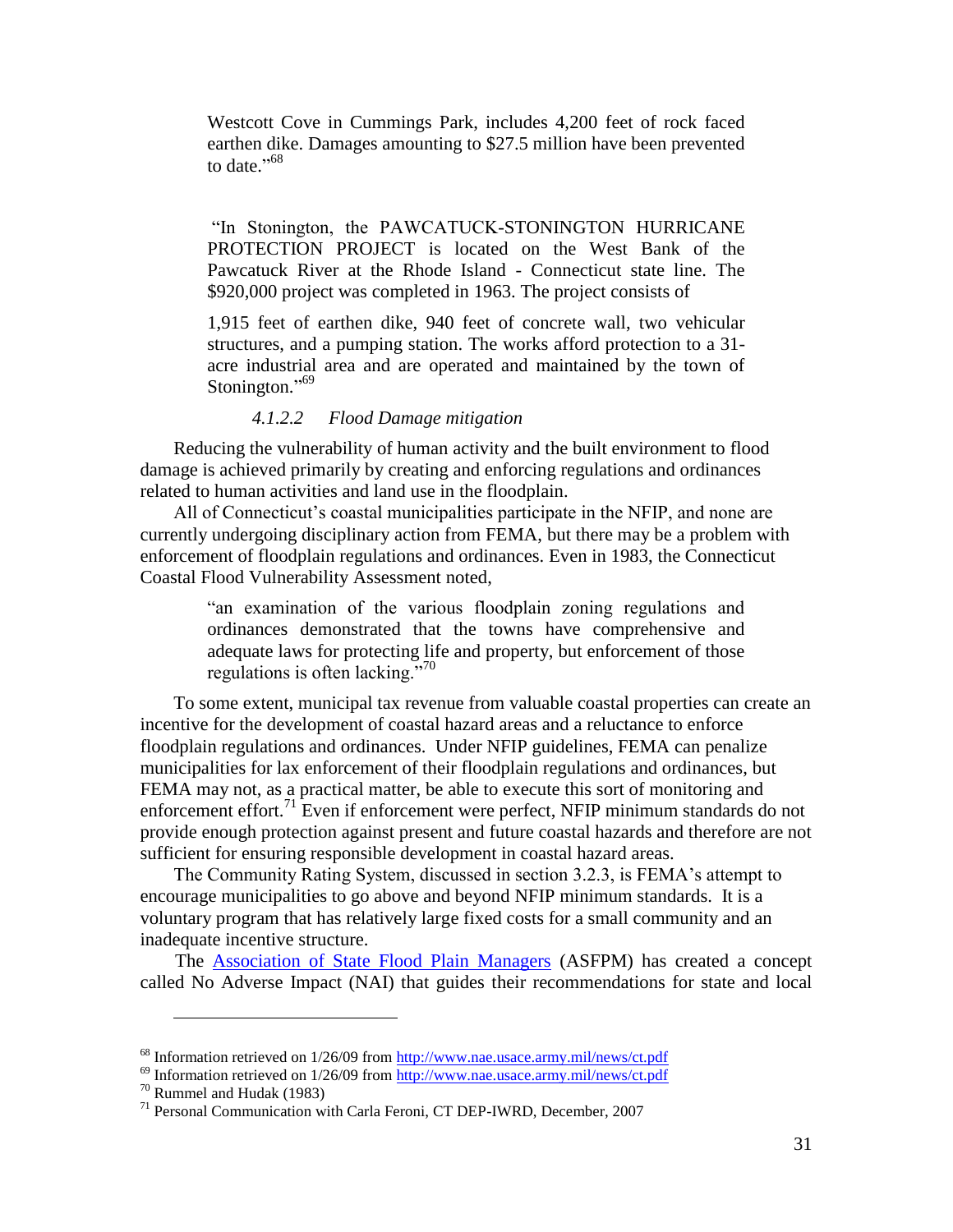floodplain ordinances. In a nutshell, NAI floodplain management takes place when the actions of one property owner are not allowed to adversely affect the rights of other property owners. The adverse effects or impacts can be measured in terms of any impacts the community considers important. This philosophy can shape the default management criteria: a community develops and adopts a comprehensive plan to manage development that identifies acceptable levels of impact, specifies appropriate measures to mitigate those adverse impacts, and establishes a plan for implementation. Because it is a local initiative, an NAI-based plan removes the mentality that floodplain management is something imposed by the federal government. Instead, it promotes local accountability for developing and implementing a comprehensive strategy and plan. With the flexibility to adopt comprehensive, locally tailored management plans (which would be recognized by FEMA and other federal programs as the acceptable management approach in that community) the community gains control of its land use decision-making process and is supported in adopting innovative approaches it considers appropriate for its situation.

ASFPM created a [NAI handbook](http://www.floods.org/NoAdverseImpact/coastal.asp) specifically for coastal state and local planners to create floodplain management plans and policies that go well beyond the NFIP standards of floodplain management. It shows communities how they can minimize hazard risks while simultaneously avoiding legal issues associated with property rights issues.<sup>72,73</sup>

#### *4.1.2.3 Flood Response and Recovery*

Despite our best efforts, flooding can and will happen. Hopefully, sound floodplain management practices will result in minimal disruptions and impacts, however, means for effective flood response are necessary. To this end, the Connecticut Department of Emergency Management and Homeland Security (DEMHS) [Emergency Management](http://www.ct.gov/demhs/cwp/view.asp?a=1939&q=443360&demhsNav=|42956|)  [Division](http://www.ct.gov/demhs/cwp/view.asp?a=1939&q=443360&demhsNav=|42956|) leads flood response and recovery efforts. In the event of a disaster declaration, DEMHS initiates the detailed protocol established in the [State of Connecticut Natural](http://www.ct.gov/demhs/lib/demhs/emergmgmt/planningguides/2009_natural_disaster_plan.pdf)  [Disaster Plan.](http://www.ct.gov/demhs/lib/demhs/emergmgmt/planningguides/2009_natural_disaster_plan.pdf) This plan explains how DEMHS coordinates disaster response through the State Emergency Operations Center and defines the roles and responsibilities of various state agencies (such as the [Flood Management Program](http://ct.gov/dep/cwp/view.asp?a=2720&q=325648&depNav_GID=1654) in the Department of Environmental Protection's Inland Water Resources Division,) local municipalities, utility companies, and relief organizations such as the Red Cross. Please see Chapter 8 for a more complete summary of the State of Connecticut Natural Disaster Plan.

In addition, the Department of Environmental Protection has developed a FEMAapproved **Disaster Debris Management Plan** to help guide recovery and clean-up efforts as part of a disaster response. The Plan establishes the framework for proper management of debris generated by a natural disaster, with the goal of facilitating prompt and efficient recovery that is cost effective, eligible for FEMA reimbursement, and protective of the environment.

The Plan is an important planning document for all levels of government – federal, state and local, and describes the State contracts that are in place for use in response to a

<sup>&</sup>lt;sup>72</sup> Visit [http://www.floods.org](http://www.floods.org/) to read about NAI on the ASFPM website.

<sup>73</sup> Visit<http://www.mass.gov/czm/stormsmart/> for a comprehensive hazards management guide for coastal municipalities.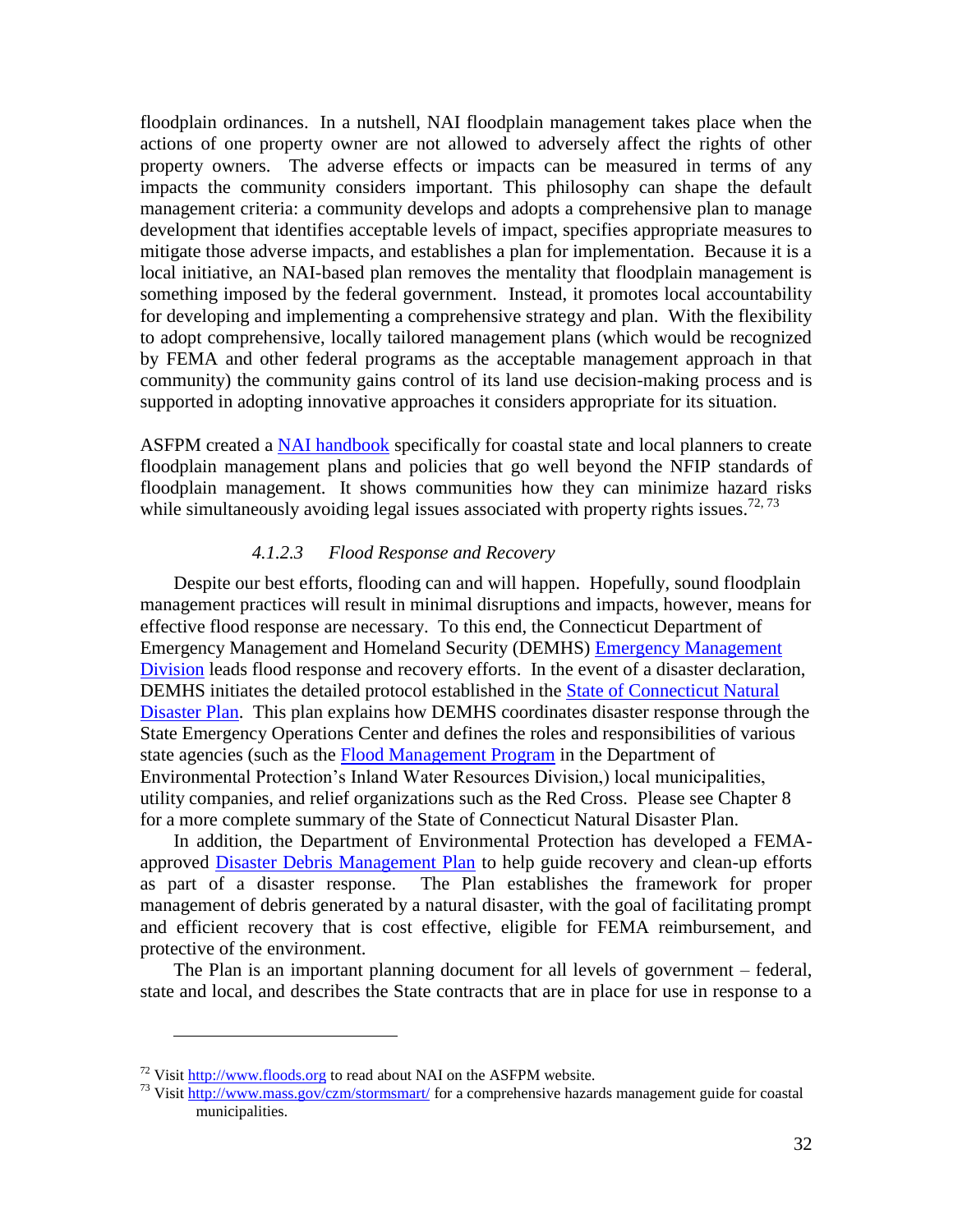catastrophic natural disaster; the contracts are for both debris removal operations and the monitoring of these types of operations.

The Plan outlines the planning and operation functions for Temporary Debris Storage and Reduction Sites and the two phases of clean-up. It also includes a number of appendices that provide references to a number of waste management resources.

#### *4.1.2.4 State of Connecticut Automated Flood Warning System*

DEP-IWRD operates the State's Automated Flood Warning System, which currently contains 45 Automated Local Evaluation in Real Time (ALERT) gauges. The United States Department of Agriculture (USDA) Natural Resources Conservation Service (NRCS) and CT DEP installed the first components of this system in 1985, and the system has grown considerably since then. It has aided the National Weather Service (NWS) in issuing accurate flood watches and warnings in Connecticut and has helped communities respond more rapidly to floods.

The base station for the Automated Flood Warning System is at CT DEP in Hartford, where an antenna on the roof receives data from river, stream and precipitation gauges via Very High Frequency (VHF) radio. The base station relays data to the NWS via Internet. The City of Stamford and the South Central Connecticut Regional Water Company own and operate their gauge and flood alert systems.

Unfortunately, the Automated Flood Warning System covers only a few rivers and streams in the State, and coverage in coastal areas is sparse. There are only a handful of tide gauges linked to the system, and large swathes of the coastal area that do not have coverage. For areas covered by the system, the DEP does not monitor river or rainfall conditions during non-business hours. Municipalities must rely on their own observations and respond to NWS flood watches and warnings. CT DEP only has one staff member that operates and maintains the Automated Flood Warning System.

Given that municipalities are ultimately responsible for disseminating flood information among their residents and preparing for and responding to flood threats, more thought needs to be given to flood response procedures at the municipal level. In coastal towns, where flooding from storm surge is a concern, emergency management officials should review the municipal natural disaster plan, solicit advice from DEMHS and other coastal towns, and post the municipal emergency management/natural disaster plan on the Town's website.

#### <span id="page-32-0"></span>4.2 **Erosion**

#### 4.2.1 State of Knowledge

<span id="page-32-1"></span>Erosion in Connecticut has occurred naturally for millennia as well as through the influence of man-made activities. It is typically when erosion threatens property or infrastructure that it is deemed problematic.

Human attempts at flood and erosion control have had mixed results and complicated the problem. Structural protection measures such as seawalls, revetments, bulkheads, groins, jetties, breakwaters, riprap may solve a problem in one area but create or worsen a problem in adjacent sections of the shoreline because they lock up sediment sources and/or impede the natural flow of sediment along the coast. In some cases, vertical seawalls actually induce erosion at their base because they focus wave energy there, scouring out supporting sediments and causing the walls to fail.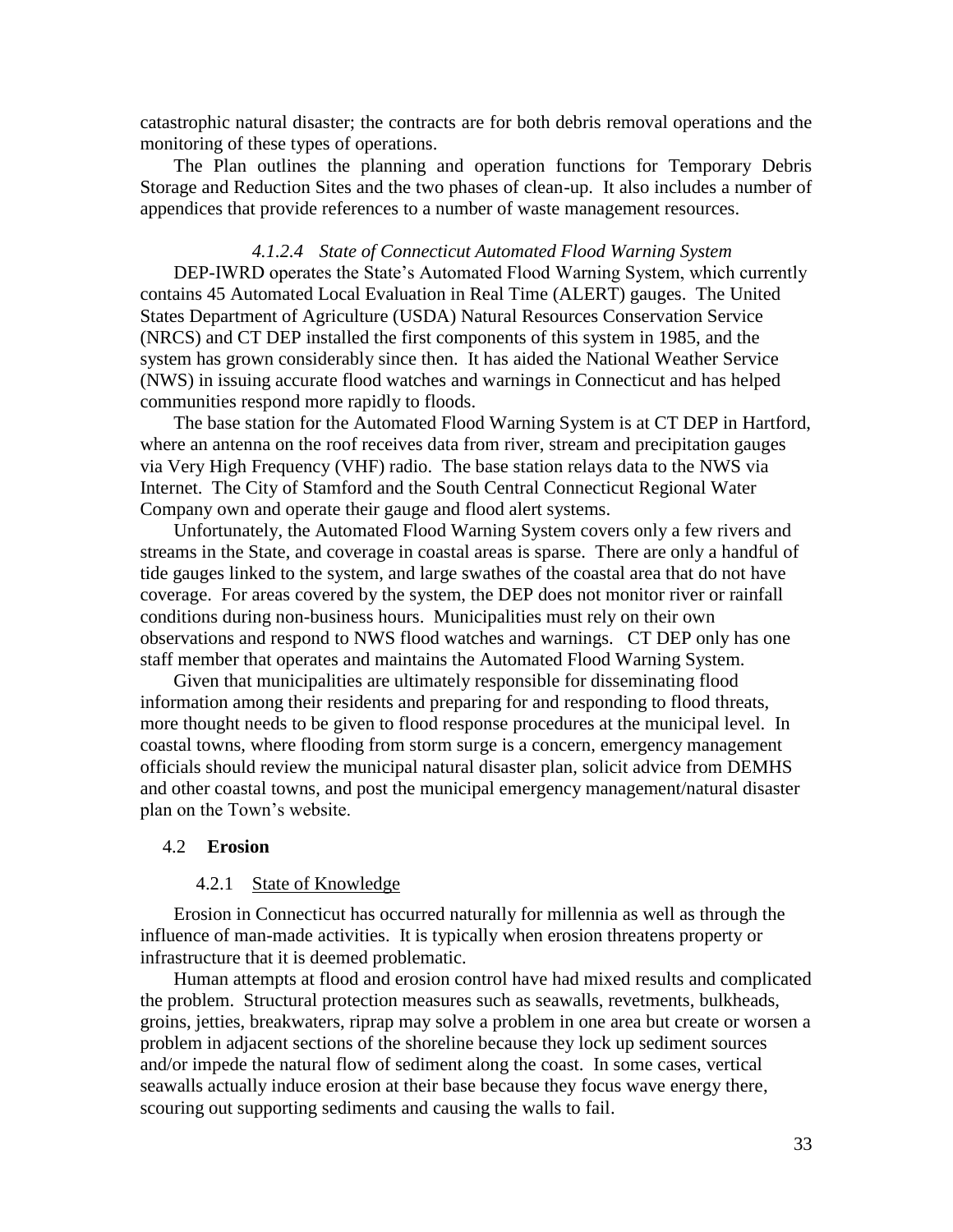Reliance on water conduits, such as culverts and storm drains, to convey precipitation and inland water to the sea has created erosion hazards in new areas. Many culverts are too small to quickly drain floodwaters from heavy precipitation events, so catchments, stream channels, and basins can overflow and create erosion problems where the water creates new paths to the sea.



**Figure 1: The foundation of this house in Lyme was destroyed by water escaping from an inland marsh serviced by undersized culverts**

In 1947, in the aftermath of the 1938 and 1944 hurricanes, the Connecticut Legislature appropriated money for the USACE to begin work on a Beach Erosion Control Plan that would continue through 1955. The Beach Erosion Control Plan included a study of erosion along the entire Connecticut Shoreline and the construction of erosion control projects in specific problem areas, including Jennings Beach in Fairfield, Hammonasset Beach, and Sherwood Island.<sup>74</sup>

In 1973, USACE oversaw two studies<sup>75</sup> <sup>76</sup> that constitute a brief survey of the entire Connecticut coast. The objective of this survey was to identify pronounced areas of erosion and deposition, and to collect information about surficial geology.

The shoreline erosion analysis in CT DEP's Planning Report No. 29 represents the most recent complete statewide inventory of shoreline erosion. The report found that 48 miles of Connecticut's coast, or 17%, is significantly affected by erosion. The report notes that most areas of erosion are located in two segments of the shoreline comprised

<sup>74</sup> US Army Corps of Engineers. (1957). *Beach Erosion Control Report on Cooperative Study.* Boston, MA: US Army Corps of Engineers New England Division.

<sup>75</sup> Gaines, A. G. (1973). *Connecticut Shoreline Survey: New Haven to Watch Hill.* Boston, MA: US Army Corps of Engineers, New England Division.

<sup>76</sup> Wibberley, J. T. (1973). *Connecticut Shoreline Survey: Port Chester, New York to Milford, Connecticut.* Boston, MA: US Army Corps of Engineers, New England Division.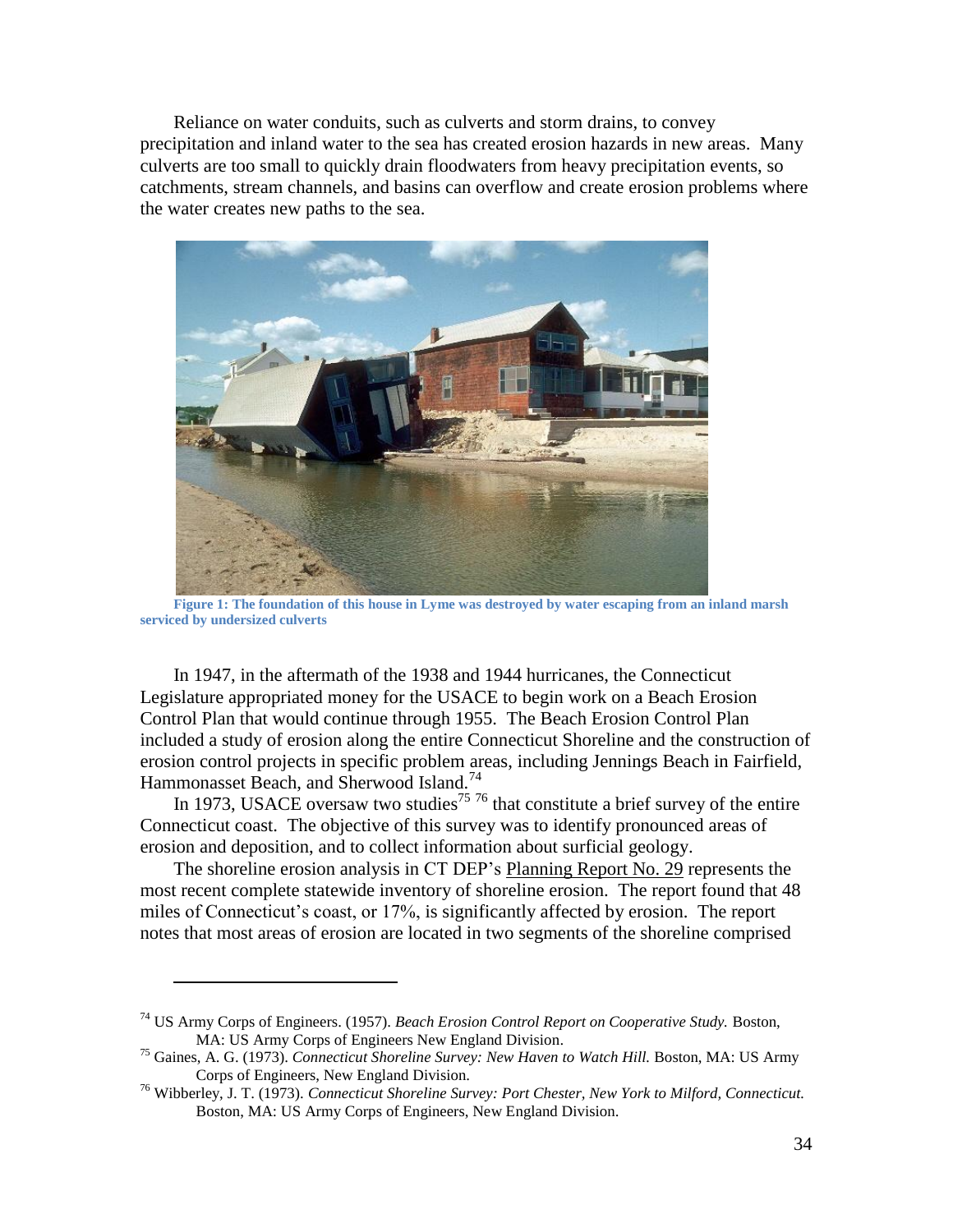primarily of glacial drift. The first is from Westport to West Haven, and the second is from Guilford to Old Lyme.<sup>77</sup>

There is a lot of data collection and analysis to be done to inform management of erosion hazards. There have been some efforts in small sections of coastline to collect and analyze erosion data. For example, in 2006, CT DEP-OLISP looked at shoreline change, erosion and accretion trends, and sea level rise scenarios for the Hammonasset area in Madison and Clinton. USACE New England Division also provides periodic updates on coastal projects in New England States on their website.<sup>78</sup> Collecting and analyzing all of the USACE beach and erosion studies that have been conducted over the last fifty years is beyond the scope of this report, but more information about erosion, particularly in localized areas, can probably be found by searching USACE archives, contacting the USACE New England Division by telephone, and perhaps contacting Universities and colleges in Connecticut.

Such a research effort should be the first step in establishing a long term erosion monitoring program for the State of Connecticut. This would benefit managers, researchers, and private groups across many interests and disciplines.

## 4.2.2 Erosion Management

<span id="page-34-0"></span>Since most erosion control projects are constructed waterward of the high tide line, the state of Connecticut has the authority (delegated to CT DEP-OLISP) to regulate flood and erosion and control projects constructed on the coast. The Connecticut Coastal Management Act (CCMA) dictates that non-structural solutions for erosion control must be considered and assessed before structural solutions are permitted. In general, permitting for "hard" erosion control structures is a last resort for CT DEP-OLISP. Nonstructural solutions generally have smaller negative impacts on coastal resources, are easier to maintain, and provide recreation benefits.

For beach erosion, beach nourishment is a non-structural solution that provides a reasonable alternative to structural erosion control projects. The challenges with beach nourishment projects are finding suitable sources of sediment (uncontaminated, similar in size, texture, etc.), and finding continuing sources of funding to renourish regularly.

For erosion of coastal bluff and escarpments, the general policy is to maintain the function of these features as natural sources of sediment supply for adjacent shoreline features, such as beaches and dunes. Beaches and dunes, in turn, provide significant flood protection in their own right by absorbing wave energy and providing higher elevations for floods to reach before they affect human-built structures. The CCMA recognizes these dynamics and thus allows structural erosion control solutions only in narrowly defined circumstances.

There are instances where structural erosion control is necessary, such as heavily developed urban areas where erosion threatens critical infrastructure and key resources, including schools, sewage treatment plants, and highways. As will be discussed in Chapter 7, one of the major challenges of coastal hazards management in the future will be deciding where to retreat from shoreline erosion and flooding, where to armor against

<sup>77</sup> State of Connecticut. (1979). *Planning Report No. 29: Shoreline Erosion Analysis and Recommended Planning Process.* Hartford, CT: State of Connecticut Department of Environmental Protection.

<sup>&</sup>lt;sup>78</sup> <http://www.nae.usace.army.mil/news/publicac.htm>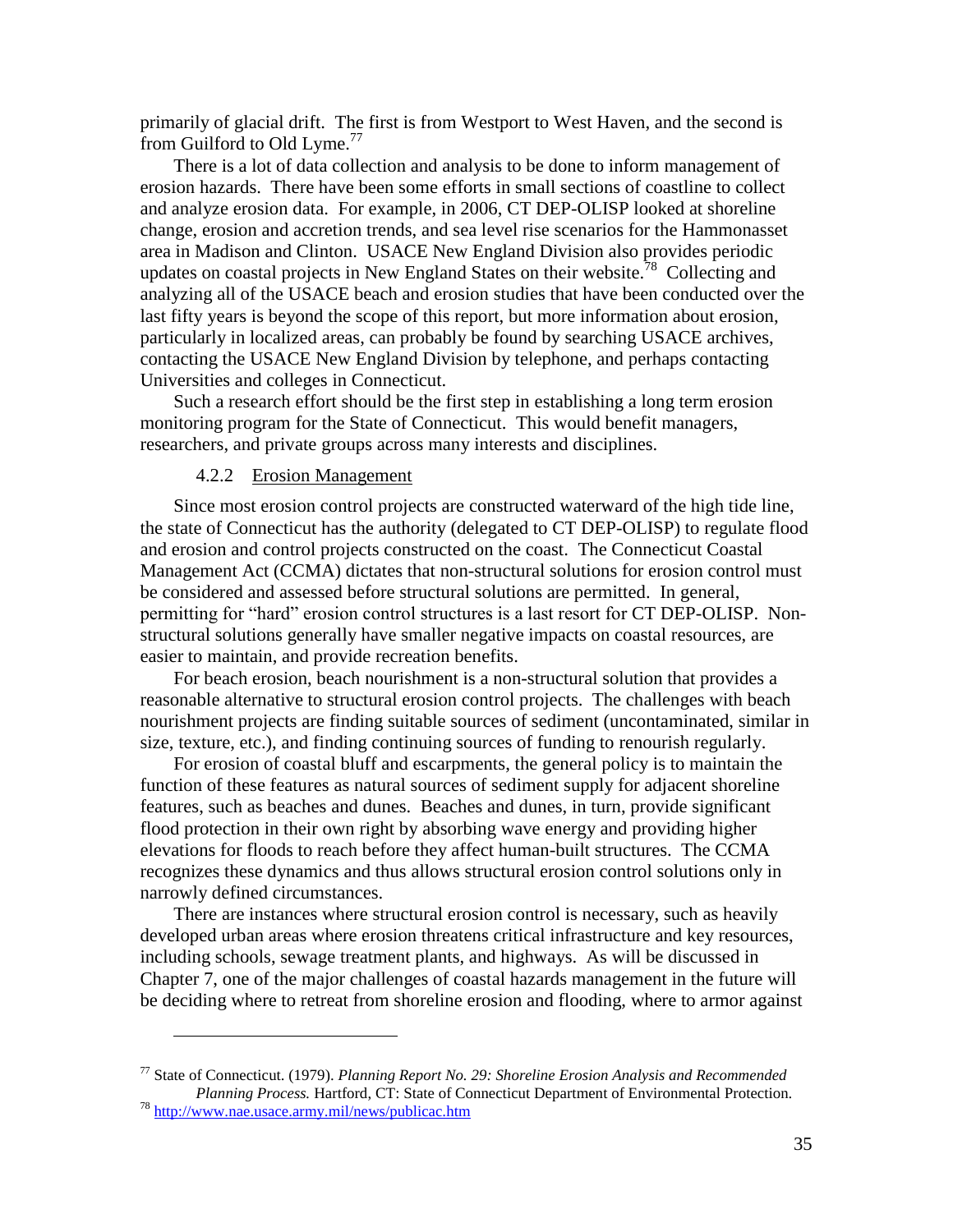them, and where to pursue non-structural solutions such as beach nourishment and dune management.

Erosion control projects proposed in locations within the Coastal Boundary require a Coastal Site Plan Review by CT DEP-OLISP. Municipalities are not required to adhere to CT DEP-OLISP comments or recommendations for Coastal Site Plan Reviews, but they almost always do.

Neither the NFIP nor Connecticut has state-mandated coastal erosion setbacks for new development, but many municipalities have their own setback requirements.

 Another important consideration for good erosion control management is the protection and restoration of tidal wetlands and marshes. Marsh vegetation stabilizes sediment on the shoreline and protects the shore from erosion. Connecticut has been a national leader in tidal marsh restoration efforts, but has also lost large swathes of tidal marsh to long-term sea level rise and manmade efforts to control mosquitos, such as ditching, draining, gating, and diking of marshes.<sup>79</sup> We should strive to minimize marsh loss.

#### <span id="page-35-0"></span>4.3 **Wind**

#### 4.3.1 State of Knowledge

<span id="page-35-1"></span>While many storms have vast quantities of water that can lead to flooding, they also have powerful winds that can damage structures directly by destroying roofs, soffits, windows, doors, etc. High winds can also blow trees into structures and roadways, and destroy utility infrastructure. Strong winds can also pick up debris and other loose materials and propel them through the air or roll them along the ground, subsequently damaging property and infrastructure.

Normal wind patterns (those not associated with a specific storm event) also contribute to flooding and erosion by moving water and surficial materials around the coast:

> ―Wind and regional wind patterns are perhaps the most important feature of the physical environment of Connecticut's shoreline. Wind generates surface waves which cause erosion and transport of shoreline materials. Strong onshore winds also contribute to storm surge by means of wind set-up. In addition, wind can cause the movement of sand or other loosely consolidated, fine-grained materials on to and off beaches and dunes through Aeolian transport."<sup>80</sup>

Planning report No. 29 provides wind roses constructed from wind velocity and direction data recorded at the Bridgeport Airport from 1951 to 1970.<sup>81</sup> The wind roses show the general wind patterns for the coast of Connecticut. Winds from the southwest prevail during the summer months, and winds from the northwest prevail during the winter months. In late winter and spring, when winter storms (northeasters) are most

 $^{79}$  For more information about tidal wetland data and restoration efforts contact CT DEP-OLISP at 860-424-3430.

<sup>80</sup> Planning Report No. 29, p. 13

<sup>&</sup>lt;sup>81</sup> Planning Report No. 29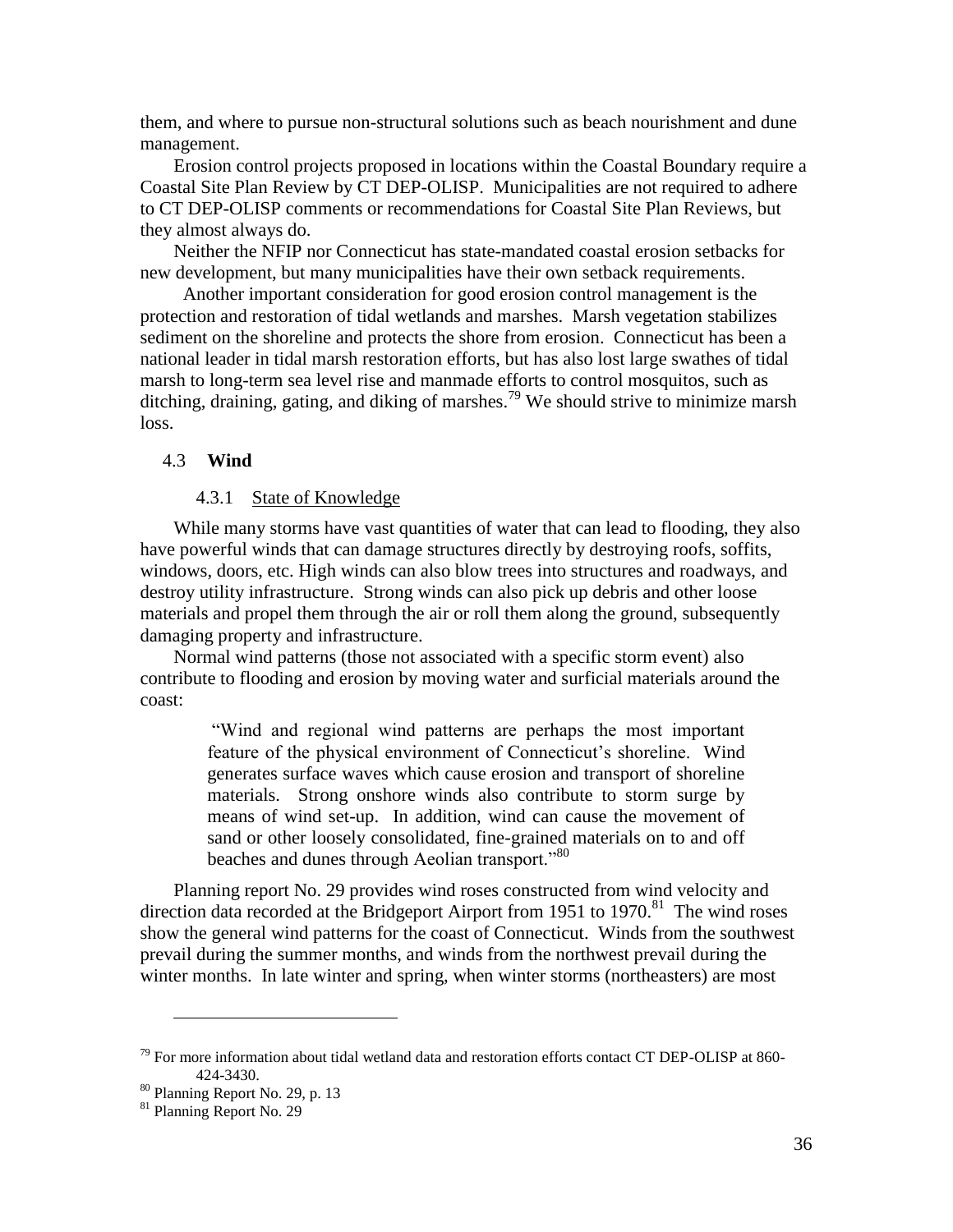likely, the wind rose indicates a significant component of strong winds from the east. Wind patterns in New Haven are unique because of the funneling effect of Connecticut's central valley.<sup>82</sup> If data is available, it may be useful to gather more data from other airports and construct wind roses for other sections of the coast, and ideally for a longer time span, perhaps a goal of 1900-present. If we wish to better understand how climate change might affect waves, currents, longshore sediment transport, and long-term erosion rates at various places on the Connecticut coast, we need to keep an eye on the wind.

USACE created tables summarizing wind from United States Weather Bureau observations at New York City, Block Island, RI and New Haven, CT for the periods 1921-1939, 1932-1942, and 1921-1942, respectively. <sup>83</sup>

The 2005 Connecticut State Building Code contains a list of basic wind speeds for every municipality in the state. <sup>84</sup> These wind speeds are based on a map produced by the American Society of Civil Engineers (ASCE). This national map uses contour lines to show the maximum (3 second gust at 10 m above ground) wind speeds that structures in a given location should be designed to withstand. The map is available in the 2005 FEMA Coastal Construction Manual.<sup>85</sup> The values for coastal Connecticut range from 100 mph in Greenwich to 120 mph in Stonington.

# 4.3.2 Wind Management

<span id="page-36-0"></span>The insurance industry has significant role in managing the hazard of high winds, because unlike flood damages, wind damage is covered in many homeowner insurance policies. After Hurricane Andrew in 1992, insurers, reinsurers, and insurance ratings agencies realized their method of using historical data to assess risk wasn't good enough, because historical data did not reflect new conditions related to land use, population densities, building codes, and construction practices.

Insurers increasingly faced higher reinsurance costs and stricter ratings standards. As elsewhere in hurricane-prone areas, insurers in coastal Connecticut began reducing their exposure in hazardous coastal areas requiring more hurricane wind protection measures, including permanently-installed storm shutters. Southeastern Connecticut, lying in the 120 mph wind zone described above, was particularly affected by this decrease in insurance availability and increase in storm protection requirements.

The State of Connecticut thus conducted a study in  $2006^{86}$  and created new rules<sup>87</sup> for insurers to follow in coastal Connecticut. In addition to establishing rules for hurricane deductibles, they prohibited insurers from requiring permanently-installed storm shutters as the sole means of mitigation of hurricane hazards. Coastal homeowners, depending on their proximity to the coast, can use one of several methods (e.g. precut removable plywood shutters) of window protection recommended by the

<sup>82</sup> Planning Report No. 29, p.15

<sup>83</sup> USACE (1976)

<sup>&</sup>lt;sup>84</sup> The 2005 Connecticut State Building Code is available at

[http://coastalhazards.uconn.edu/docs/2005\\_state\\_building\\_code.pdf](http://coastalhazards.uconn.edu/docs/2005_state_building_code.pdf)

<sup>85</sup> The FEMA Coastal Construction Manual is available at <http://www.fema.gov/rebuild/mat/fema55.shtm>

<sup>&</sup>lt;sup>86</sup> The report of the study can be accessed a[t http://www.ct.gov/cid/lib/cid/finalcoastalreport.pdf](http://www.ct.gov/cid/lib/cid/finalcoastalreport.pdf)

<sup>&</sup>lt;sup>87</sup> These new rules are summarized in two documents, which can be accessed at http://www.ct.gov/cid/lib/cid/underwritingcoastal.pdf and http://www.ct.gov/cid/lib/cid/HomeownercoastalGuidelines.pdf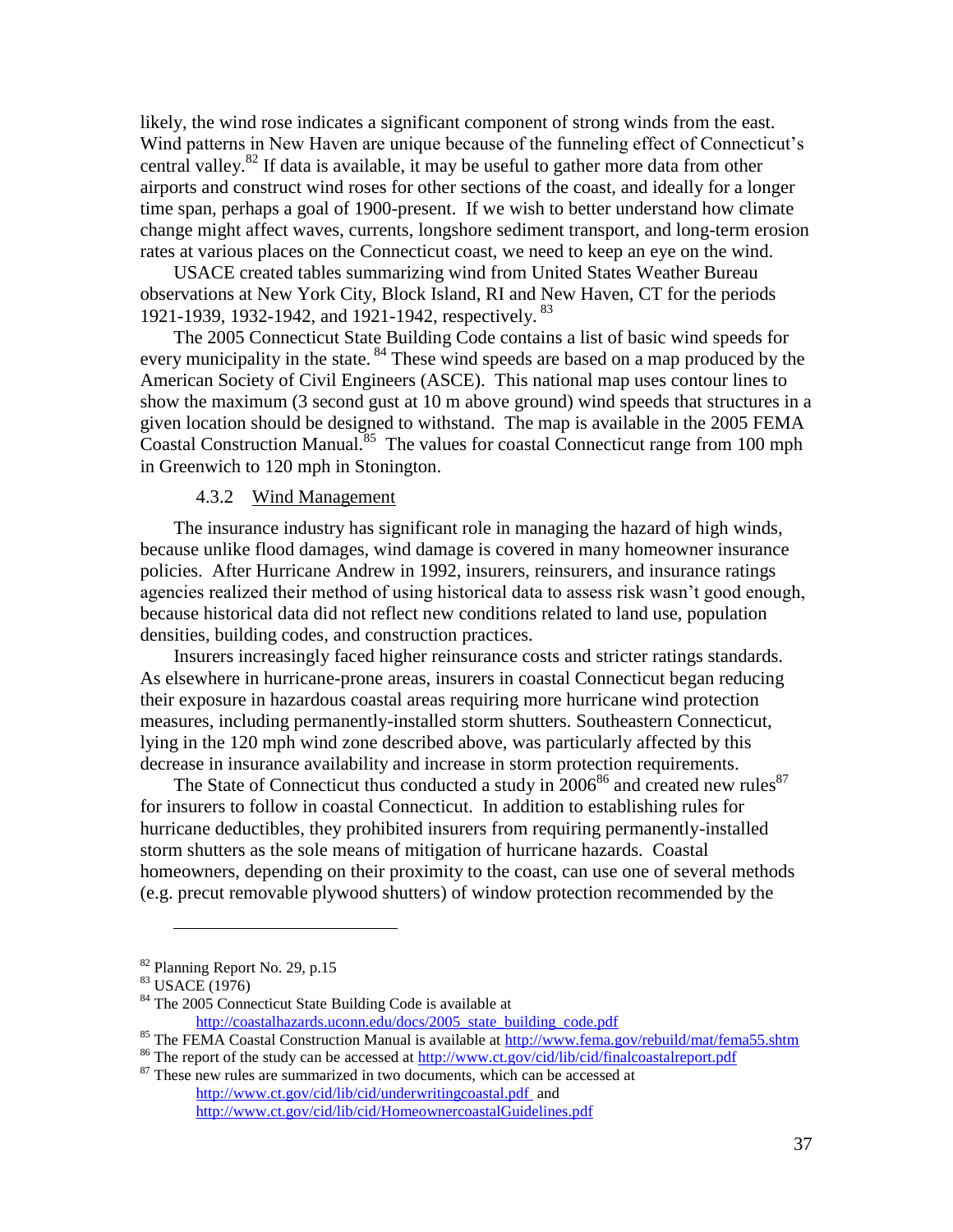Institute for Business and Home Safety (IBHS). The Connecticut Department of Insurance (CT DOI) says they have struck a balance between consumer choice and affordability and the competitiveness and solvency of insurance companies in the Connecticut coastal homeowner's insurance market.

The State Building Code also helps manage coastal wind hazards. The current building code, as described in section 4.1.3 of this report, has specific requirements for houses in areas subject to strong winds. Unlike homeowners insurance though, building codes do not affect structures built before 1970. In addition, structures built between 1970 and 1990 were not subject to a building code as tough as the current one.

#### <span id="page-37-0"></span>4.4 **Precipitation**

#### 4.4.1 State of Knowledge

<span id="page-37-1"></span>Precipitation can take the form of rain, freezing rain, snow, sleet, and larger ice forms like ice pellets and hail. All forms of wintry precipitation, such as sleet, freezing rain, snow, and ice can create hazardous conditions on roadways and walkways, as well as damage to electrical infrastructure like power lines, and damage to buildings and trees from the weight of ice of snow. These hazards are familiar to anyone who lives in Connecticut, not just coastal residents. However, coastal storms are unique because hazardous precipitation is often accompanied by other hazards, such as high winds and flooding from storm surges.

In Connecticut, the history of major storms has shown that precipitation in the run-up to the arrival of the actual storm center is a major cause of the destruction caused by flooding. Severe flooding in 1936 was brought on by almost 14 inches of rain over a nine-day period, leading to the highest recorded flood levels in the Connecticut River. The coastal devastation of the 1938 hurricane was the product of many factors, including the lack of warning from the National Weather Service, the coincidence of high tide with the landfall of the hurricane, category 3 winds, and a storm surge. However, much of the flooding in inland areas was caused by the three days of continuous rain that preceded the hurricane's arrival, saturating soils to the point where rivers and stream were filled to their banks. The rain subsequently delivered by the hurricane thus created disastrous flooding.

Frozen precipitation is a unique hazard associated with winter storms. Ice and snow make roadways and walkways treacherous. Large amounts of ice, in particular, can easily damage power and communications infrastructure and block roads by downing trees and power lines. Ice storms occur when warm air overrides cold air during a winter storm. Precipitation initially falls as rain and changes to ice on contact with the earth, including houses, cars, power lines, roads, trees, plants, etc. Ice storms require temperatures below  $28^{\circ}$ F for at least 12 hours and at least  $\frac{1}{2}$  inch of rain. These events are rare in Connecticut, particularly along the coast where the waters of Long Island Sound create a warmer winter climate than highland areas of the state.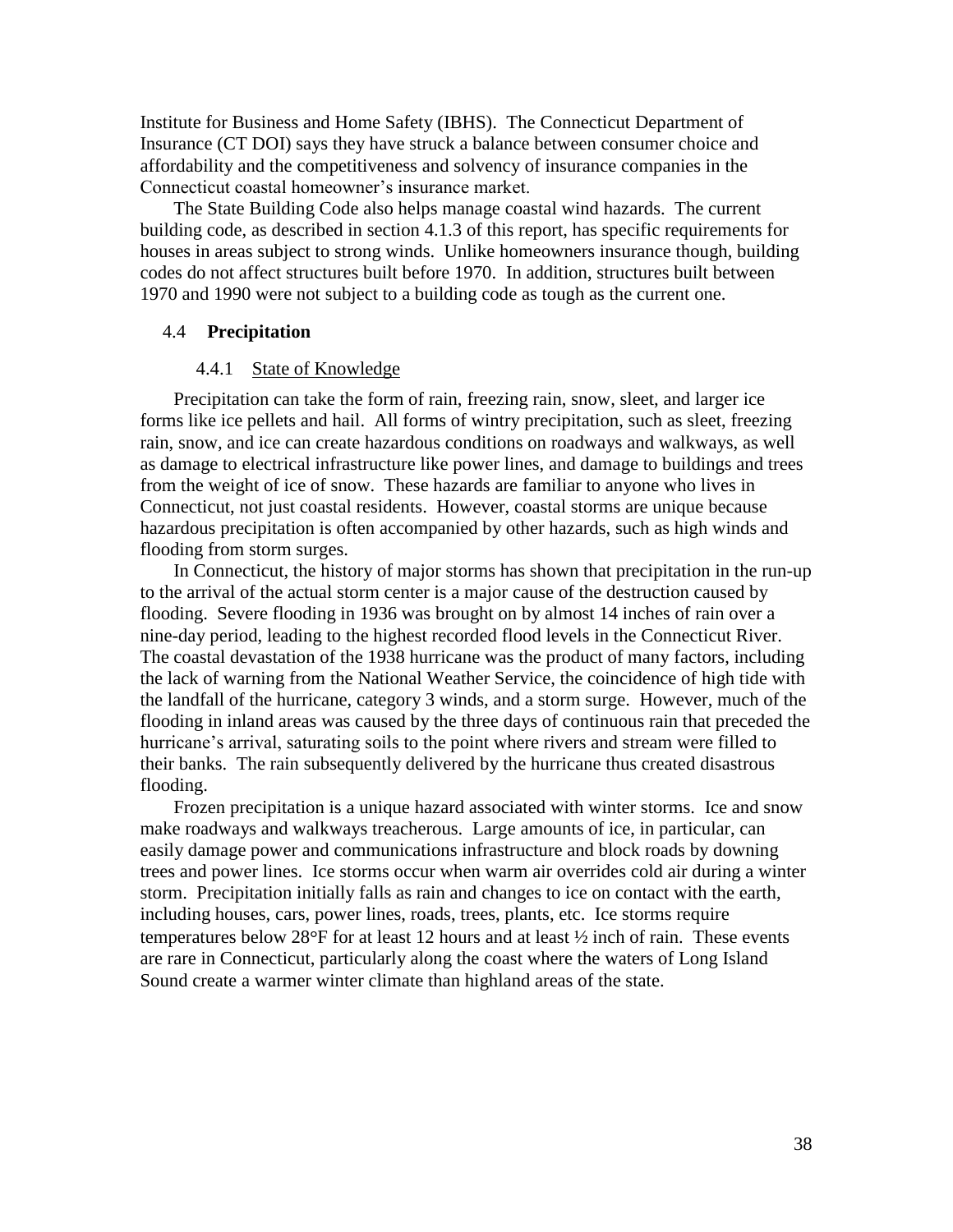A 2002 University of Connecticut publication called "Precipitation in Connecticut"<sup>88</sup> summarizes data from 73 precipitation gauges across the state and adjacent portions of New York, Rhode Island, and Massachusetts. The temporal range of data varies across the gauges.

Annual precipitation amounts are expected to increase in Connecticut due to climate change. Higher annual amounts of precipitation are expected to come in the form of more intense and more frequent heavy precipitation events.<sup>89</sup> In addition, new development brings more impervious surface areas,<sup>90</sup> increasing runoff during storms. This means that current storm drainage infrastructure, which is already insufficient in many areas, will need to be updated to accommodate heavier flooding associated with climate change and increased development.

In addition, although annual precipitation will likely increase in a warming climate, less of this precipitation will fall as snow. The smaller snowpack will reduce the amount of fresh meltwater in the spring, reducing river flow volumes during the spring and early summer. This reduced freshet, combined with accelerated sea level rise, will allow salt water to reach further up rivers flowing into Long Island Sound.

#### 4.4.2 Precipitation Management

<span id="page-38-0"></span>Connecticut Department of Transportation is aware of the problem with undersized culverts and has been upgrading them as they are repaired, but this ad hoc approach to the problem may not be good enough to minimize flood and erosion damages from heavy precipitation events. Municipalities should consider creating inventories of bottlenecks in their storm water systems and pursue federal and state funding to replace culverts and upgrade pipes. Perhaps Municipal Flood and Erosion Control Boards could handle this task. If some municipalities are already pursuing aggressive programs for culvert and storm water upgrades, CT DEP and CT DOT could help spread this knowledge and enthusiasm to other municipalities.

Municipalities should also review their policies and procedures pertaining to impervious surfaces because expanding impervious surfaces also increases flood risk by increasing the volume of water in storm water systems.

<sup>88</sup> Miller, D. R., Warner, G. S., Ogden, F. L., & DeGaetano, A. T. (2002). *Precipitation in Connecticut.* University of Connecticut, Connecticut Institute of Water Resources. Retrieved from http://digitalcommons.uconn.edu/ctiwr\_specreports/36.

<sup>89</sup> Frumhoff, P. C., McCarthy, J. J., Melillo, J. M., Moser, S. C., & Wuebbles, D. J. (2007). *Confronting Climate Change in the US Northeast: Science, Impacts, and Solutions. Synthesis Report of the Northeast Climate Impacts Assessment (NECIA).* Cambridge, MA: Union of Concerned Scientists (UCS).

 $90$  For a comprehensive study of impervious surface areas in CT, go to <http://clear.uconn.edu/projects/imperviouslis/project.htm>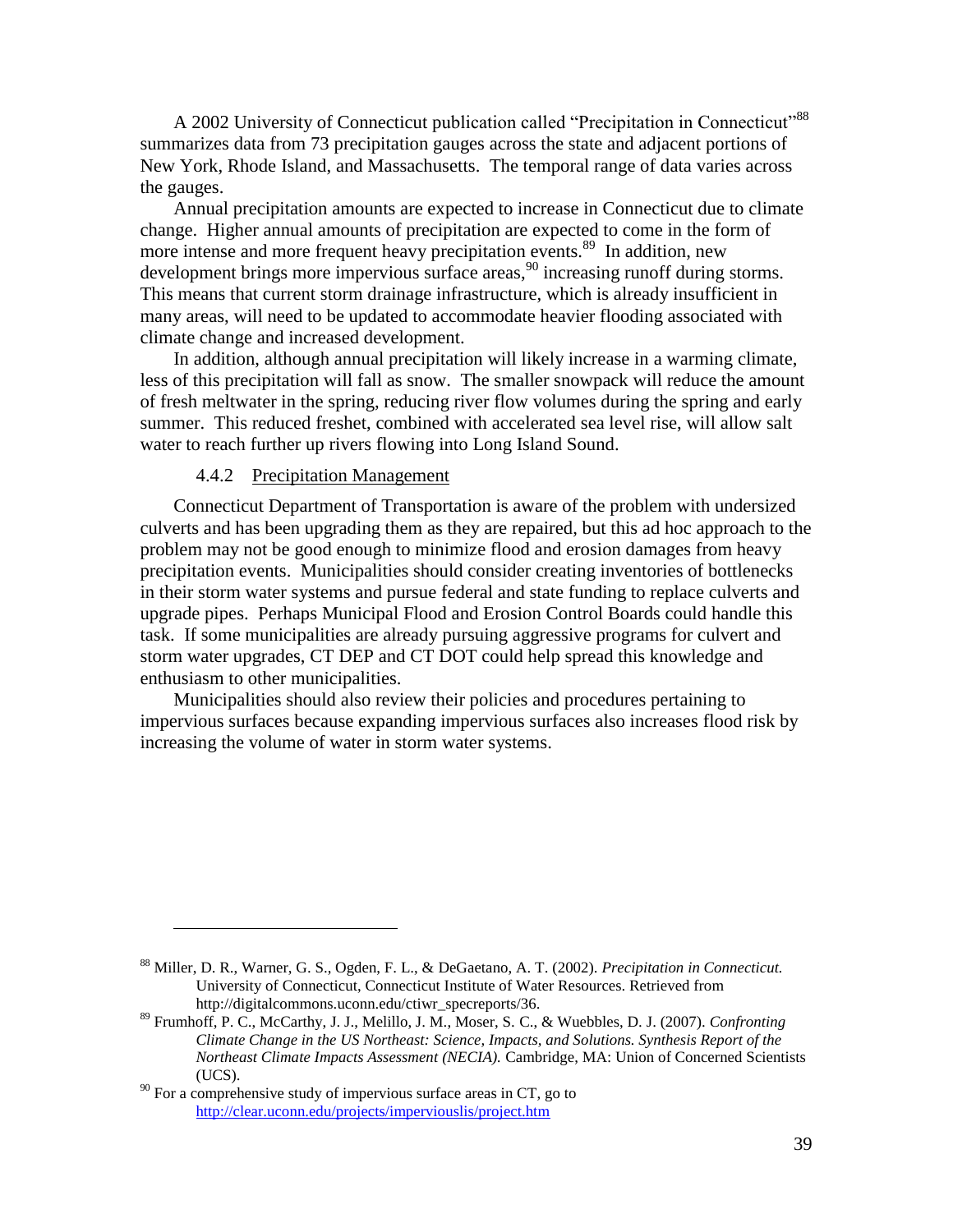# <span id="page-39-0"></span>**5 Storms: The Current State of Knowledge and Management**

#### <span id="page-39-1"></span>5.1 **Hurricanes**

Hurricanes, tropical storms, and tropical depressions are three different types of tropical cyclones. The National Weather Service defines tropical cyclones as ―nonfrontal, low pressure synoptic scale (large scale) systems that develop over tropical or subtropical water and have definite organized circulations. Tropical cyclones are categorized based on the speed of the sustained (1-minute average) surface wind near the center of the storm. These categories are: Tropical Depression (winds less than 34 knots/39 mph), Tropical Storm (winds 34-63 knots/39-74 mph), and Hurricanes (winds at least 64 knots/74 mph). $v^{91}$ 

In addition to high winds, hurricanes usually bring heavy precipitation and storm surges that contribute to flooding and erosion. Of the coastal hazards discussed in chapter four, a hurricane is really four hazards in one event: flooding, erosion, precipitation, and wind. These hazards reinforce each other, for example heavy precipitation creates flooding, and high winds contribute to the height of storm surges, particularly in Long Island Sound, where any wind with an easterly component will impede tidal ebb at the eastern end of the sound.<sup>92</sup> High winds also create massive amounts of debris from damaged trees and buildings, which can then become waterborne in a flood and cause more damage.

For its location in temperate latitudes, Connecticut is particularly vulnerable to hurricanes due to the southern exposure and east-west orientation of its shoreline. The idea that hurricanes lose intensity as they pass over Long Island and that the narrowness of Long Island Sound precludes large storm surges is inaccurate.<sup>93</sup> In fact, the State Department of Emergency Management and Homeland Security (DEMHS) "considers a strong Category 3 hurricane the most probable, worst-case disaster scenario facing the state."<sup>94</sup> A review of the massive destruction of property and loss of life caused by midtwentieth century hurricanes in Connecticut supports this statement. Six hurricanes struck Connecticut in 16 years, four of which were Category 3 hurricanes: The Great New England Hurricane of 1938, the Great Atlantic Hurricane of 1944, and Hurricanes Carol and Edna in 1955.

#### <span id="page-39-2"></span>5.1.1 Historical Hurricanes in Connecticut

# *5.1.1.1 The Great New England Hurricane of 1938*

The hurricane of 1938 was the deadliest disaster in the history of Connecticut and New England in general. A brief qualitative summary of the storm is best quoted directly from the USGS's authoritative document on the storm, Hurricane Floods of September 1938 (1940):

 $91$  US Army Corps of Engineers (1994), p. 1-4

<sup>92</sup> NHMP, p. 2-36

 $93$  US Army Corps of Engineers (1994), p. 1-5

<sup>94</sup> State of Connecticut. (2006). *Natural Disaster Plan.* p. A-1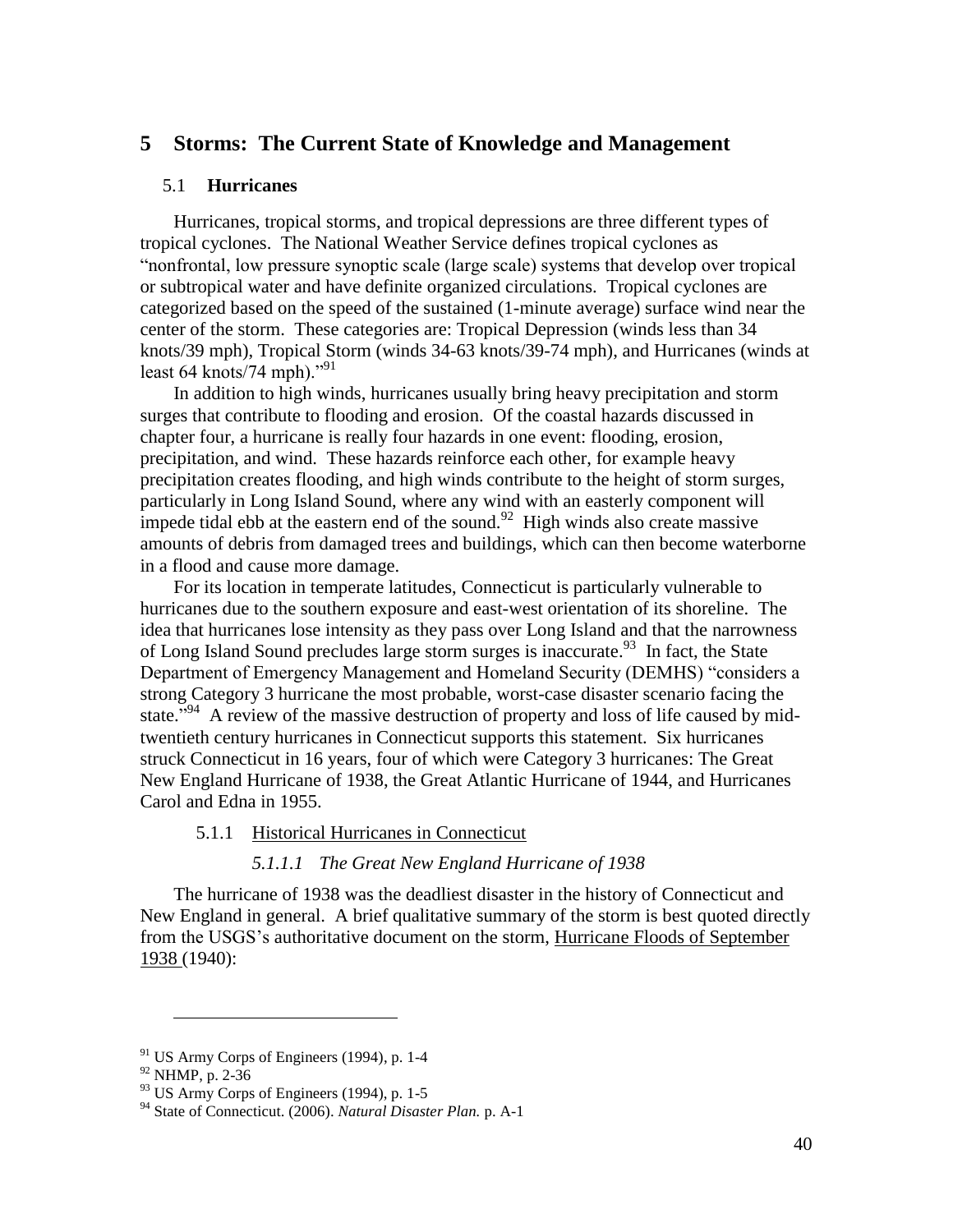―During the brief interval of 6 hours on September 21, 1938, a West Indian hurricane passed over Long Island and New England. The hurricane as it struck New England was the climax of a 4-day period of rainfall which in itself was of outstanding amount and character and which produced river stages that inundated and damaged nearly everything on the river flood plains. When measured by the appalling loss of life and property by the combined forces of the hurricane winds and the associated ocean storm waves and river floods, these events constituted the greatest catastrophe in New England since its settlement by the white man." $95$ 

The hurricane of 1938 killed 125 people in Connecticut.<sup>96</sup> This hurricane wreaked coastal destruction by making landfall at high tide with winds up to130 mph and generating a storm surge up to 12 feet high. Multiple days of rain prior to arrival of the hurricane contributed to flood damage from waterways overflowing their banks. The damages in Connecticut were estimated at \$53 million in 1938 dollars (\$810 million in 2009 dollars, adjusted for inflation). Property damage on the coast of Connecticut was \$22 million in 1938 dollars (\$336 million in 2009 dollars, adjusted for inflation).<sup>97</sup>

#### *5.1.1.2 The Great Atlantic Hurricane of 1944*

Only six years later, the Great Atlantic Hurricane of 1944 hit Long Island and Connecticut as a category 3 hurricane. Injuries, deaths, and damages were less than in the 1938 hurricane due to better warnings and fewer structures because of a lack of rebuilding from the 1938 hurricane. Nevertheless, seven people were killed and damages were between \$3 million and \$5 million in 1944 dollars (\$37 million to \$61 million in 2009 dollars, adjusted for inflation).

#### *5.1.1.3 Hurricane Carol*

In 1954 Hurricane Carol struck Connecticut. The following quotations are from Vallee and Dion (1997):

> ―Hurricane Carol arrived shortly after high tide, causing widespread tidal flooding. Storm surge levels ranged from 5 to 8 feet across the west shore of Connecticut, and from 10 to 15 feet from the New London area eastward."

> ―Rainfall amounts ranged from 2 to 5 inches across most of the area. The heaviest amounts, up to 6 inches, occurred in the New London, Connecticut area in the vicinity of landfall."

> ―On the morning of August 31, Hurricane Carol, the most destructive hurricane to strike southern New England since the Great New England Hurricane of 1938, came crashing ashore near Old Saybrook, Connecticut, leaving 65 people dead in her wake. Carol had developed

 $95$  Paulsen, C. G., Bigwood, B. L., Harrington, A. W., Hartwell, O. W., & Kinnison, H. B. (1940). *Hurricane Floods of September 1938 (Water Supply Paper 867).* US Geological Survey.

<sup>96</sup> Patton and Kent (1992), p. 11

 $97$  Patton and Kent (1992), p. 12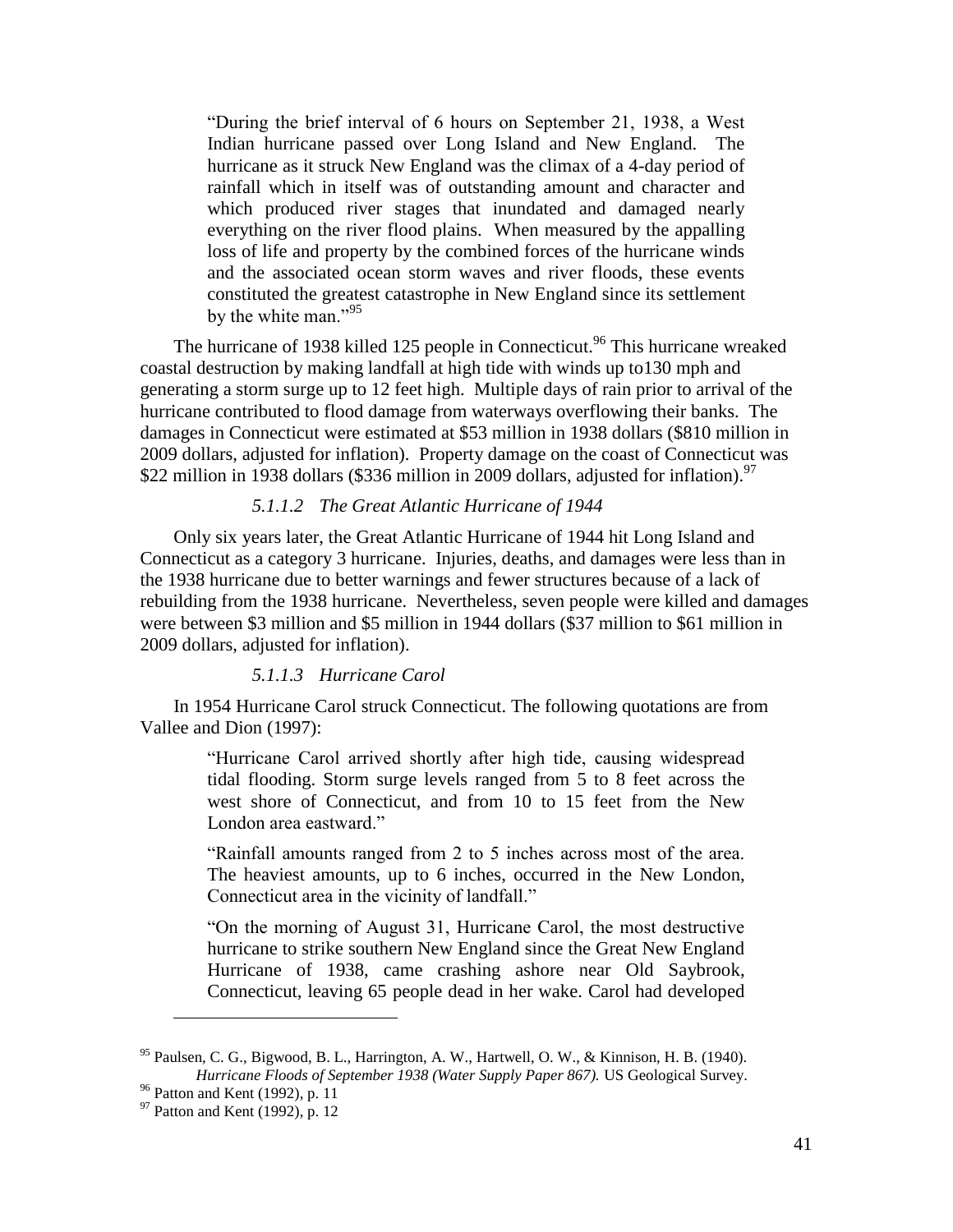in the Bahamas several days earlier, making only slow progress northward. Carol began her rapid acceleration during the evening of August 30, while passing just east of Cape Hatteras, North Carolina. Carol made landfall on eastern Long Island and southeastern Connecticut about 12 hours later, moving at over 35 mph."

―Sustained winds of 80 to 100 mph roared through the eastern half of Connecticut, all of Rhode Island, and most of eastern Massachusetts. Scores of trees and miles of power lines were blown down. Strong winds also devastated crops in the region. Nearly 40 percent of apple, corn, peach, and tomato crops were ruined from eastern Connecticut to Cape Cod. Several homes along the Rhode Island shore had roofs blown completely off due to winds which gusted to over 125 mph. The strongest wind ever recorded on Block Island, Rhode Island occurred during Carol when winds gusted to  $135$  mph."<sup>98</sup>

#### *5.1.1.4 Hurricane Edna*

Although this particular hurricane did not directly strike Connecticut (it made landfall around Martha's Vineyard and Nantucket,) it nevertheless caused damage to southeastern Connecticut in areas that were already impacted by Hurricane Carol the month before. Between the two storms, rainfall totals for Connecticut were 5 to 7 inches west of the Connecticut River and up to 11 inches along the southeastern coastline.<sup>99</sup>

#### *5.1.1.5 Tropical Storms Connie and Diane*

The remnants of hurricanes Connie and Diane occurred in early August 1955. Despite not making landfall in Connecticut as proper hurricanes, they bear mentioning for this reason: "These two hurricanes caused little damage to the coast but their combined maximum rainfall of 27 inches caused catastrophic flooding in western Connecticut."<sup>100</sup>

#### *5.1.1.6 Hurricane Donna*

Hurricane Donna made landfall in Connecticut September 12, 1960. Wind gusts off of Block Island, RI., were recorded at 130 mph, with sustained winds of 95 mph, and storm surges along the New England coastline ranged from 5 to10 feet. Donna is the only hurricane on record to produce hurricane force winds in Florida, the mid-Atlantic, and New England combined.<sup>101</sup>

## *5.1.1.7 Hurricane Gloria*

The last hurricane to directly strike Connecticut was Hurricane Gloria in 1985. Gloria was a category II hurricane when it made landfall at Westport, but relatively light rains and low tide upon landfall resulted in very little flood damage compared to storms

<sup>98</sup> Vallee, D. R., & Dion, M. R. (1997). *Southern New England Tropical Storms and Hurricanes, A Ninetyeight Year Summary 1909-1997.* Taunton, MA: National Weather Service.

<sup>99</sup> <http://www.erh.noaa.gov/box/hurricane/hurricaneEdna.shtml>

<sup>100</sup> Patton and Kent (1992), p. 17

<sup>&</sup>lt;sup>101</sup> <http://www.nhc.noaa.gov/HAW2/english/history.shtml#donna>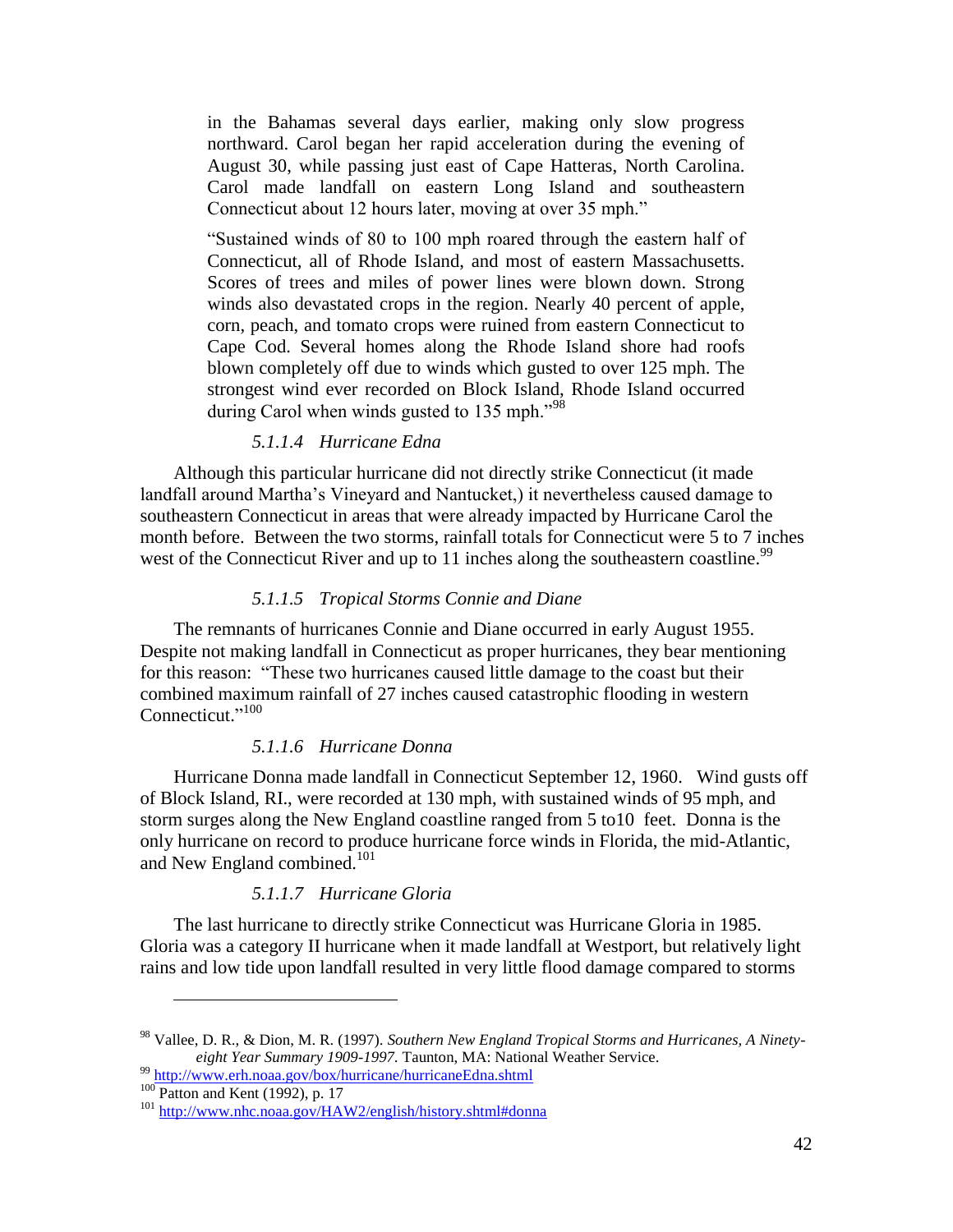from earlier in the century. The peak surge observed at New London Harbor was approximately 5.8 feet, meaning the ocean's surface was 5.8 feet higher than it would have been under normal tide conditions. If this peak surge had occurred at high tide, flooding would have been much greater.

# *5.1.1.8 Hurricane Bob*

Connecticut received an indirect strike from Hurricane Bob in August of 1991. The bulk of the storm hit to the east in Newport, RI., and brought sustained hurricane force winds to the immediate coastal communities of Rhode Island and southeast Massachusetts. Hurricane force winds were recorded as far west as the Connecticut River. The heaviest rainfall of over 7 inches affected western Rhode Island and extreme eastern Connecticut. Foster. Despite being primarily localized to the east, Bob was responsible for six deaths in the region, all in Connecticut.<sup>102</sup>

# 5.1.2 Hurricane/Storm Surge Modeling

<span id="page-42-0"></span>The current status of hurricane and storm surge modeling for Connecticut are discussed in the summary of the state of knowledge of flood mapping in Chapter Four.

# 5.1.3 Hurricane Response and Recovery

<span id="page-42-1"></span>The State of Connecticut Natural Disaster Plan, prepared by the Department of Emergency Management and Homeland Security (DEMHS) is a blueprint for response and recovery from natural disasters, including hurricanes. It lays out policies and procedures for hurricane response, including evacuation decision-making, evacuation procedures, debris management, emergency shelter management, search and rescue, reporting by local authorities, damage assessment, and military assistance. The plan defines the roles that various state agencies, local municipalities, and private entities play, and explains how the State Emergency Operations Center (EOC) oversees the disaster response effort. Several pertinent facts include:

- In any type of disaster or emergency, state agencies must first fulfill departmental mandates established by state statutes, regulations or executive orders and then provide support to local authorities. Exceptions to these priorities are made only in cases of imminent peril to life and health.
- If necessary, the Governor may declare a state of emergency under C.G.S. Section 28-9, and invoke extensive emergency powers which allow the Governor to take any action reasonably necessary in light of the emergency. The Governor's emergency powers include (but are not limited to) taking operational control of all civil preparedness forces and functions in the state, modifying or suspending statutes and regulations, ordering evacuations, removing debris from public and private land or waters, and seizing property.

The section of the State Natural Disaster Plan (2006) that defines coastal evacuation policies and procedures is based on information provided in the 1994 Connecticut Hurricane Evacuation Study: Technical Data Report. The Connecticut Hurricane Evacuation Study established the general rule that in Connecticut it takes 7 hours from the time residents receive official notification to evacuate. An additional two hours of dissemination time must be added to account for the time it takes to notify the public to

 $102$  <http://www.erh.noaa.gov/box/hurricane/hurricaneBob.shtml>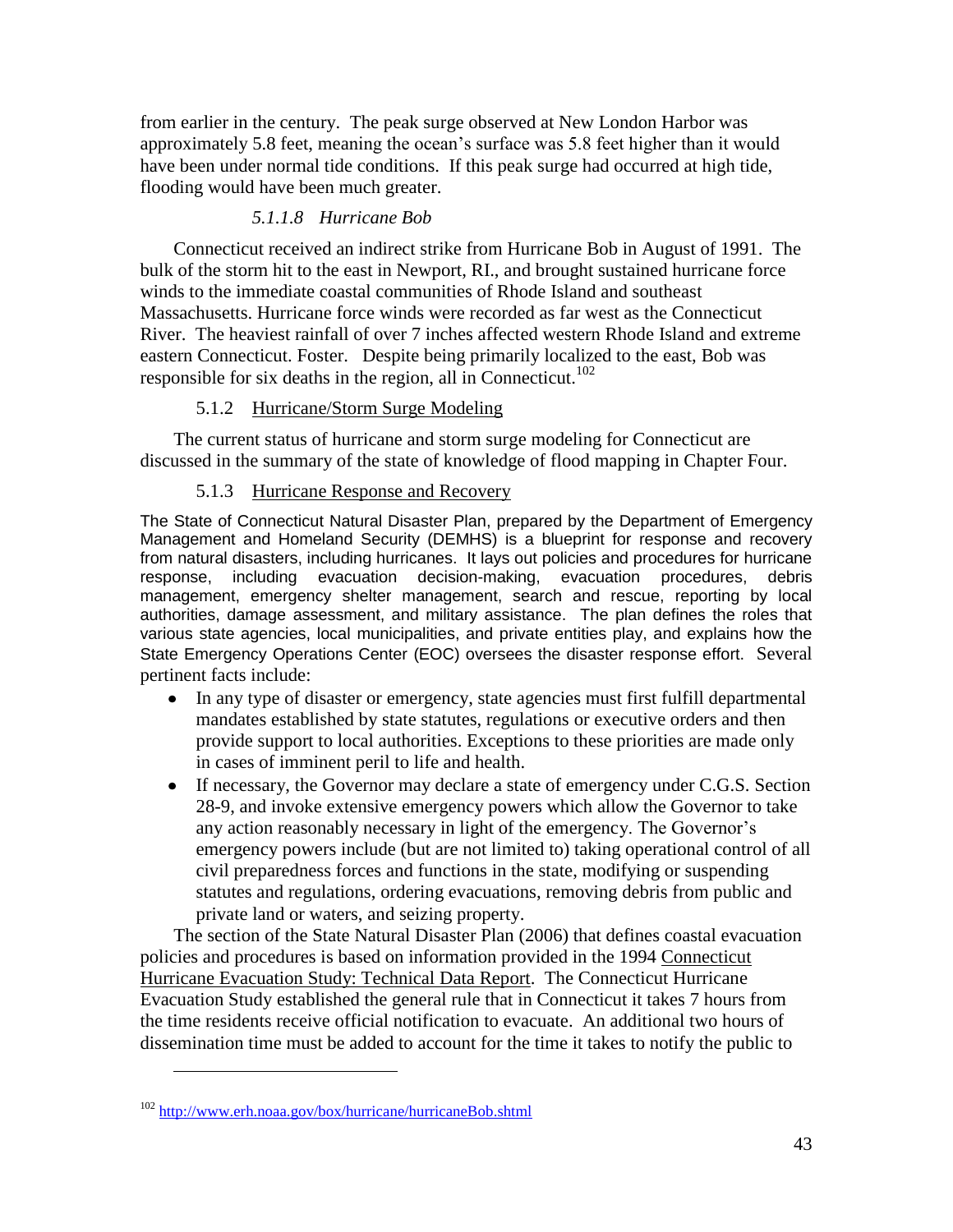evacuate. Nine hours is thus required for coastal evacuations, "which should be completed before the arrival of dangerous 'pre-landfall hazards' such as gale force winds and flooding of low-lying evacuation routes. This means that evacuation decisions should be made before the leading edge of the storm system (measured as the radius of gale-force winds from the eye of the hurricane) is within 9 hours of landfall on the Connecticut coastline"<sup>103</sup>

The Connecticut Hurricane Evacuation Study provides a "Decision Arc Method," which supports hurricane evacuation decision-making by combining information about possible storm tracks and speeds, potential inundation and evacuation areas, and estimated evacuation times and routes. For example, with a nine-hour estimated evacuation time and a hurricane headed for Connecticut at 30 knots, the "decision arc" for this hurricane occurs where the leading edge of the storm system reaches 270 nautical miles from the estimated point of landfall.

Procedures for coastal evacuations defined in the Natural Disaster Plan cover communication with the National Hurricane Center (NHC) and local NWS offices to discuss if, when, and where evacuations should begin, communication with local officials before and after an evacuation recommendation (or evacuation order for a particularly intense hurricane) is issued, and the responsibilities of the Department of Emergency Management and Homeland Security (DEMHS) to notify media and federal, state, private agencies.

The Connecticut Hurricane Evacuation Study's assessment of shelter capacity for coastal municipalities, including an inventory of locations of public shelters, information about mobile home/trailer parks, and medical/institutional facilities, was updated in 2006.

The State Disaster Debris Management Plan, September 2008 (Annex to the State Natural Disaster Plan) was approved by FEMA in 2008. In the event of an emergency declaration by the governor, preapproved contracts for debris clean-up and monitoring are activated. Contractors from Florida and Tennessee handle the clean-up and another contractor from Florida monitors the operation.<sup>104</sup>

In 2006 CT DEP wrote an 8-page memorandum to municipal officials, providing an outline of disaster debris management procedures. The memo, called "Guidance for Connecticut Municipalities-Overview of Disaster Debris Management Planning,  $2006$ ,<sup> $105$ </sup> included a checklist of things to do before, during, and after a disaster.

Today, society is increasingly dependent on the Internet and mobile communications, so power outages are increasingly disruptive to the economy and personal communications. A major hurricane may disrupt power and communications infrastructure for up to three weeks. The potential impact of disabled electronic communications on commerce, workplace productivity, personal communication, and emergency communication systems is a "significant but quantitatively unknown risk in Connecticut."<sup>106</sup>

<sup>103</sup> State of Connecticut. (2006). *Natural Disaster Plan.* p. H-2

<sup>&</sup>lt;sup>104</sup>More information on the Debris Management Plan and related contracts can be accessed at http://www.ct.gov/dep/cwp/view.asp?a=2718&Q=410492&depNav\_GID=1646 <sup>105</sup> Accessible at

[http://www.ct.gov/dep/lib/dep/waste\\_management\\_and\\_disposal/debris\\_management/disasterdebr](http://www.ct.gov/dep/lib/dep/waste_management_and_disposal/debris_management/disasterdebrismanagementplanning.pdf) [ismanagementplanning.pdf](http://www.ct.gov/dep/lib/dep/waste_management_and_disposal/debris_management/disasterdebrismanagementplanning.pdf)

<sup>106</sup> State of Connecticut (2007). *2007-2010 Natural Hazards Mitigation Plan*, p. 2-37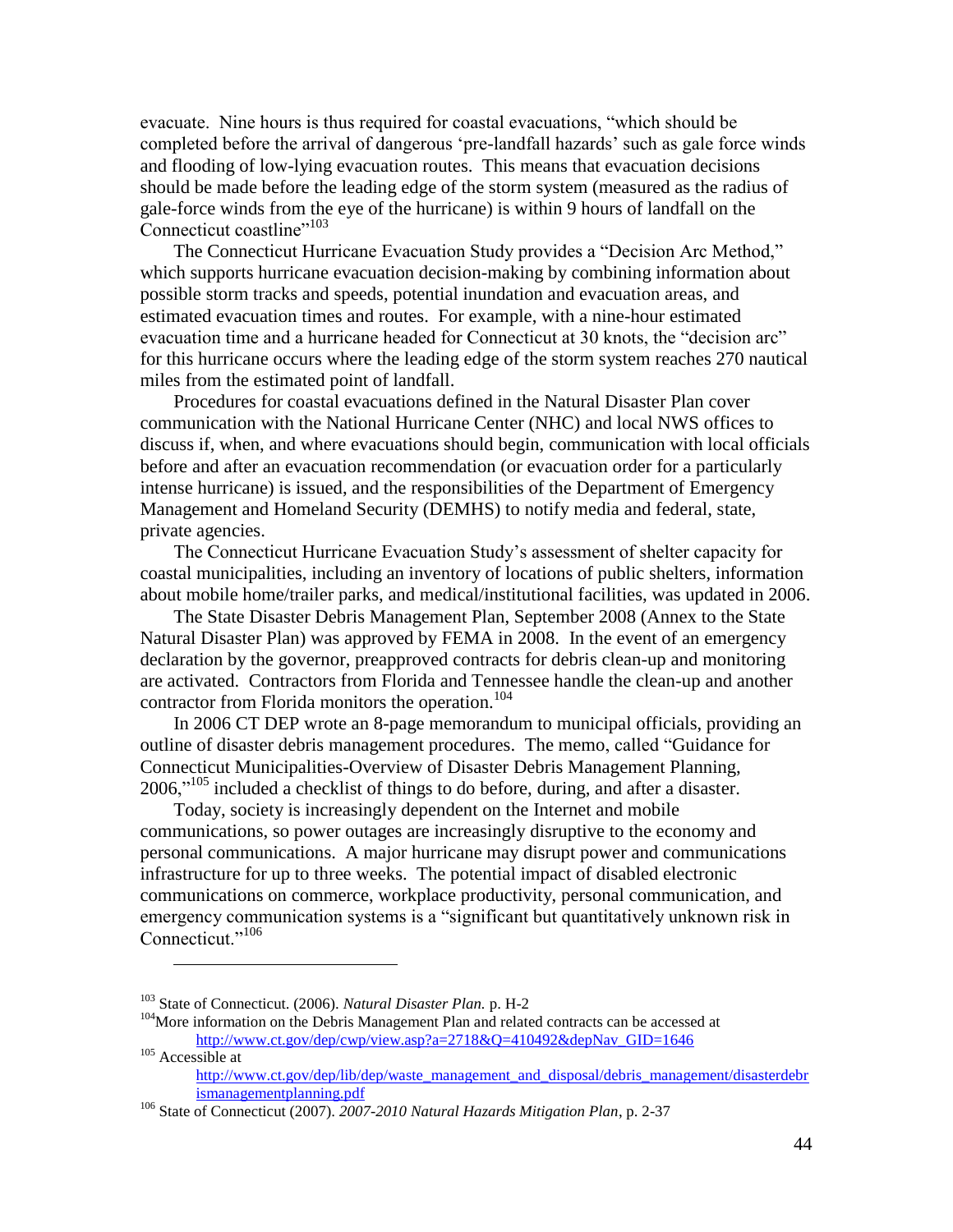#### <span id="page-44-0"></span>5.2 **Winter Storms**

Winter storms, or "extratropical cyclones" can produce high winds, storm surges, and massive amounts of precipitation. Because these winter low-pressure systems can be up to 2,000 miles in diameter, and because they tend to move slowly along the coast, fragile coastal features such as marsh and beach systems can suffer large amounts of flooding and erosion. A "northeaster" is a strong winter storm:

―A northeaster that qualifies as a ‗serious storm' is characterized here as a low-pressure system that moves-often slowly- northeast along the coast, with sustained winds reaching more than 45 knots at some point during its lifetime. Nearly two thirds of these storms produce tidal surges in excess of the 99<sup>th</sup> percentile. Source DeGaetano, A. 2007. Personal communication, May 11. Art DeGaetano is an Associate Professor in the Department of Earth and Atmospheric Sciences at Cornell $^{1,107}$ 

A northeaster that hit Connecticut in April 2007, for example, leveled a dune in Old Saybrook that was the subject of a beach grass restoration effort by CLEAR. In addition to the storm surge and wave action that destroyed this dune and wiped out sections of beach, this storm also produced heavy rains that contributed to coastal flooding in many areas of the Connecticut coast.

Coastal flooding is a major hazard associated with northeasters. A storm on December 10-13, 1992 produced continuous east/northeast winds up to 55 mph. As a result, Bridgeport, CT recorded a high tide of 10.16 ft NGVD, the third highest recorded in Long Island Sound. This storm destroyed 26 homes and killed three people. Perhaps the most famous winter storm in history is the so-called "Storm of the Century" which impacted the entire east coast of the US March 12-15, 1993. This catastrophic event produced record snowfalls from the northeast to the Florida panhandle. In total, the storm killed 270 people, with another 48 lost or missing at sea, and totaled in excess of \$6 billion dollars of damage. 108

Since they strike Connecticut frequently and often move slowly, winter storms cumulatively cause more frequent coastal flooding, more coastal erosion, and more annual damage to property than hurricanes.<sup>109</sup> Over the last thirty years, major winter storms struck Connecticut in 1979, 1983, 1992, 1996, 2003, and 2007. Although these storms are notable for their intensity, serious beach erosion is also caused by smaller but more frequent winter storms, which can often occur in rapid succession. Multiple storms occurring in rapid succession can severely erode beaches because they starve beaches of sediment brought by gentle, spilling waves.

Frozen precipitation is a unique hazard associated with winter storms. Ice and snow make roadways and walkways treacherous. Large amounts of ice, in particular, can easily damage power and communications infrastructure and block roads by downing trees and power lines. Ice storms occur when warm air overrides cold air during a winter

<sup>107</sup> Frumhoff et al. (2007), p. 130.

<sup>108</sup> http://www.nssl.noaa.gov/primer/winter/century.html

<sup>109</sup> State of Connecticut (2007). *2007-2010 Natural Hazards Mitigation Plan*, p. 2-16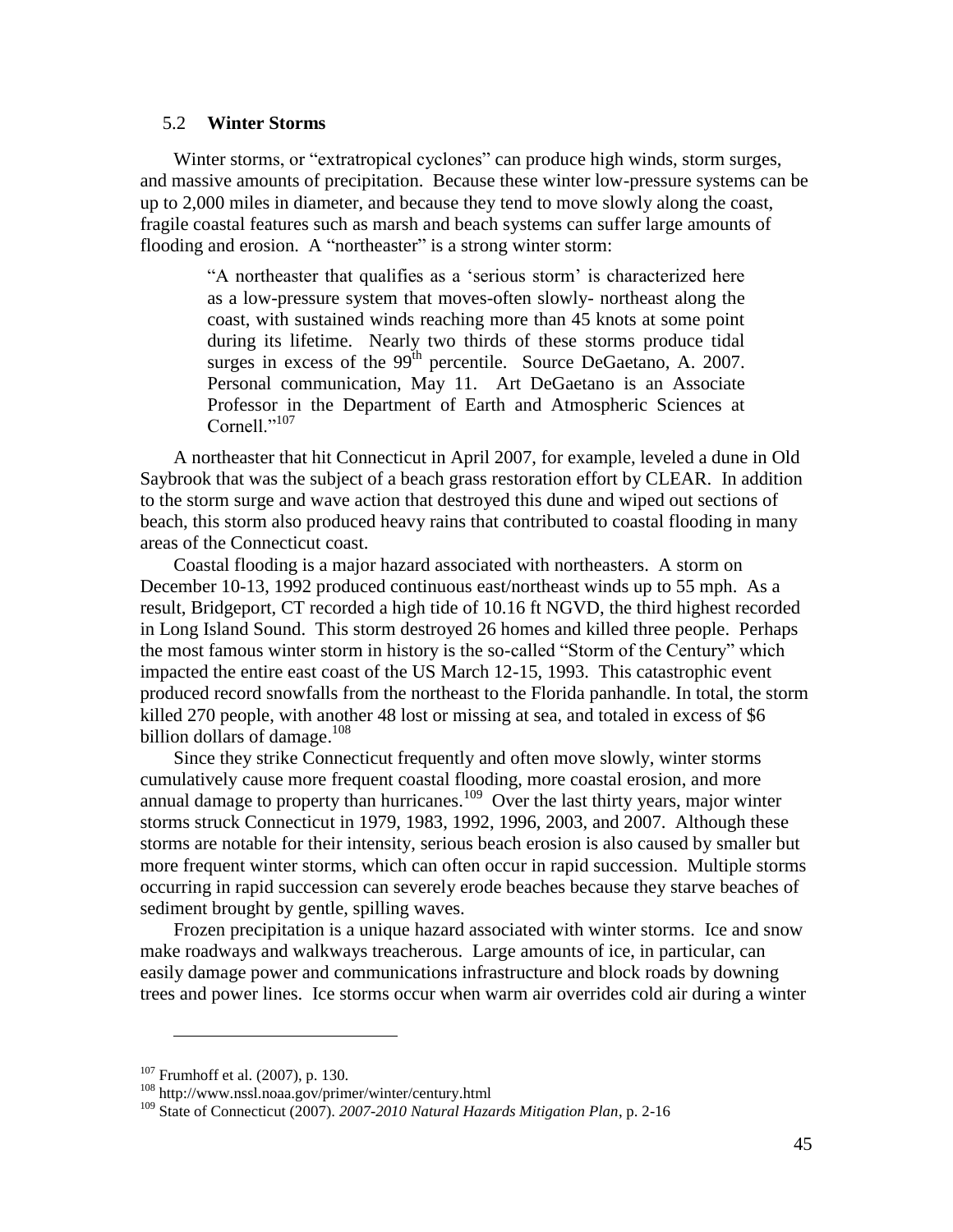storm. Precipitation initially falls as rain and changes to ice on contact with the earth, including houses, cars, power lines, roads, trees, plants, etc. Ice storms require temperatures below 28 $\textdegree$ F for at least 12 hours and at least  $\frac{1}{2}$  inch of rain. These events are rare in Connecticut, particularly along the coast where the waters of Long Island Sound create a warmer winter climate than highland areas of the state.

# 5.2.1 Winter Storm Response and Recovery

<span id="page-45-0"></span>Response to winter storms is handled differently from hurricanes. Although northeasters can create coastal flooding comparable to a category 1 or 2 hurricane, there is no evacuation guidance developed specifically for winter storms. The official coastal evacuation procedures defined by the State Natural Disaster Plan:

> ―The State of Connecticut will not issue area-specific coastal evacuation recommendations for extra-tropical systems. Local officials, based on information provided by the National Weather Service, will make evacuation decisions for these events."<sup>110</sup>

The Natural Hazards Mitigation Plan offers a detailed summary of the April, 2007 northeaster, the most recent in Connecticut. The summary of government response shows how municipal authorities opened local emergency operations centers, conducted evacuations and rescues, opened shelters, monitored and inspected dams and bridges, barricaded unsafe roads, detoured traffic, pumped basements, and towed vehicles swamped by flood waters. Westport, Greenwich, Danbury, Southbury, New Milford, Woodbury, Bristol and Stamford conducted evacuations. Stamford, for example, chose to evacuate 85 senior citizens and 25 handicapped people from their residences. The state role involved "maintaining state roadways and supporting municipal response operations by coordinating delivery of services and equipment to local officials including bridge and dam inspectors, sandbags, pumps, barriers, and evacuation vehicles and drivers. The Connecticut Department of Transportation (CT DOT) established a temporary bus service to transport passengers unable to use the Danbury Branch line of Amtrak, which was lost for a day due to track washouts in three locations."<sup>111</sup>

<sup>110</sup> State of Connecticut. (2006). *Natural Disaster Plan.* p. H-3

<sup>111</sup> State of Connecticut (2007). *2007-2010 Natural Hazards Mitigation Plan*, p. 2-12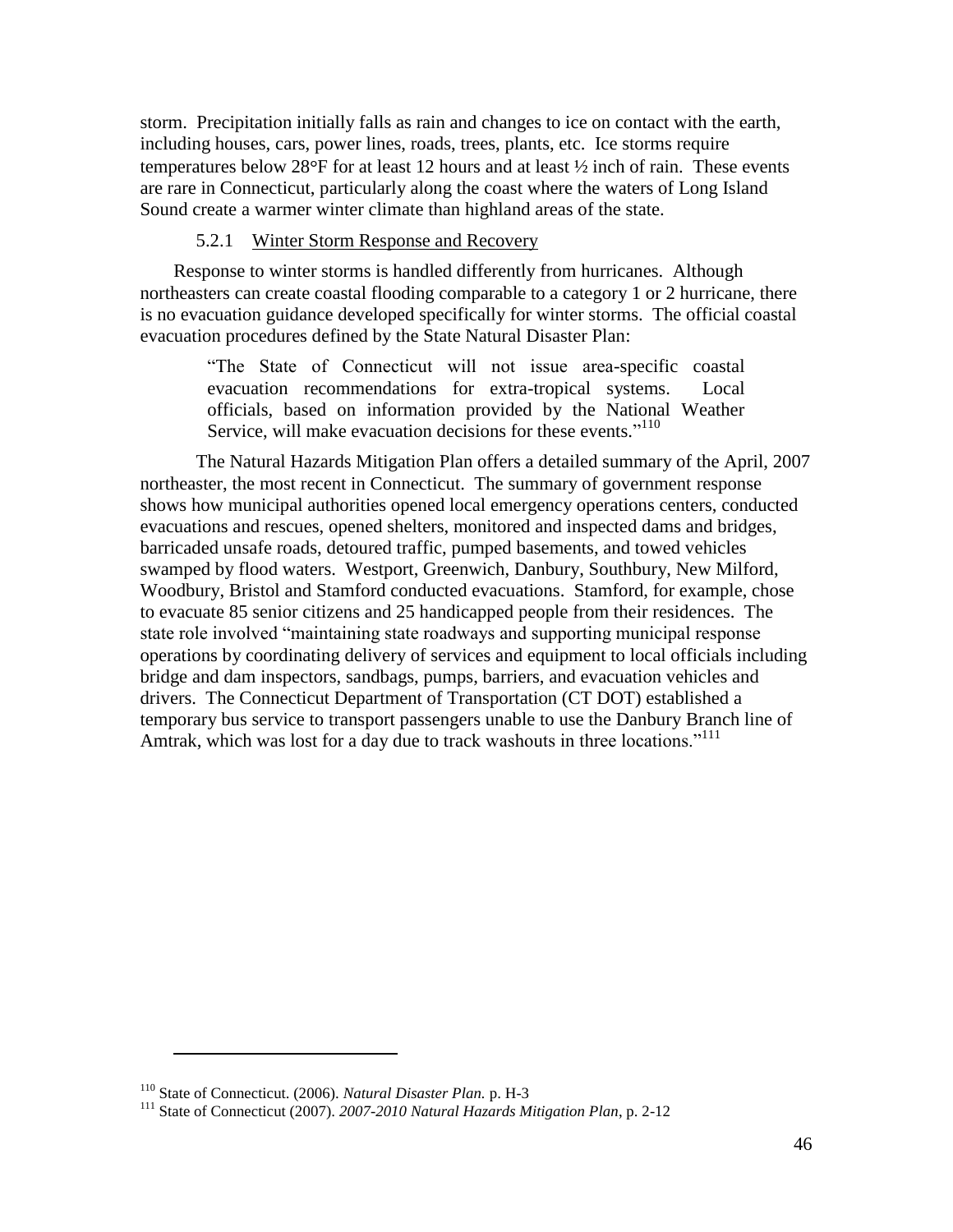# <span id="page-46-0"></span>**6 Climate Change and Coastal Hazards: The Current State of Knowledge**

The United Nations Environment Programme established the Intergovernmental Panel on Climate Change (IPCC) in 1988. The IPCC's role is to "assess on a comprehensive, objective, open and transparent basis the scientific, technical and socioeconomic information relevant to understanding the scientific basis of risk of humaninduced climate change, its potential impacts and options for adaptation and mitigation." The IPCC itself does not conduct any original research, nor does it carry out any climate based monitoring; rather it serves as a vehicle to collect, analyze and report on peerreviewed climatologically relevant scientific literature. To that end, the IPCC has produced a series of Assessment Reports in 1990, 1992, 1995, 2001 and 2007. The most recent, the Fourth Assessment Report, is the result of the work of over 2,500 scientific experts, over 800 contributing authors and 450 lead authors from more than 130 countries. It is comprised of the following materials: the Synthesis Report; The Physical Science Basis; Impacts, Adaptation and Vulnerability; and Mitigation of Climate Change.

According to the 2007 Fourth Assessment, warming of the earth's climate system is unequivocal. Warming is evident from increases in global average air and ocean temperatures, widespread melting of snow and ice and rising global average sea level.

Human activities are at least partly responsible for this warming by increasing the atmospheric concentration of greenhouse gases as a result of burning fossil fuels and land-use changes, including deforestation:

> ―There is very high confidence [greater than 9 in 10 chance] that the net effect of human activities since 1750 has been one of warming… Most of the observed increase in global average temperatures since the mid-20th century is very likely due to the observed increase in anthropogenic GHG concentrations. It is likely [greater than 66% confidence level] that there has been significant anthropogenic warming over the past 50 years averaged over each continent (except Antarctica)."<sup>112</sup>

Anthropogenic warming of the climate is expected to continue and perhaps accelerate in the  $21<sup>st</sup>$  century, depending on greenhouse gas (GHG) emissions:

 $\overline{a}$ 

―Continued GHG emissions at or above current rates would cause further warming and induce many changes in the global climate system during the 21st century that would very likely [greater than 90%

<sup>112</sup> IPCC, 2007: Climate Change 2007: Synthesis Report. Contribution of Working Groups I, II and III to the Fourth Assessment Report of the Intergovernmental Panel on Climate Change [Core Writing Team, Pachauri, R.K and Reisinger, A. (eds.)]. IPCC, Geneva, Switzerland, 104 pp, p. 39.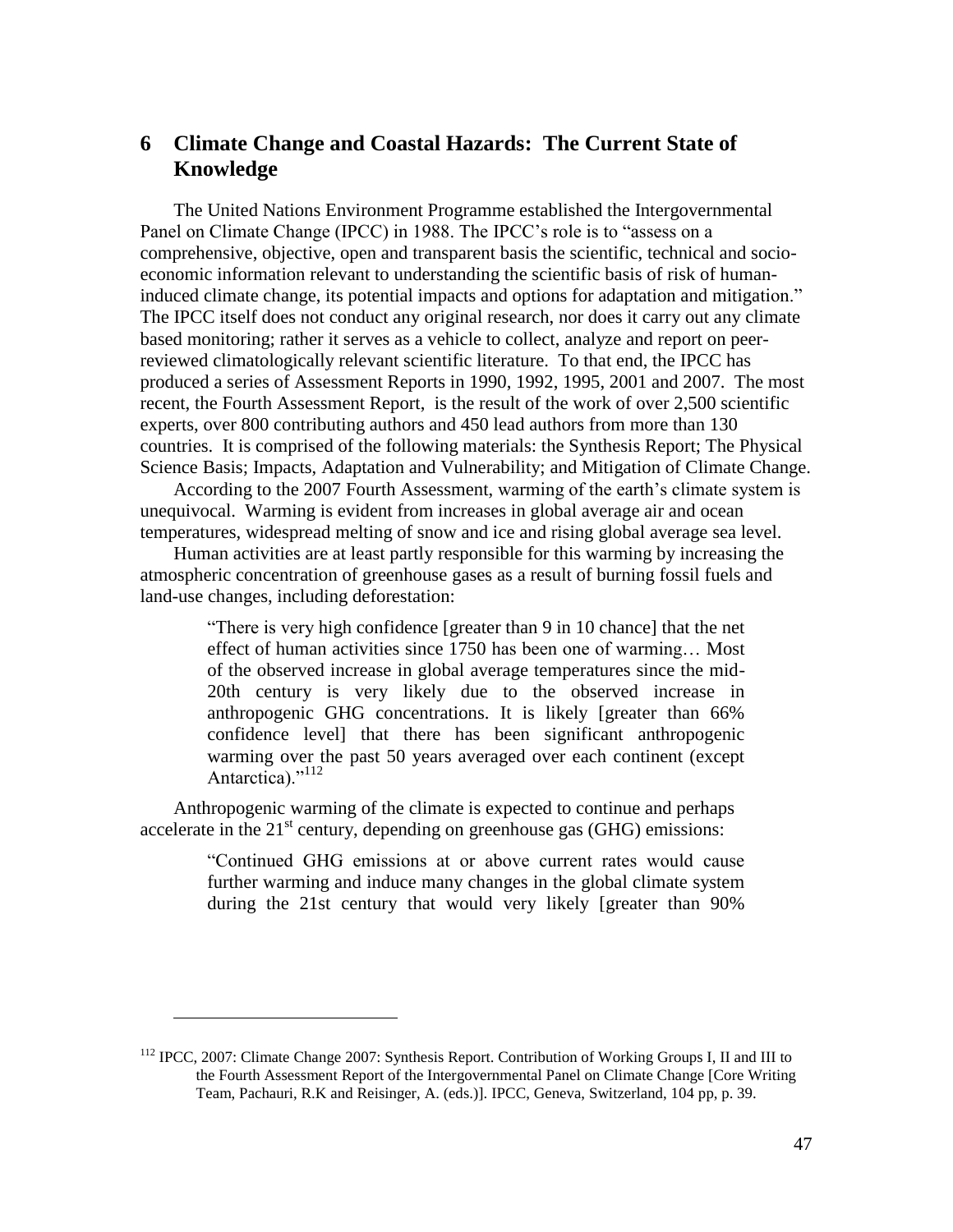confidence level] be larger than those observed during the  $20<sup>th</sup>$ century."<sup>113</sup>

The potential effects of this warming over the  $21<sup>st</sup>$  century are numerous. An assessment of all these effects is well beyond the scope of this report, but often cited ones include rising sea levels, species extinctions, stronger storms, spread of disease, and greater frequency and severity of droughts and floods. For the purposes of this report, the effects of climate change on coastal hazards in Connecticut are considered.

The primary climate change-related concerns for coastal hazards management are sea level rise (SLR) and stronger/more frequent storms. Ultimately, many of the effects of sea level rise and stronger/more frequent storms will be the same. Examples include increased frequency and severity of flood events, saltwater intrusion in groundwater and wastewater treatment systems, accelerated rates of erosion, and inundation of coastal lands and habitats.

#### <span id="page-47-0"></span>6.1 **Sea level Rise**

 $\overline{a}$ 

#### 6.1.1 Past and Present Sea Level Rise

<span id="page-47-1"></span>Global mean sea level rose  $17 \text{ cm}$  in the  $20^{\text{th}}$  Century. The Intergovernmental Panel on Climate Change concluded with high confidence (greater than 8 in 10 chance) that this rate of SLR was greater than in the  $19<sup>th</sup>$  century. The rate of global mean sea level rise increased within the  $20<sup>th</sup>$  Century as well. The rate was 1.8 mm/year from 1961 to 2003, while the rate from 1993 to 2003 was 3.1 mm/yr. It is unknown whether the high rate of SLR from 1993 was due to decadal variability or an increase in the long-term trend.

# 6.1.2 Future Sea Level Rise

<span id="page-47-2"></span>Forecasts of sea level rise are uncertain. Rahmstorf (2007) describes the challenges of forecasting SLR:

> ―Understanding global sea level changes is a difficult physical problem, because complex mechanisms with different time scales play a role, including thermal expansion of water due to the uptake and penetration of heat into the oceans, input of water into the ocean from glaciers and ice sheets, and changed water storage on land. Ice sheets have the largest potential effect, because their complete melting would result in a global sea level rise of about 70 m. Yet their dynamics are poorly understood, and the key processes that control the response of ice flow to warming climate are not included in current ice sheet models [for example, meltwater lubrication of the ice sheet bed or increased ice stream flow after the removal buttressing ice shelves.] Large uncertainties exist even in the projection of thermal expansion, and estimates of the total volume of ice in mountain glaciers and ice caps

<sup>113</sup> IPCC, 2007: Climate Change 2007: Synthesis Report. Contribution of Working Groups I, II and III to the Fourth Assessment Report of the Intergovernmental Panel on Climate Change [Core Writing Team, Pachauri, R.K and Reisinger, A. (eds.)]. IPCC, Geneva, Switzerland, 104 pp, p. 45.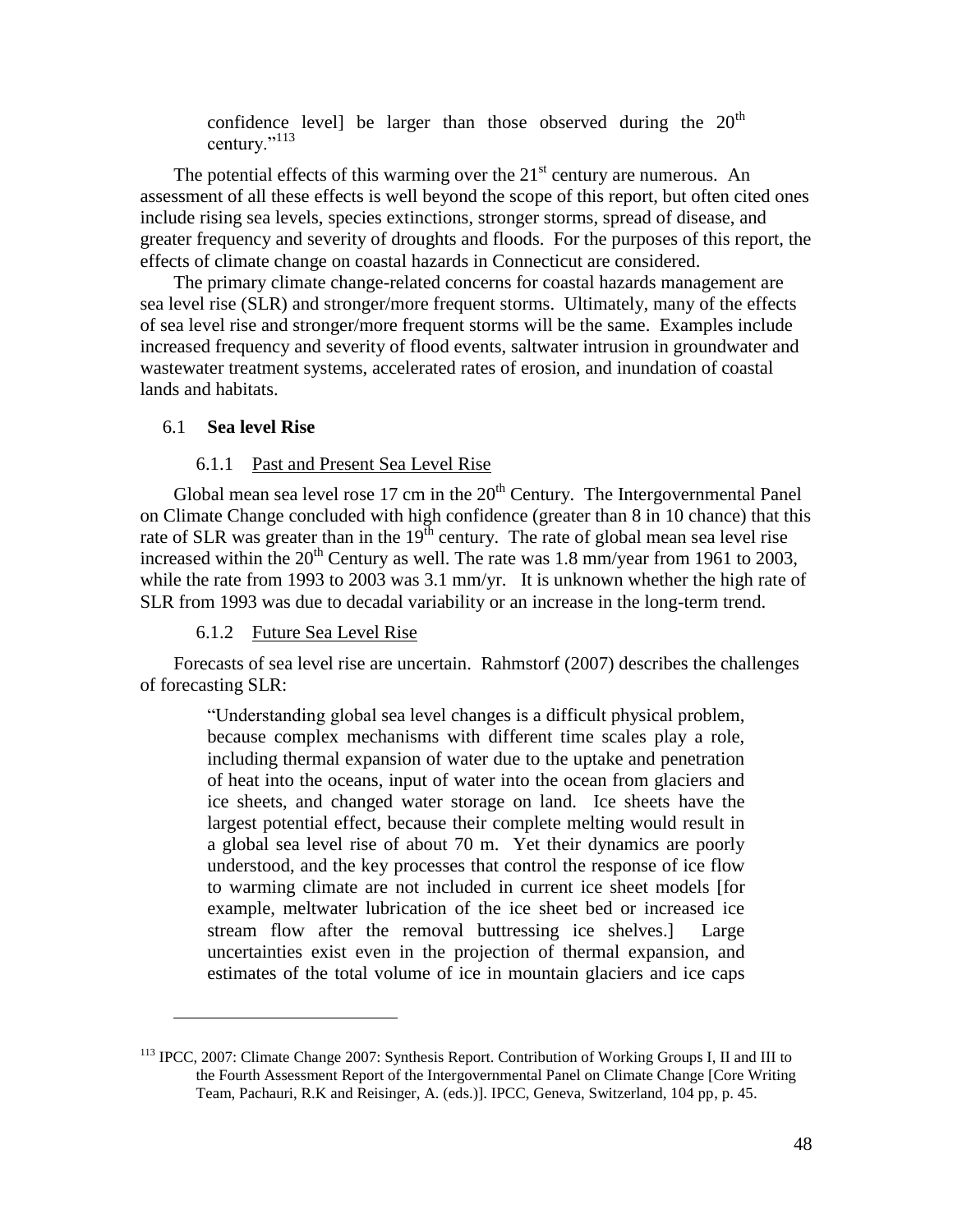that are remote from the continental ice sheets are uncertain by a factor of two."  $114$ 

Sea level rise is the product of two factors: thermal expansion of water in the ocean and the melting of land-based ice, most of which is contained in the Greenland and Antarctic ice sheets. Although thermal expansion of ocean waters is relatively well understood and can be predicted with reasonable confidence, ice sheet dynamics are poorly understood. As a result, scientists have produced a wide range of future sea level rise scenarios.

The 95% confidence interval of 2007 IPCC estimates of global mean SLR is 18-59 cm by 2090-2099, at an annual rate ranging from 1.5 to 9.7  $mm/yr$ <sup>115</sup> Several individual studies, however, have estimated global mean SLR to 2100 to be an order of magnitude larger than the IPCC estimates. Overpeck et al. (2006) for example, suggest global mean SLR to 2100 will be on the order of meters, with large uncertainty about the actual value because of a poor understanding about how ice sheets will respond to warming.<sup>116</sup> Although the IPCC considers the collapse of the West Antarctic Ice Sheet or the rapid loss of the Greenland Ice Sheet to be unlikely in the  $21<sup>st</sup>$  century, they state "the occurrence of such changes becomes increasingly more likely as the perturbation of the climate system progresses." $117$  The total amount of ice in the Greenland ice sheet represents 7m of sea level rise, while the total amount of ice in the West Antarctic Ice Sheet represents 5-6 m of sea level rise.<sup>118</sup>

The rate at which melting ice can discharge into the ocean from the Greenland and Antarctic Ice Sheets is dependent on the bedrock geology of those landmasses. The ice cannot simply slide off these rocks instantaneously; it must pass through outlet glaciers. Recognizing these "kinematic constraints" on ice sheet breakdown and subsequent rates of sea level rise, Pfeffer et al (2008) assessed the glaciological conditions on Greenland and Antarctica. They determined that global sea level rise greater than 2 meters (approx. 79 inches) by the year 2100 is "physically untenable."<sup>119</sup>

6.1.3 Global vs. Local Sea Level Rise

<span id="page-48-0"></span>Although observations and forecasts of global mean SLR (also called eustatic SLR) are important, local SLR (relative SLR) should be the metric used for planning purposes. Gornitz et al (2004) explain the main reason why relative SLR in Connecticut differs from the global mean:

<sup>114</sup> Rahmstorf, S. (2007). A Semi-Empirical Approach to Projecting Future Sea Level Rise. *Science , 315*, 368-370., p. 368

<sup>115</sup> Intergovernmental Panel on Climate Change (IPCC). (2007). *Climate Change 2007: The Physical Science basis. Contribution of Working Group I to the Fourth Assessment Report of the Intergovernmental Panel on Climate Change.* Cambridge, UK and New York, NY, USA: Cambridge University Press., p. 820

<sup>116</sup> Overpeck, J. T., Otto-Bliesner, B. L., Miller, G. H., Muhs, D. R., Alley, R. B., & Kiehl, J. T. (2007). Paleoclimatic Evidence for Future Ice-Sheet Instability and Rapid Sea Level Rise. *Science , 311*, 1747-1750.

<sup>117</sup> IPCC (2007), p. 818

<sup>118</sup> IPCC (2007), p. 819

<sup>&</sup>lt;sup>119</sup> Pfeffer, W. T., Harper, J. T., & O'Neel, S. (2008). Kinematic Constraints on Glacier Contributions to 21st-Century Sea-Level Rise. *Science* , 1340-1343.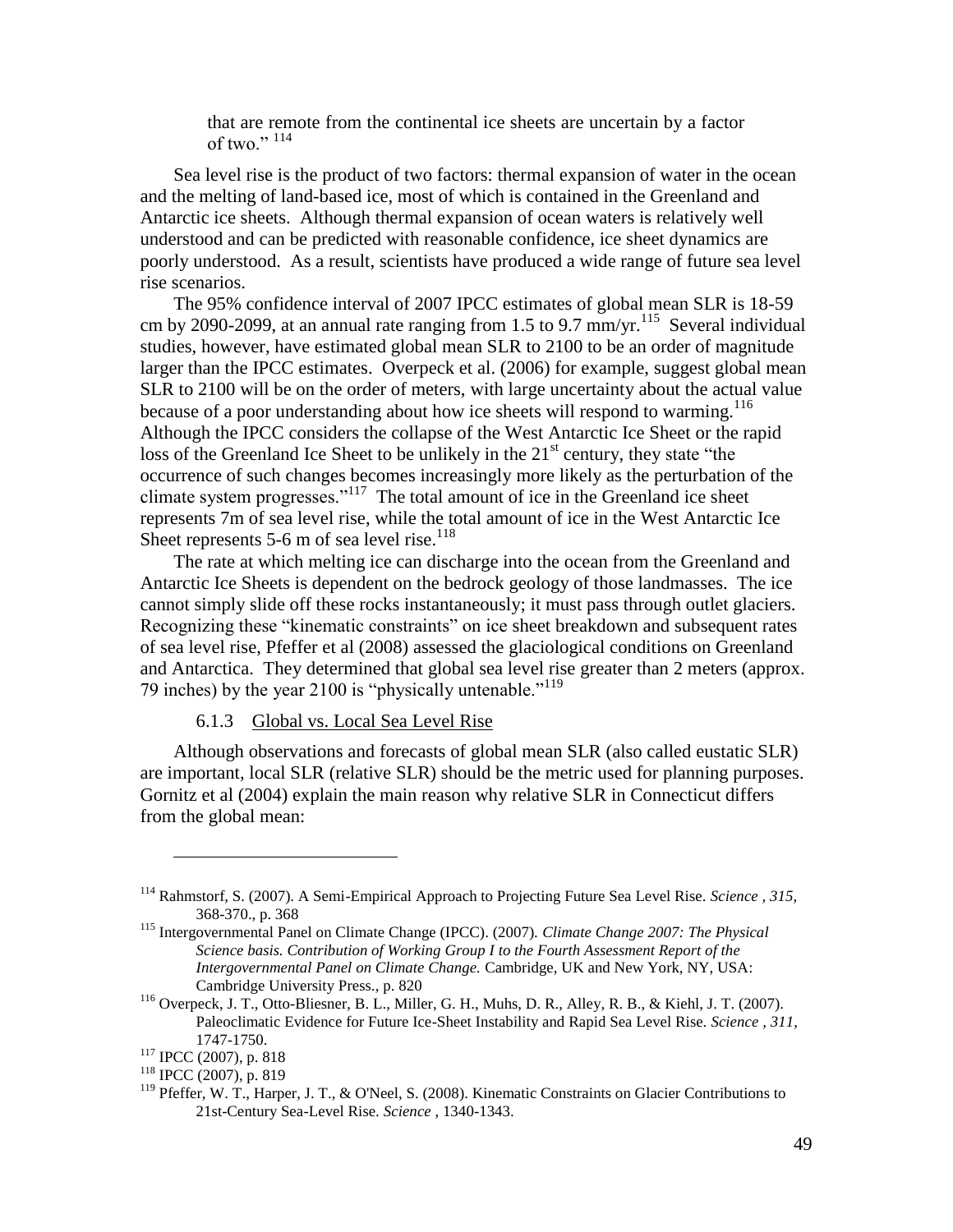―During the last glaciation, the weight of the ice sheet caused the Earth's crust to warp and Connecticut to be slightly uplifted. Now that the ice sheet has melted, the Earth's crust is evening out, and Connecticut is slowly sinking at approximately 0.03-0.035 inches per year [0.76-0.89 mm/yr]."<sup>120</sup>

Rates of relative sea level rise (geologic subsidence/uplift included), are available from NOAA tide gauges in coastal Connecticut at New London and Bridgeport.

- Over the period 1938-2006 (69 years), monthly tide gauge analyses at New London, CT show a mean sea level rise trend of 2.25 mm/yr  $+/-0.25$  mm at the 95% confidence interval (alternatively, 0.09 inches/yr, +/- 0.01 inches.)
- Over the period 1964-2006 (43 years), monthly tide gauge analyses at Bridgeport, CT show a mean sea level rise trend of 2.56 mm/year +/-0.58 mm at the 95% confidence interval (alternatively, 0.10 inches/year,  $+/-0.02$  inches.)<sup>121</sup>

<span id="page-49-0"></span>These numbers exceed the eustatic rate of sea level rise of  $0.06 \pm 0.02$  in/yr, or  $1.5 \pm 0.02$ 0.5mm/yr, due to Connecticut's rate of subsidence.<sup>122</sup>

# 6.1.4 Impacts of Sea Level Rise on Coastal Hazards

Regardless the magnitude, we can expect coastal hazards to increase with SLR. Even the conservative IPCC estimates of SLR in the  $21<sup>st</sup>$  century will lead to the inundation of low-lying coastal lands, more frequent and severe coastal flooding due to the higher base for storm surges, and increased rates of erosion in some areas.<sup>123</sup> Accelerated erosion rates can destroy natural flood protection such as dunes, beaches and wetlands, further contributing to flood hazards. Higher sea levels will also reduce the rate of drainage of coastal areas, thus increasing flood hazards from precipitation events and extending the length of flood events from storm surges.<sup>124</sup>

Kirshen et al (2008) expect more frequent extreme storm surge flooding as sea level rises. Using sophisticated trend and frequency analysis of high water level anomalies in NOAA tide gauge data from Boston, Woods Hole, New London, New York City, and Atlantic City, they estimate the recurrence intervals of storm surge events under several future SLR scenarios. Under their high emissions scenario, which predicts eustatic SLR of 90 cm by 2100, a present-day 100-year storm surge event in New London is expected to be a 30-year event by 2050 and a 3-year event by 2100. Similarly for New London,

<sup>120</sup> Gornitz, V., Hale, S., Larsen, K., Nevine, N., Rosenweig, C., & Sacks, L. (2004). *Bracing for Climate Change in the Constitution State: What Connecticut Could Face.* New York: Environmental Defense, p. 22

<sup>&</sup>lt;sup>121</sup> Technical Report NOS CO-OPS 053. Sea Level Rise Variations of the United States 1854-2006. NOAA. US Dept of Commerce, National Ocean Service, Center for Operational Oceanographic Products and Services. Silver Spring, MD. December, 2009.

 $122$  Gornitz et al (2004)

 $123$  Gornitz et al (2004)

<sup>124</sup> US CCSP. (2009). *Coastal Sensitivity to Sea Level Rise: A Focus on the Mid-Atlantic Region. A Report by the U.S. Climate Change Science Program and Subcommittee on Global Change Research.* Washington, D.C.: US Environmental Protection Agency, p.279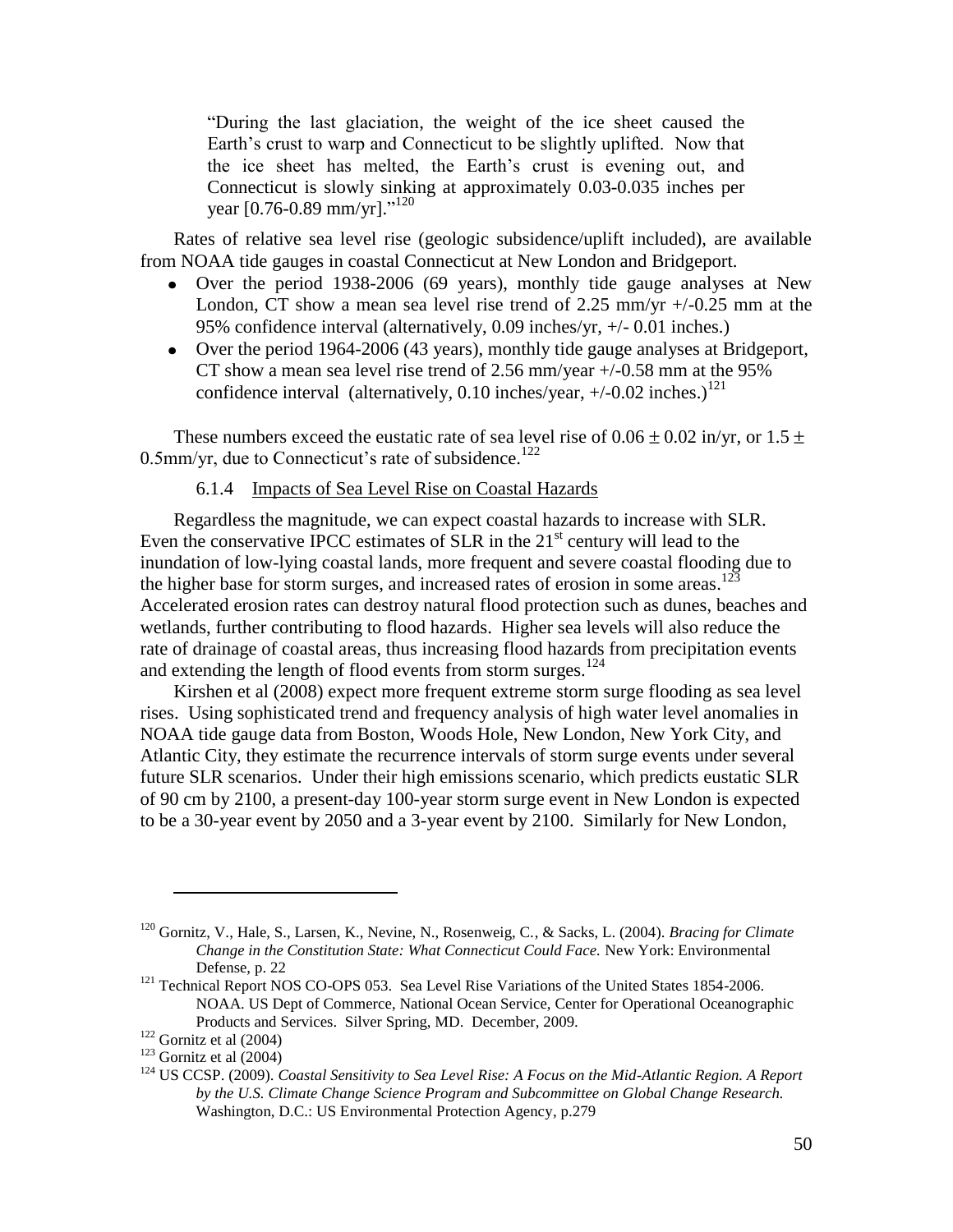they estimate the MHHW 100-year storm surge elevation to be 2.2 m NAVD in 2005, 2.3 m NAVD in 2050, and 3.1 m NAVD in 2100.<sup>125</sup>

Ashton et al (2007) discuss how accelerated sea level rise also increases rates of erosion, leading to loss of coastal land even greater than what would be lost by inundation alone. The oft-cited "Bruun Rule", for example, expresses shoreline retreat as a function of sea level rise and the slope of the beach. In a typical formulation of this rule, "shore erosion due to waves with a raised sea level should be typically several orders of magnitude larger than the inundation caused by the rise in sea level itself."<sup>126</sup>

A combination of rising sea level and reduced spring freshet caused by a reduction in snowpack will cause saltwater to extend its reach up rivers. This has implications for human uses of freshwater drawn from the major rivers of Connecticut. Water taken from the Connecticut River and used for irrigation, for example, may become salty because of this upstream migration of the salt wedge.

Perhaps more urgently, sea level rise will cause more frequent or even permanent intrusion of salt water into underground freshwater aquifers and septic systems, threatening public drinking water and sanitation.

#### <span id="page-50-0"></span>6.2 **Stronger/More Frequent Storms**

The scientific literature, as synthesized by the IPCC, shows that we can expect an increase in the intensity, but not necessarily the number, of tropical storms in the North Atlantic. Other research<sup>127</sup> suggests the possibility of a slight increase in the average annual number of winter storms received in coastal Connecticut, most likely occurring late in the winter.

<sup>&</sup>lt;sup>125</sup> Kirshen, P. C., Watson, C., Douglas, E., Gontz, A., Lee, J., & Tian, Y. (2008). Coastal Flooding in the Northeastern United States due to Climate Change. *Mitigation and Adaptation Strategies for Global Change , 13*, 437-451.

 $126$  Ashton, A., Donnelly, J., & Evans, R. (2008). A Discussion of the Potential Impacts of Climate Change on the Shorelines of the Northeast United States of America. *Mitigation and Adaptation Strategies for Global Change , 13* (7), 719-743, p. 7.

 $127$  Frumhoff et al. (2007)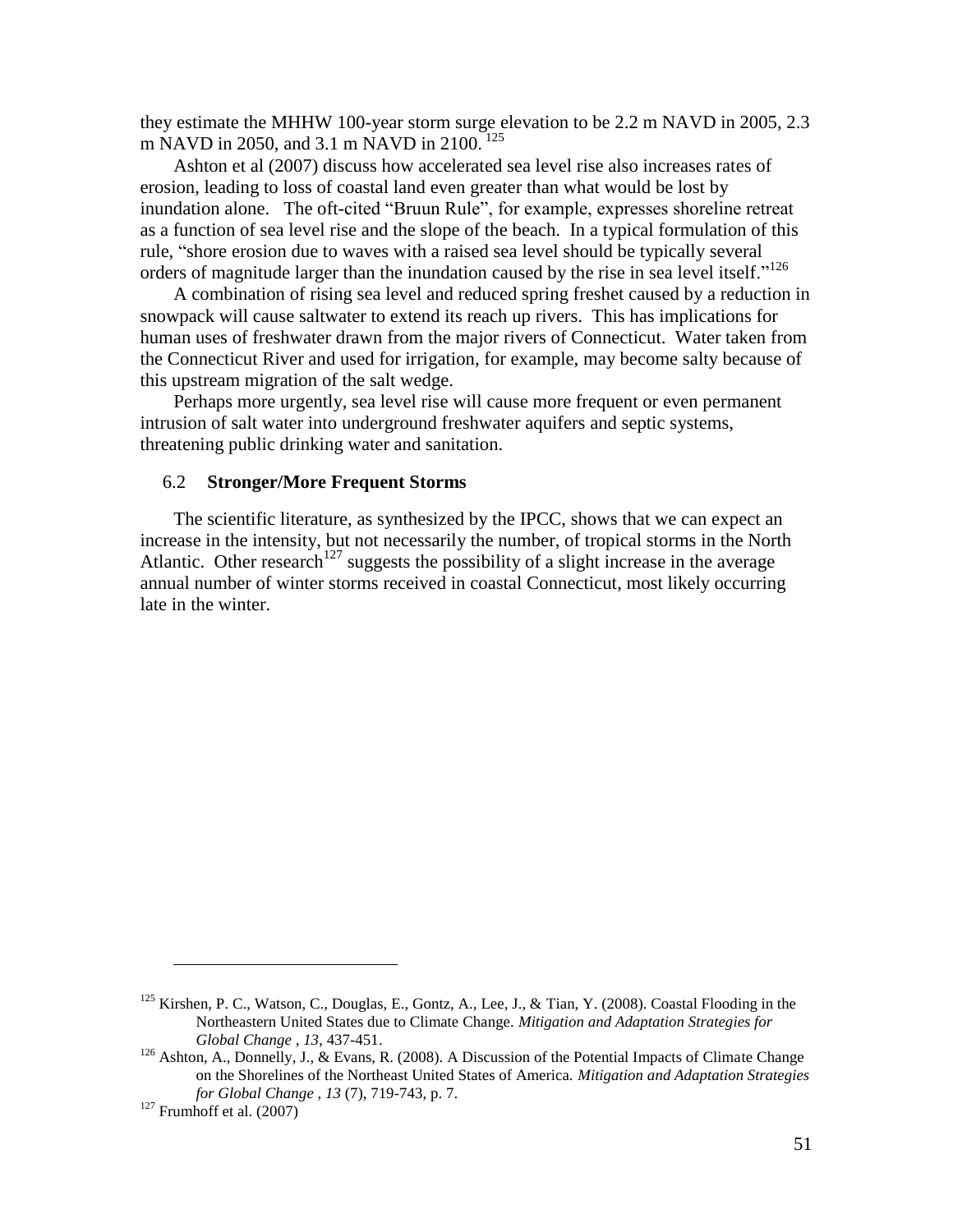# <span id="page-51-0"></span>**7 Summary and Recommendations**

#### <span id="page-51-1"></span>7.1 **Summary of the Current State of Knowledge and Management**

The current state of knowledge of coastal hazards is more advanced than the current state of coastal hazards management. Scientists know that hurricanes are a threat to Connecticut, and that damage from the next hurricane will cost a lot of money. Scientists generally agree that global warming will continue to accelerate sea level rise, and may change storm and precipitation patterns, likely for the worse. These changes will expand flood and erosion hazards to new areas and worsen them where they already exist. However, our knowledge of coastal hazards has yet to change the way we manage human lives and property on the coast of Connecticut.

Connecticut lacks some important knowledge that could improve our understanding of coastal hazards, such as high-resolution shallow water bathymetry to support state-ofthe-art storm surge modeling, but scientists and managers will always be updating "wish" lists" of desirable information. Scientific efforts will continue to advance our knowledge of coastal hazards. At the international and federal level, we will improve storm warning systems and refine our estimates of sea level rise as we improve our understanding of ice sheet dynamics and ocean warming. In Connecticut, we must do more research to identify and anticipate areas of hazardous erosion and flooding, and identify wetland refugia sites to protect and/or acquire. These and other gaps in the current state of knowledge are summarized in section 7.2.

However, the management of coastal resources, coastal infrastructure, human activities, and land-use in coastal hazard areas—must change to reflect our current state of knowledge. Our policies and planning activities have not yet incorporated what we already know: sea level is rising, and storms are coming sooner or later. Recommendations for management are summarized in sections 7.3 thru 7.6.

#### <span id="page-51-2"></span>7.2 **Gaps in the Current State of Knowledge**

 $\overline{a}$ 

Major gaps in the current state of knowledge of coastal hazards in Connecticut include but are not limited to the following:

- 1. Outdated flood maps. Flood Insurance Rate Maps (FIRMs) are generally outdated and thus inaccurate because of the rapidly changing nature of the  $\text{coastline}$ .<sup>128</sup>
	- $\bullet$ Missing data required for State-of-the-Art Flood Maps:
		- i. Updated, comprehensive, state-wide inventory of flood control and stormwater infrastructure (tide gates, culverts, sluices, storm drains, etc.)
		- ii. High-resolution shallow water bathymetry

 $128$  The findings of the congressionally-ordered study of sea level rise and FIRMs by FEMA can be found in Chapter 8 of US CCSP (2009).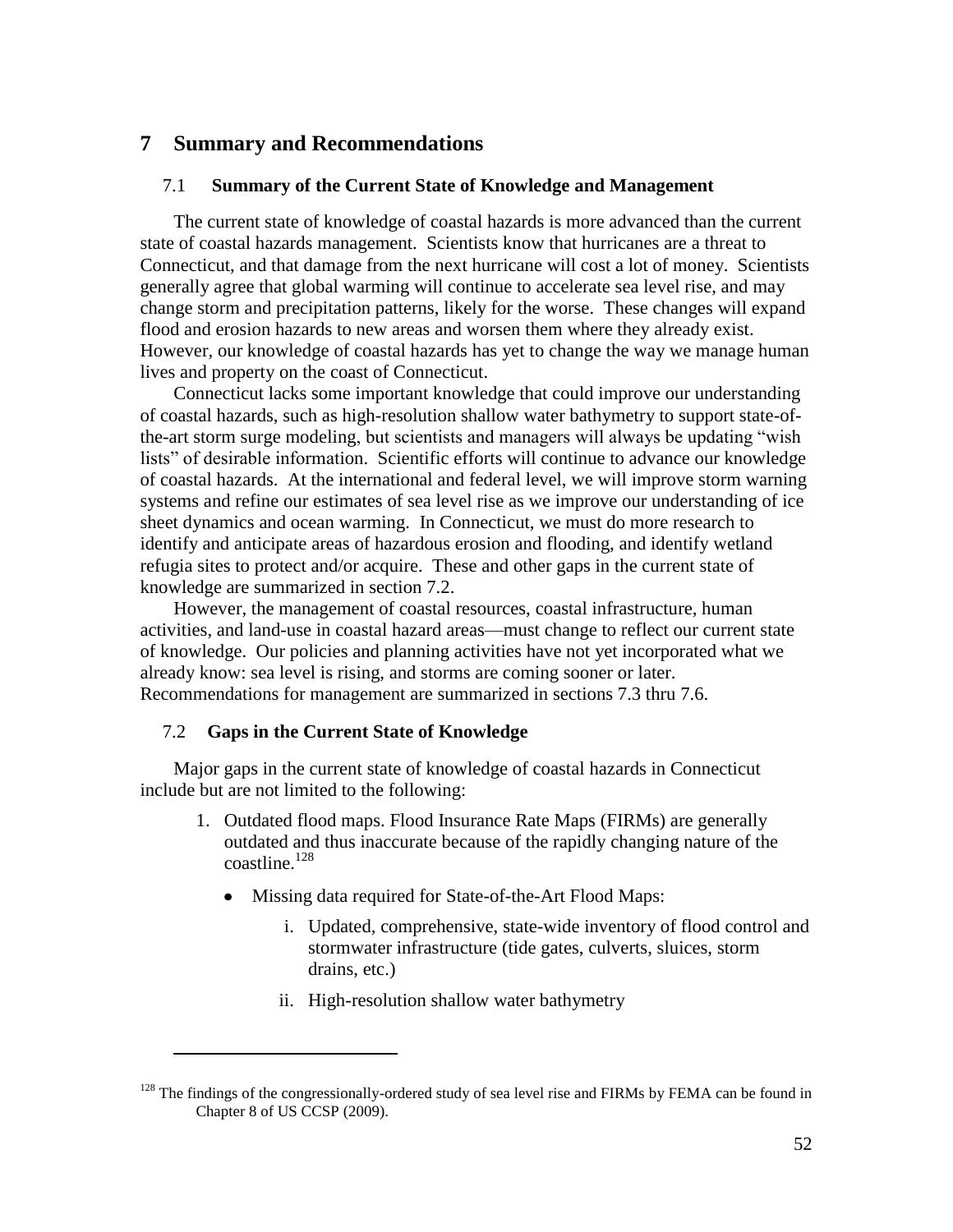- iii. High-resolution topography beyond the existing 100-year floodplain.
- 2. Incomplete and outdated inventory of structures in flood zones and their flood insurance status. We need this information for flood damage estimation. A new inventory similar in spirit to the 1983 Connecticut Coastal Flood Vulnerability Assessment<sup> $129$ </sup> should be created and updated regularly in the future. This information should be synchronized with the information contained in FEMA's HAZUS-MH database.
- 3. A statewide critical infrastructure/key resources database does not exist.<sup>130</sup> Such a database is crucial for prioritizing what to protect from sea level rise and what to relocate or abandon. It is also crucial for storm response and recovery.
- 4. A statewide inventory of municipal floodplain regulations and building codes does not exist. What towns have freeboard requirements? What are the setback requirements in each town? This inventory would reveal relative differences in hazards management between towns. It would help the state focus on towns that need extra assistance or encouragement, and maybe create an incentive for towns to do better. It would also help identify specific vulnerabilities in each town.
- 5. Connecticut lacks erosion data that are spatially and temporally complete. The state should implement a coast-wide long term erosion monitoring program.

# <span id="page-52-0"></span>7.3 **The Outlook for Coastal Hazards Management**

 Most coastal managers and scientists recognize that retreat from the shoreline is the only sensible long-term approach to coastal development. However, CT DEP-OLISP's regulatory experience at the state and local levels suggests that waterfront property owners are instead continually pushing the closer to the water. People are proposing more and bigger houses closer to the water, and more elaborate walls and structures to protect property boundaries (and amenities such as patios, pools, and lawns) far away from the house. At the same time, sea level rise and storms will, through direct flooding as well as impairment of water and septic infrastructure, render existing and new waterfront development increasingly untenable. This represents a cost that someone must pay.

Whether managing the immediate threat of a category 3 hurricane or the longer term threats associated with sea level rise and stronger hurricanes, the fundamental question is thus: Who pays the costs of risk and damage? Thus far, the coastal real estate market has failed to make developers and property owners pay the true cost of development in

 $129$ Rummel and Hudak (1983)

<sup>130</sup> Connecticut Geospatial Information Systems Council. (2007). *Connecticut Geographic Framework Data.* Retrieved from

http://www.ct.gov/gis/Connecticut\_Framework\_Data\_Themes\_Final\_Report\_111607.pdf#47746.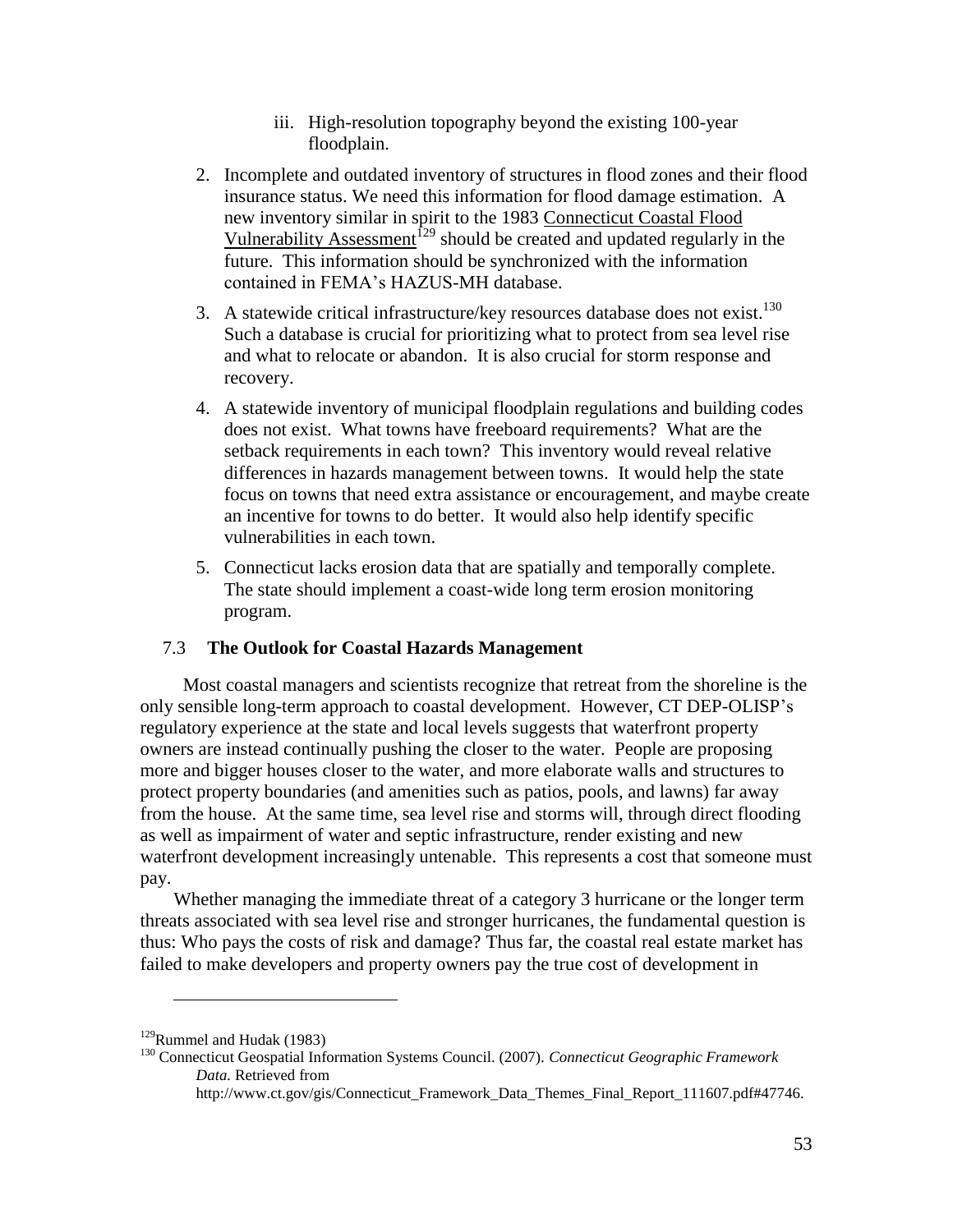hazardous areas. By subsidizing insurance, mitigation programs, and disaster response and recovery, government at all levels currently pays for risky development. As a result, we believe that there is more risky development than is optimal and the best interests of society and the environment are not being served.

Managing the problem in the short run starts with floodplain management that sets rigorous, legally-defensible standards for coastal development. The NFIP minimum standards in many cases may not be good enough. Getting Connecticut municipalities to adopt floodplain management programs based on ASFPM's No Adverse Impact guidelines is a worthy, albeit ambitious goal. This requires, at minimum, improving relationships and communication with municipalities. This approach would be enhanced by the addition of technical support and funding. State mandated development standards and an incentive structure that rewards sound management and discourages development in hazardous areas would further improve management of coastal hazard areas.

Damage to existing residential and non-water-dependent development must be minimized without armoring the shoreline, which represents a loss of coastal resources, a loss of public access to the shore, and can often exacerbate hazards. In the short run, some of this work can be accomplished by raising inhabited structures and infrastructure,, overhauling septic systems, and pursuing non-structural erosion and flood control projects. In section 7.4.1 we offer specific recommendations for State management of coastal hazards in the short run. There is a lot of work that can be done at reasonable cost to the state and within the current political/legal framework.

Over the long run however, on a decadal timescale to 2100 and beyond, Connecticut is headed for a collision between rising seas and immovable, expensive private property, most of which is devoted to non-water-dependent residential development. The entire range of possible options for dealing with this problem has significant economic and/or environmental costs, no matter who pays for it. From a risk-management, with the goal of enforcing the Connecticut Coastal Management Act, we can conceptualize the range of possible outcomes, from lowest to highest risk, as follows:

Low: A mandated retreat such as a rolling easement or moving setback, whereby existing development and structures would have to be moved out of the path of rising seas. This option would require waterfront property owners, who are often wealthy and well-connected, to lose some or all of the considerable economic value of their property. This option would allow coastal resources to migrate landward to the extent possible, but would be very difficult to achieve in the face of current political and legal constraints.

**Moderate**: The purchase of rolling easements, rights-to-rebuild, or setbacks such that the public bears the cost of retreat. Especially if such purchases must be negotiated and not imposed through eminent domain (nearly impossible politically), there is not enough money available at any level of government to purchase such expensive property. There is not even enough funding to maintain existing publicly-owned infrastructure, or relocate it landward, let alone acquire at-risk private properties. It's possible that land prices may fall after a devastating storm, but it's likely that funding will be overwhelmingly allocated to reconstruction.

**Status Quo:** Continue to regulate waterfront sites on a case-by-case basis, using existing Coastal Management Act policies. This will be a continuing struggle, as it is now, with uncertain outcomes. Enforcement of the CCMA may become increasingly difficult as coastal development continues and property rights are vigorously defended.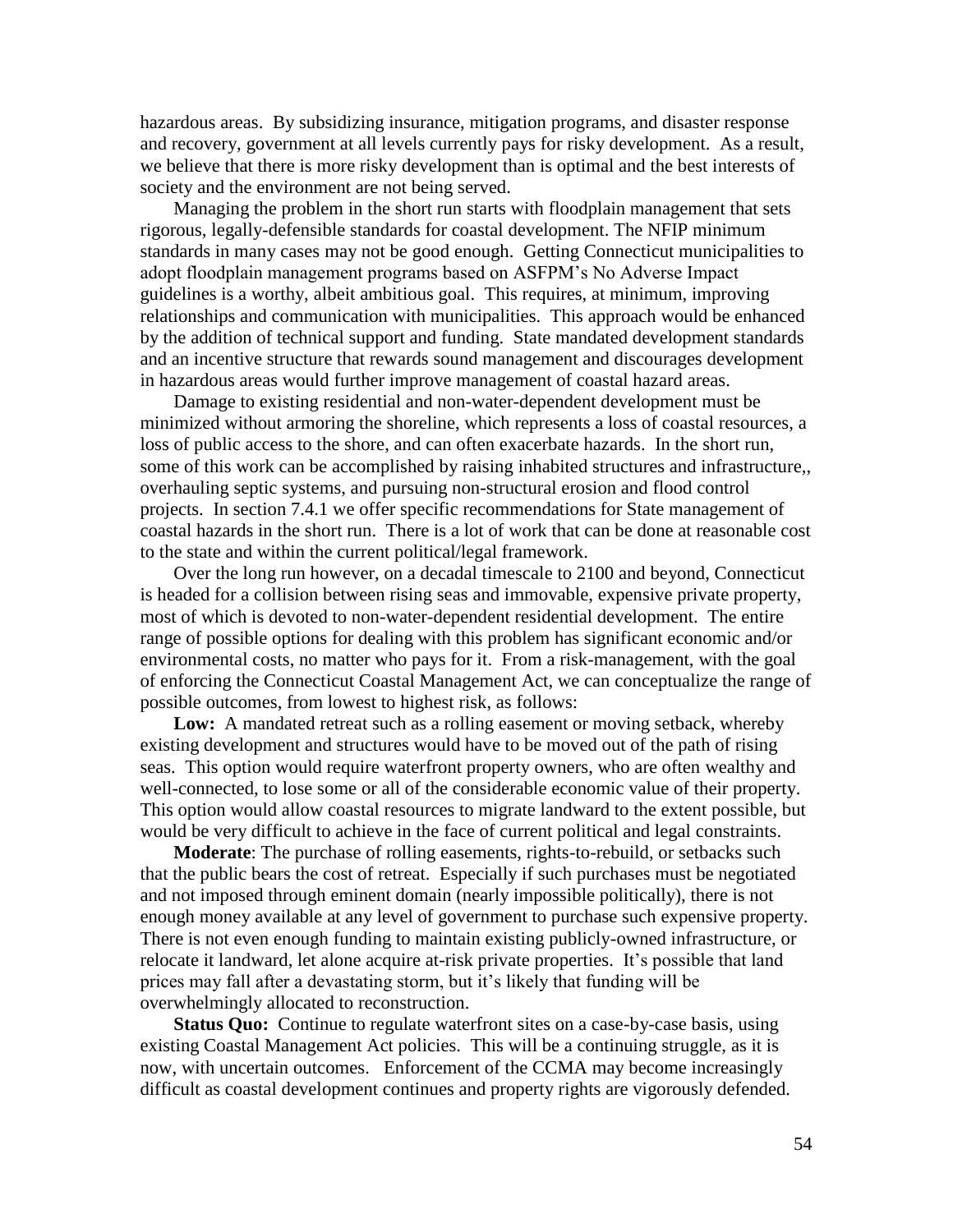**HIgh:** Allow all existing development to be armored at the property owner's expense. Assuming the government refuses to pay for insurance costs and rebuilding costs after inevitable storm events, there is little budgetary cost to government for construction of flood protection. Regardless, the public will suffer the loss of any and all coastal resources that lie between open water and the armored shore.

The actual outcome will likely be some combination of the above, but the status quo or worse will probably prevail unless the State of Connecticut takes steps to control development in coastal hazard areas. To minimize costs to the public and protect coastal resources in the long run, the state should consider the recommendations outlined in section 7.4.2 below.

#### <span id="page-54-0"></span>7.4 **Management Recommendations for the State of Connecticut**

Coastal Managers must address immediate threats like winter storms and hurricanes, and more the longer term but serious threats associated with sea level rise and changing storm activity. These threats are closely related, so actions to prepare for sea level rise and stronger/more frequent storms fifty years hence will surely help prepare for the immediate threat of hurricanes and winter storms. However, sea level rise will create permanently inundated areas and long-term problems that cannot be solved in the current legislative/policy framework. For the immediate threat of storms, however, there are certainly things that can be achieved immediately, within the current political and legal framework.

#### <span id="page-54-1"></span>7.4.1 Managing Hazards in the Short Run

- 1. One of the simplest things the state can do is conduct outreach and education about coastal hazards to municipalities, and facilitate outreach and education between municipalities and their coastal residents. David Vallee, the Hydrologist-in-Charge at the National Weather Service in Taunton, MA, recently said, "The greatest obstacle to dealing with [the hurricane] risk is an inexperienced and complacent population."<sup>131</sup>
- 2. Beyond outreach and education, Connecticut must help towns. This assistance could come in many forms, and support many activities at the municipal level. An analysis of all possible assistance is beyond the scope and purpose of this report, but some examples include increasing technical assistance and funding for planning activities and flood and erosion mitigation projects, and giving legal support for towns seeking to tighten their floodplain management, zoning regulations, etc. to improve coastal hazards readiness. A logical place to start would be to devote more staff resources to assisting communities enroll in or augment the status of their NFIP or Community Rating System profiles.
- 3. A detailed spatial data inventory of critical infrastructure and key resources should be developed and a risk assessment developed for each piece of infrastructure and each key resource. Then the state can prioritize their

<sup>&</sup>lt;sup>131</sup> David Vallee, Hydrologist-in-Charge, National Weather Service, Taunton, MA., personal communication, November, 2008.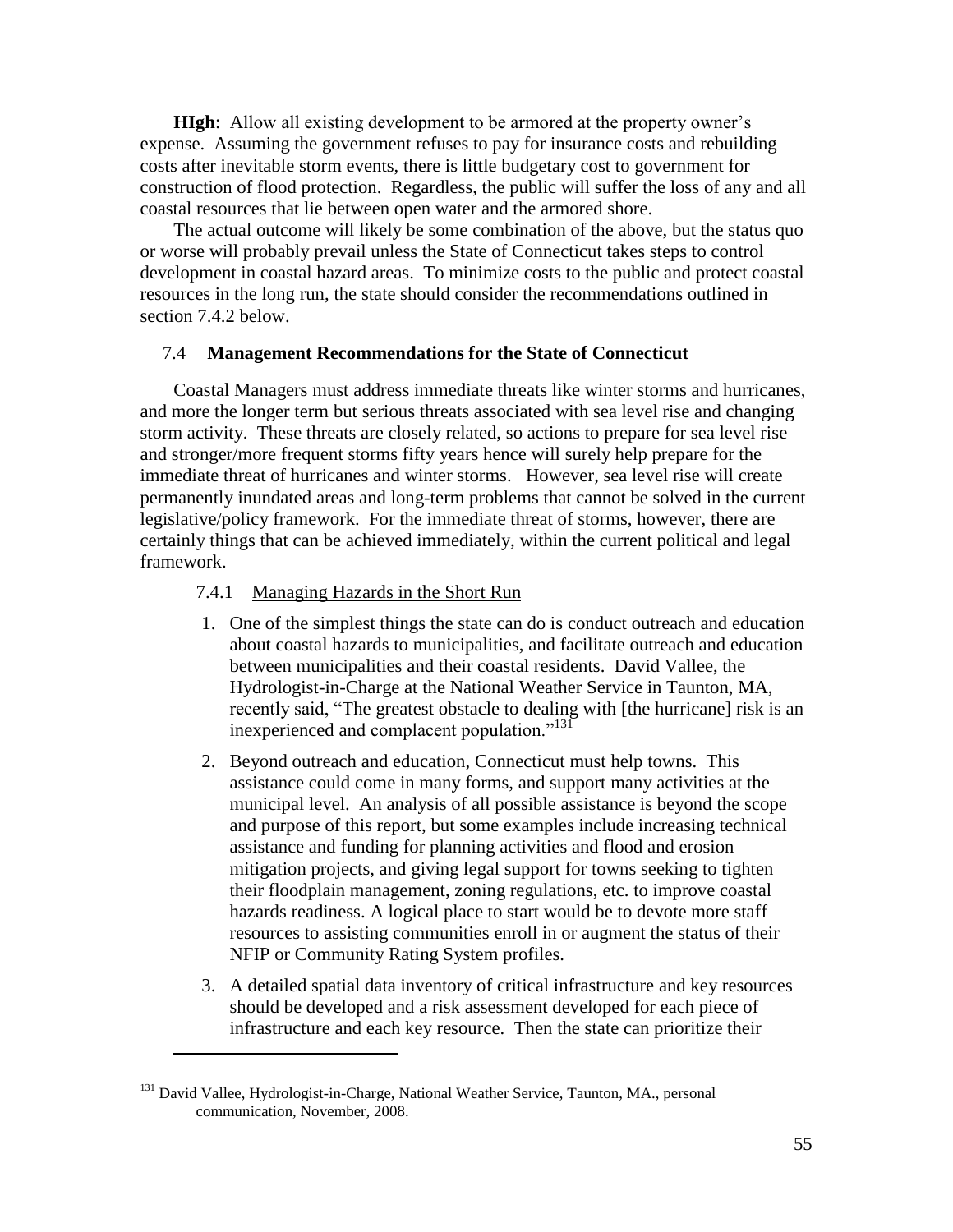protection and create a plan for protecting them from the immediate threat of coastal storms and the longer term threat of sea level rise.

- 4. Continue to build partnerships and collaborations with other states and federal agencies. This helps get more leverage for funding and increase capacity for coastal hazards management and data collection. The Northeast Region Ocean Council (NROC) and the regional ocean observing associations (NERACOOS and MACOORA) are good examples of regional partnerships where the State and the University of Connecticut have provided leadership.
- 5. Require disclosure of flood and erosion hazards in real estate transactions. The flood hazard information should be based on the most up-to-date flood maps available, and it should include flood risks based on a category 3 hurricane and sea level rise projected out to 30 years or more. This information would inform potential property owners about the risks of living on the coast.

# <span id="page-55-0"></span>7.4.2 Managing Hazards in the Long Run:

- 1. Amend the Coastal Management Act to add climate change policies. Assess the potential effects of establishing legislative policies that explicitly establish retreat from the shore, with the understanding that private property is expected to be lost, as the primary response.
- 2. Establish statewide minimum setbacks from coastal waters or resources (particularly those able to migrate), based on demonstrated/predicted SLR rates, or tied to Mean High Water (which should be amended every tidal epoch). No new permanent structures should be allowed within setback area, but as an accommodation to landowners, towns could be required to assess the setback area at a reduced tax reduced rate.
- 3. Clarify the CCMA shoreline structures policies to ensure that structures are not used to protect property boundaries, but accept that existing residences and infrastructure may be armored if they can't be moved.
- 1. Provide municipalities with state-level mandates and funding for long-range planning activities. Leadership on climate change adaptation needs to flow from the State to municipalities. Town governments are too busy with immediate needs and may lack the resources and incentives to relocate infrastructure, acquire refugia sites or establish land-use policies that could impair waterfront property values. With a risk such as sea level rise that approaches gradually over several decades, the do-nothing option may seem attractive and even rational.

# <span id="page-55-1"></span>7.5 **Management Recommendations for Municipalities**

In Connecticut, with one of the strongest traditions of home rule in the nation, coastal management landward of the high-tide line is ultimately the responsibility of municipalities. Towns are also responsible for maintaining plans for natural disasters.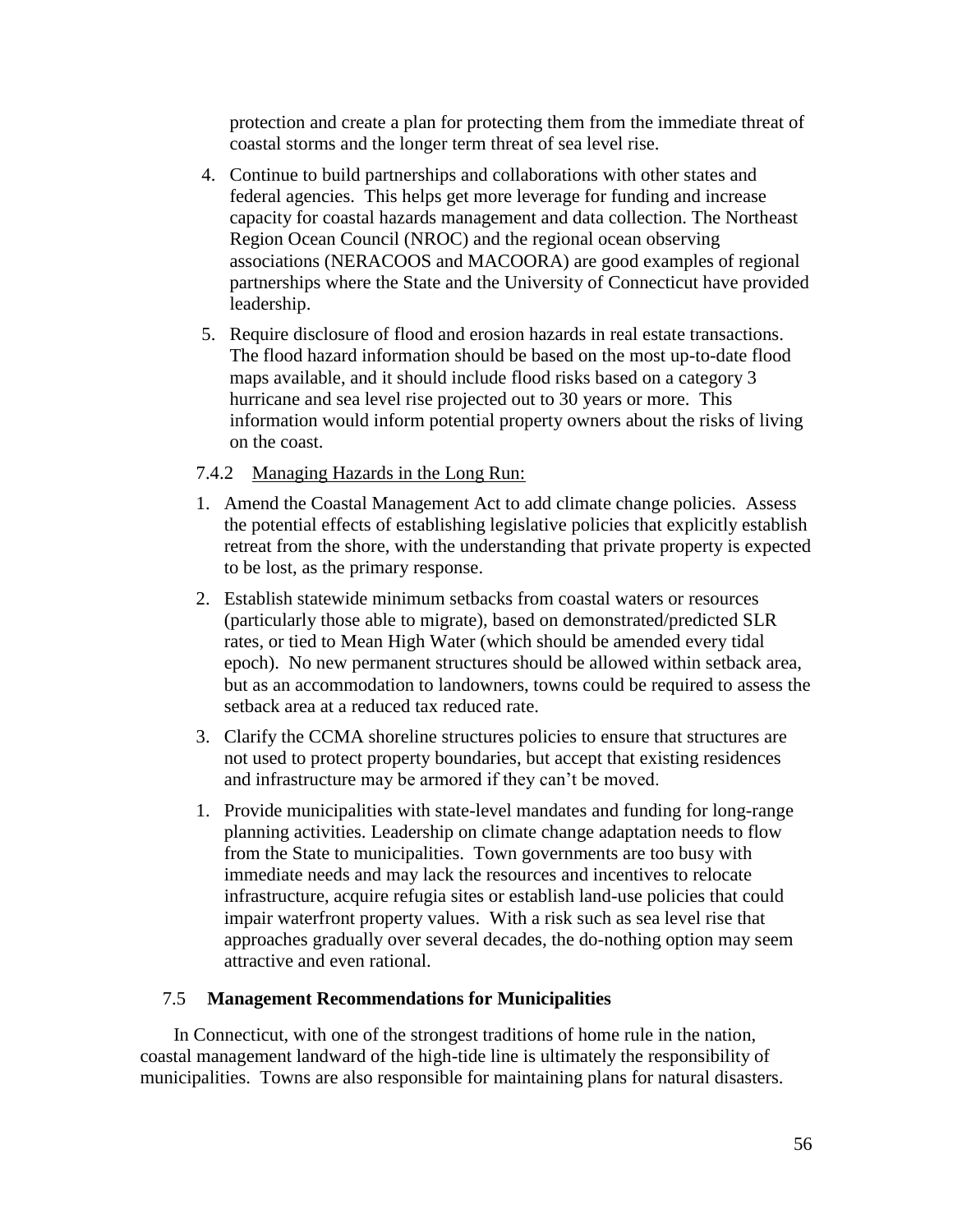- 1. Municipalities should make sure their disaster management plans are complete, update their plans and conduct drills regularly. Towns should also post the plans on their website, and encourage their residents to become acquainted with them. For towns that have yet to complete their disaster plans, The StormSmart Coasts website<sup>132</sup> is a comprehensive guide to coastal hazards management for municipal officials. It has a list of items that typical storm response plans should include, and a link to FEMA resources for municipalities who wish to create or update their plans.
- 2. Towns should communicate the risks of coastal hazards to their residents. This can be done with mailings, meetings, special events, etc. The StormSmart Coasts website has concrete ideas for outreach and education and links to outreach materials. Again, Connecticut's coastal population is dangerously inexperienced and unaware of the risk of hurricanes and the dangers inherent in smaller but more frequent storms.
- 3. Municipalities should assess the vulnerabilities of their land, buildings, and infrastructure and look for ways to minimize exposure to risk and mitigate potential damages from coastal hazards and the exacerbating effects of climate change. The Association of State Floodplain Managers (ASFPM) has created a Coastal No Adverse Impact handbook<sup>133</sup> for coastal municipalities who want to better protect people, structures, infrastructure, while simultaneously protecting property rights. Again, StormSmart Coasts is an easy-to-use website, geared for coastal municipal officials, with plenty of practical information and guidance for responsible coastal floodplain management.
- 4. All of Connecticut's towns should enroll in the Community Rating System. Due to State-wide programs already in place (e.g. Dam Safety Program), all Connecticut towns earn enough points to qualify for at least a 5% discount on NFIP premiums. Many towns may already be doing things that qualify them for more points and discounts. As a loftier goal, adopting ASFPM No Adverse Impact guidelines would make individual NFIP policy holders eligible for significant flood insurance premium discounts under the Community Rating System

#### <span id="page-56-0"></span>7.6 **Actions for Home and Business Owners**

Property owners should familiarize themselves with their town's natural disaster/emergency management plans, so they know what to do to prepare for a storm and evacuate if necessary. They should also consult the FEMA Flood Insurance Rate Maps for their town to find out if their property is located in a floodplain, and if so, what

.

<sup>132</sup> http://stormsmartcoasts.org/

<sup>133</sup> Association of State Floodplain Managers. (2007). *No Adverse Impact in the Coastal Zone.* Retrieved from http://www.floods.org.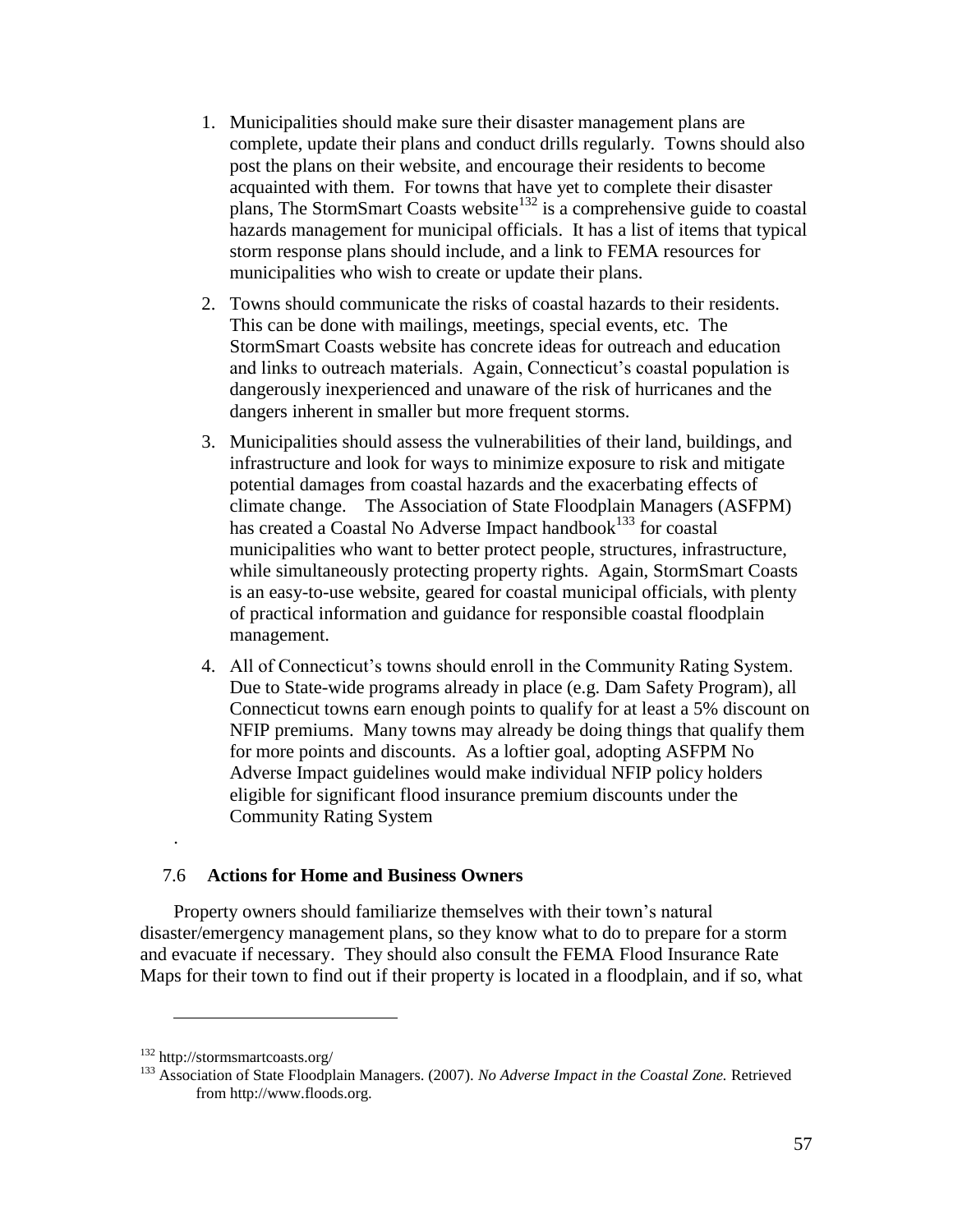flood zone it is in. If they don't have flood insurance already, they should purchase it through the National Flood Insurance Program.

Beyond these basic steps, property owners in flood zones may wish to take action to protect their property from damage. Short of relocating it, there are steps they can take to floodproof their home or business. Floodproofing involves keeping water out of the building and reducing the amount of damage possible when water does get in. Keeping water out can be accomplished by installing temporary or permanent closures or raising the structure - adding "freeboard". To minimize damage when water does get in the structure, homeowners must elevate utility infrastructure and valuable belongings. The authoritative guide for these techniques is FEMA's Coastal Construction Manual. Another good resource for homes and businesses preparing for natural disasters- especially storms and flooding--is the website of the Institute for Business and Home Safety.<sup>134</sup> It provides a number of suggestions for flood damage mitigation, including critical preparations like anchoring fuel tanks and raising electrical components. The USACE also provides guidance for floodproofing structures. 135

Creating "freeboard" for a new or existing structure involves elevating the lowest floor above predicted flood elevations by a small additional height (generally 1-3 feet above NFIP minimum height requirements). There are many reasons why flood heights indicated by FIRMs might be wrong, including poor elevation data, sea level rise, and changes in the developed landscape and hydrology. Flooding from storms can easily exceed the minimum flood elevations indicated by FIRMs. Freeboard provides a safety buffer against these uncertainties, and can significantly reduce flood insurance premiums, sometimes paying for the cost of elevating the home within a few years.<sup>136</sup>

Lastly, property owners can encourage municipal elected officials to make protecting and improving public infrastructure from storms and flooding a priority. Also, encourage local officials to enroll in the Community Rating System to save money on flood insurance and reduce the risk of flood hazards.

<sup>134</sup> <http://www.disastersafety.org/>

<sup>135</sup> US Army Corps of Engineers. (1995). *Hurricane and Storm Damage Reduction Study.* Boston, MA: US Army Corps of Engineers, New England Division.

<sup>&</sup>lt;sup>136</sup> See the freeboard primer a[t http://www.mass.gov/czm/stormsmart/regulations/freeboard.htm](http://www.mass.gov/czm/stormsmart/regulations/freeboard.htm) for more information.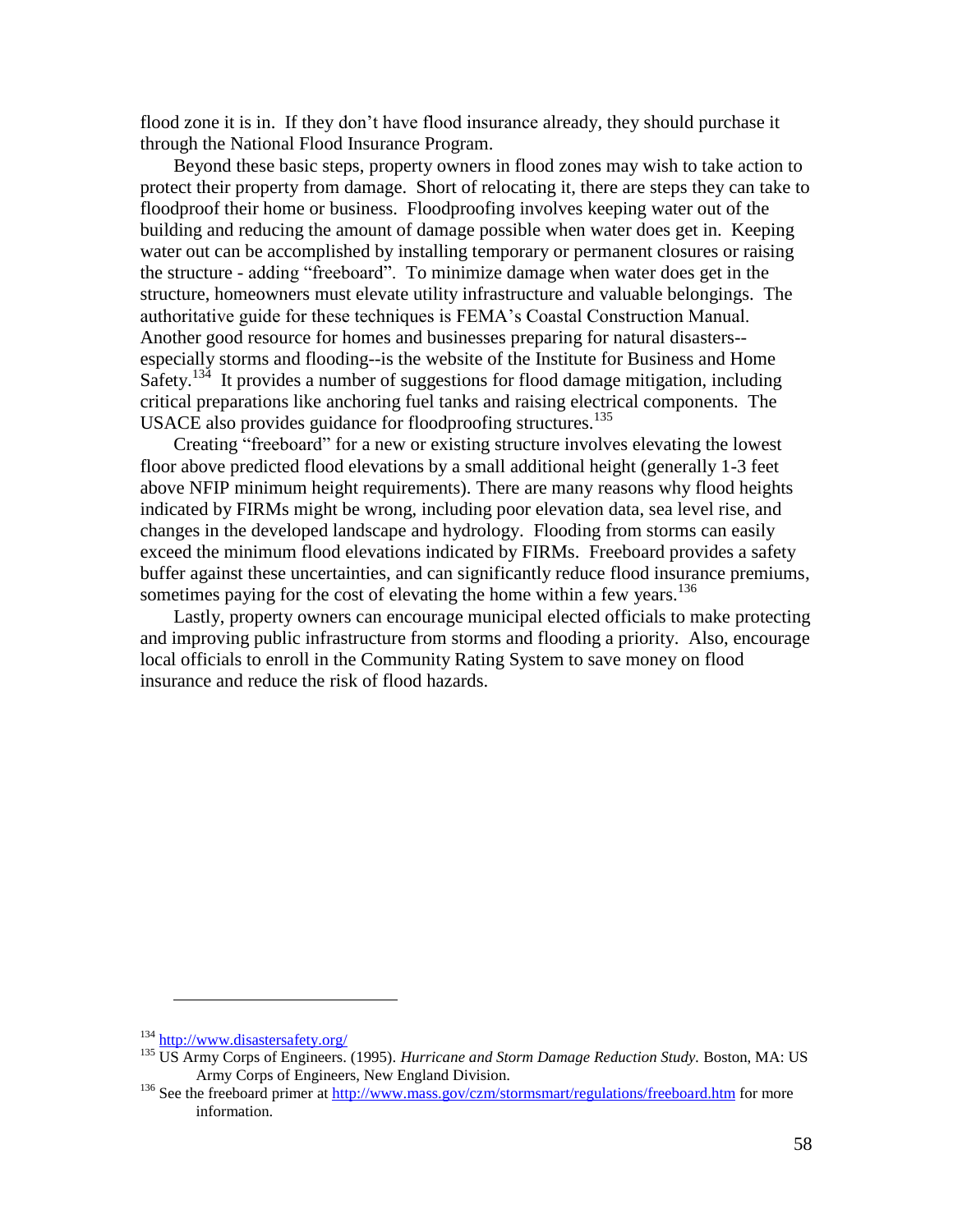## <span id="page-58-0"></span>**8 References**

Ashton, A., Donnelly, J., & Evans, R. (2008). A Discussion of the Potential Impacts of Climate Change on the Shorelines of the Northeast United States of America. *Mitigation and Adaptation Strategies for Global Change , 13* (7), 719-743.

Association of State Floodplain Managers. (2007). *No Adverse Impact in the Coastal Zone.* Retrieved from http://www.floods.org.

Brown, R. M. (1981). *Flood Hazard Mitigation: a Manual for Connecticut Municipalities.* Hartford, CT: State of Connecticut Department of Environmental Protection.

Connecticut Geospatial Information Systems Council. (2007). *Connecticut Geographic Framework Data.* Retrieved from

http://www.ct.gov/gis/Connecticut\_Framework\_Data\_Themes\_Final\_Report\_111607.pdf #47746.

Crossett, K. M., Culliton, T. J., Wiley, P. C., & Goodspeed, T. R. (2004). *Population Trends Along the Coastal United States: 1980-2008.* National Oceanic and Atmospheric Administration National Ocean Service.

Frumhoff, P. C., McCarthy, J. J., Melillo, J. M., Moser, S. C., & Wuebbles, D. J. (2007). *Confronting Climate Change in the US Northeast: Science, Impacts, and Solutions. Synthesis Report of the Northeast Climate Impacts Assessment (NECIA).* Cambridge, MA: Union of Concerned Scientists (UCS).

Gaines, A. G. (1973). *Connecticut Shoreline Survey: New Haven to Watch Hill.* Boston, MA: US Army Corps of Engineers, New England Division.

Gornitz, V., Hale, S., Larsen, K., Nevine, N., Rosenweig, C., & Sacks, L. (2004). *Bracing for Climate Change in the Constitution State: What Connecticut Could Face.* New York: Environmental Defense.

Intergovernmental Panel on Climate Change (IPCC). (2007). *Climate Change 2007: Synthesis Report. Contribution of Working Groups I, II and III to the Fourth Assessment Report of the Intergovernmental Panel on Climate Change.* Geneva, Switzerland: IPCC.

Intergovernmental Panel on Climate Change (IPCC). (2007). *Climate Change 2007: The Physical Science basis. Contribution of Working Group I to the Fourth Assessment Report of the Intergovernmental Panel on Climate Change.* Cambridge, UK and New York, NY, USA: Cambridge University Press.

Jelesnianski, C. P. (1967). Numerical Computations of Storm surges with Bottom Stress. *Monthly Weather Review , 95*, 740-756.

Kirshen, P. C., Watson, C., Douglas, E., Gontz, A., Lee, J., & Tian, Y. (2008). Coastal Flooding in the Northeastern United States due to Climate Change. *Mitigation and Adaptation Strategies for Global Change , 13*, 437-451.

Miller, D. R., Warner, G. S., Ogden, F. L., & DeGaetano, A. T. (2002). *Precipitation in Connecticut.* University of Connecticut, Connecticut Institute of Water Resources. Retrieved from http://digitalcommons.uconn.edu/ctiwr\_specreports/36.

Northeast Climate Impacts Assessment (NECIA). (2006). *Climate Change in the US Northeast: A Report of the Northeast Climate Impacts Assessment.* Cambridge, MA: Union of Concerned Scientists.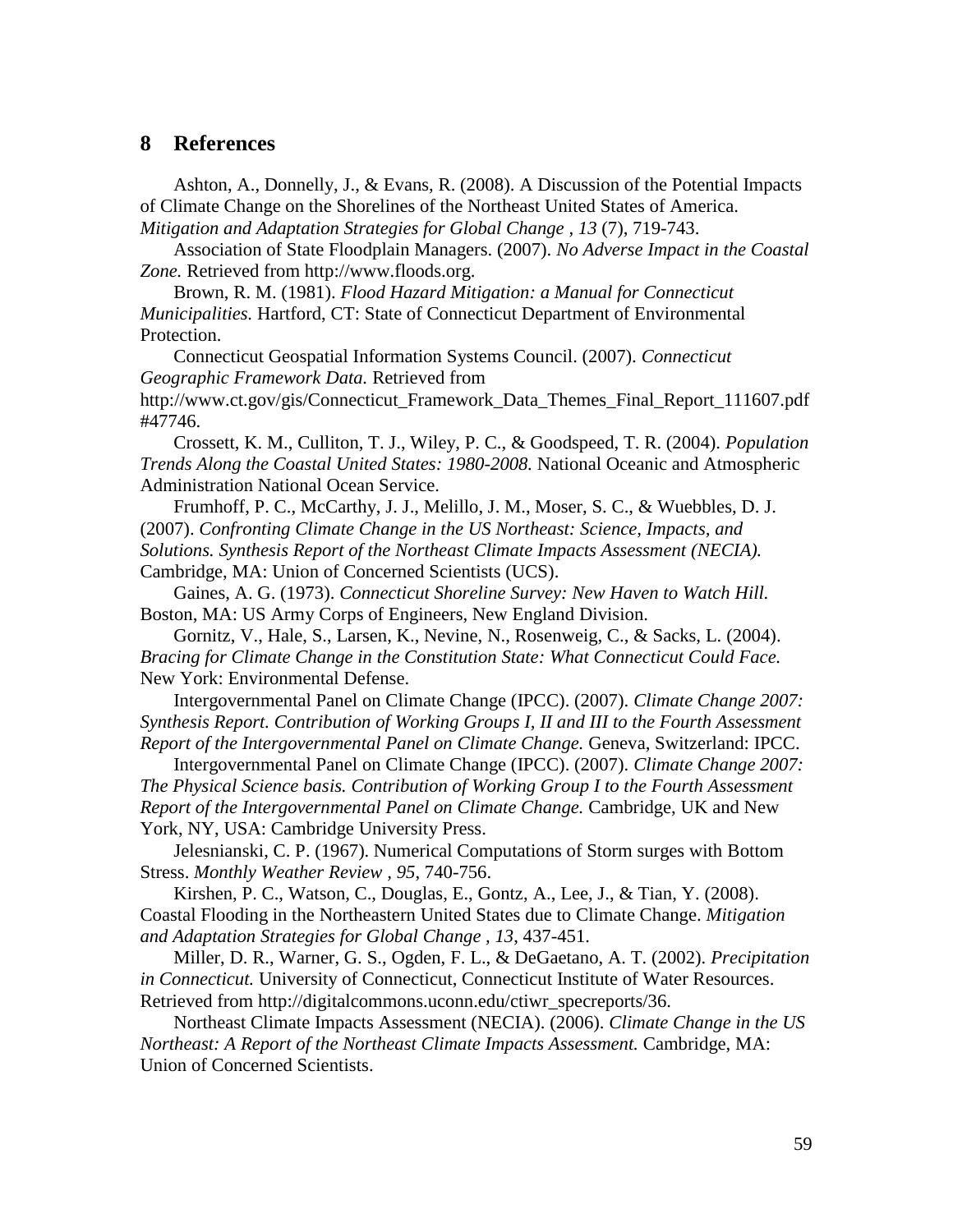Overpeck, J. T., Otto-Bliesner, B. L., Miller, G. H., Muhs, D. R., Alley, R. B., & Kiehl, J. T. (2007). Paleoclimatic Evidence for Future Ice-Sheet Instability and Rapid Sea Level Rise. *Science , 311*, 1747-1750.

Patton, P. C., & Kent, J. D. (1992). *A Moveable Shore: The Fate of the Connecticut Coast.* Duke University Press.

Paulsen, C. G., Bigwood, B. L., Harrington, A. W., Hartwell, O. W., & Kinnison, H. B. (1940). *Hurricane Floods of September 1938 (Water Supply Paper 867).* US Geological Survey.

Pfeffer, W. T., Harper, J. T., & O'Neel, S. (2008). Kinematic Constraints on Glacier Contributions to 21st-Century Sea-Level Rise. *Science* , 1340-1343.

Rahmstorf, S. (2007). A Semi-Empirical Approach to Projecting Future Sea Level Rise. *Science , 315*, 368-370.

Ralph M. Field Associates, Inc. (1982). *Connecticut Coastal Flood Hazard Area Study.* Hartford, CT: State of Connecticut Department of Environmental Protection.

Rubinoff, P., Vinhateiro, N. D., & Piecuch, C. (2008). *Summary of Coastal Program Initiatives that Address Sea Level Rise as a Result of Global Climate Change.* Rhode

Island Seagrant and the Coastal Resources Center at the University of Rhode Island. Rummel, C. J., & Hudak, G. J. (1983). *Connecticut Coastal Flood Vulnerability* 

*Assessment: a Statewide Summary of Flood Susceptibility and Preparedness.* Hartford,

CT: State of Connecticut Department of Environmental Protection.

State of Connecticut. (2007). *2007-2010 Natural Hazards Mitigation Plan.* Hartford, CT: State of Connecticut Department of Environmental Protection.

State of Connecticut. (1992). *Connecticut Coastal Management Manual, Reference Guide to Coastal Policies and Definitions.* Hartford, CT: CT Department of Environmental Protection office of Long Island Sound Programs. Retrieved from: http://www.ct.gov/dep/lib/dep/long\_island\_sound/coastal\_management\_manual/manual\_ section 5 08.pdf.

State of Connecticut. (2005). *Long Island Sound Shoreline Classification and Ownership Statistics Project (Unpublished Investigative Report).* Hartford, CT: CT Department of Environmental Protection Office of Long Island Sound Programs.

State of Connecticut. (2006). *Natural Disaster Plan.* Hartford, CT: State of Connecticut Department of Emergency Management and Homeland Security.

State of Connecticut. (1979). *Planning Report No. 29: Shoreline Erosion Analysis and Recommended Planning Process.* Hartford, CT: State of Connecticut Department of Environmental Protection.

State of Connecticut. (1992). *Reference Guide to Coastal Policies and Definitions.* Hartford, CT: State of Connecticut Department of Environmental Protection. Retrieved from:

http://www.ct.gov/dep/lib/dep/long\_island\_sound/coastal\_management\_manual/manual\_ section 5 08.pdf.

Technical Report NOS CO-OPS 053. Sea Level Rise Variations of the United States 1854-2006. NOAA. US Dept of Commerce, National Ocean Service, Center for Operational Oceanographic Products and Services. Silver Spring, MD. December, 2009

Templeton, C. (1972). *Tide Gates and Other Tidal Restrictions in the State of Connecticut.* Hartford, CT: State of Connecticut Department of Environmental Protection.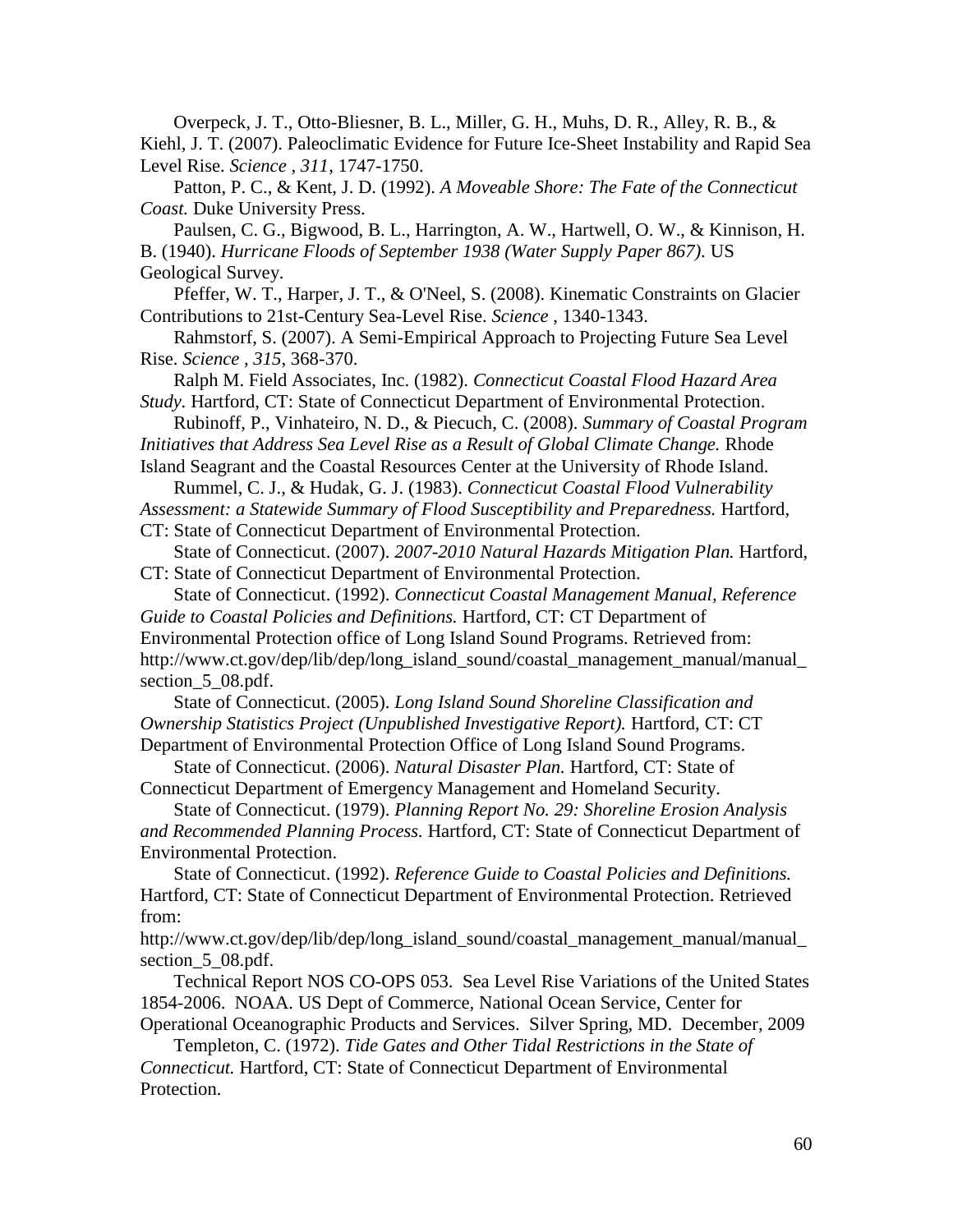The Heinz Center. (2000). *Evaluation of Erosion Hazards.* Washington, D.C.: The H. John Heinz III Center for Science, Economics, and Environment.

US Army Corps of Engineers. (1957). *Beach Erosion Control Report on Cooperative Study.* Boston, MA: US Army Corps of Engineers New England Division.

US Army Corps of Engineers. (1995). *Coastal Flood Damage Reduction Central Connecticut.* Boston, MA: US Army Corps of Engineers, New England Division.

US Army Corps of Engineers. (1976). *Connecticut Coastline Study: Effects of Coastal Storms.* Boston, MA: US Army Corps of Engineers, New England Division.

US Army Corps of Engineers. (1994). *Connecticut Hurricane Evacuation Study Technical Data Report.* Boston, MA: US Army Corps of Engineers, New England Division.

US Army Corps of Engineers. (1995). *Hurricane and Storm Damage Reduction Study.* Boston, MA: US Army Corps of Engineers, New England Division.

US Army Corps of Engineers. (1956). *New England Floods of 1955.* Boston, MA: US Army Corps of Engineers, New England Division.

US CCSP. (2009). *Coastal Sensitivity to Sea Level Rise: A Focus on the Mid-Atlantic Region. A Report by the U.S. Climate Change Science Program and Subcommittee on Global Change Research.* Washington, D.C.: US Environmental Protection Agency.

Vallee, D. R., & Dion, M. R. (1997). *Southern New England Tropical Storms and Hurricanes, A Ninety-eight Year Summary 1909-1997.* Taunton, MA: National Weather Service.

Wibberley, J. T. (1973). *Connecticut Shoreline Survey: Port Chester, New York to Milford, Connecticut.* Boston, MA: US Army Corps of Engineers, New England Division.

.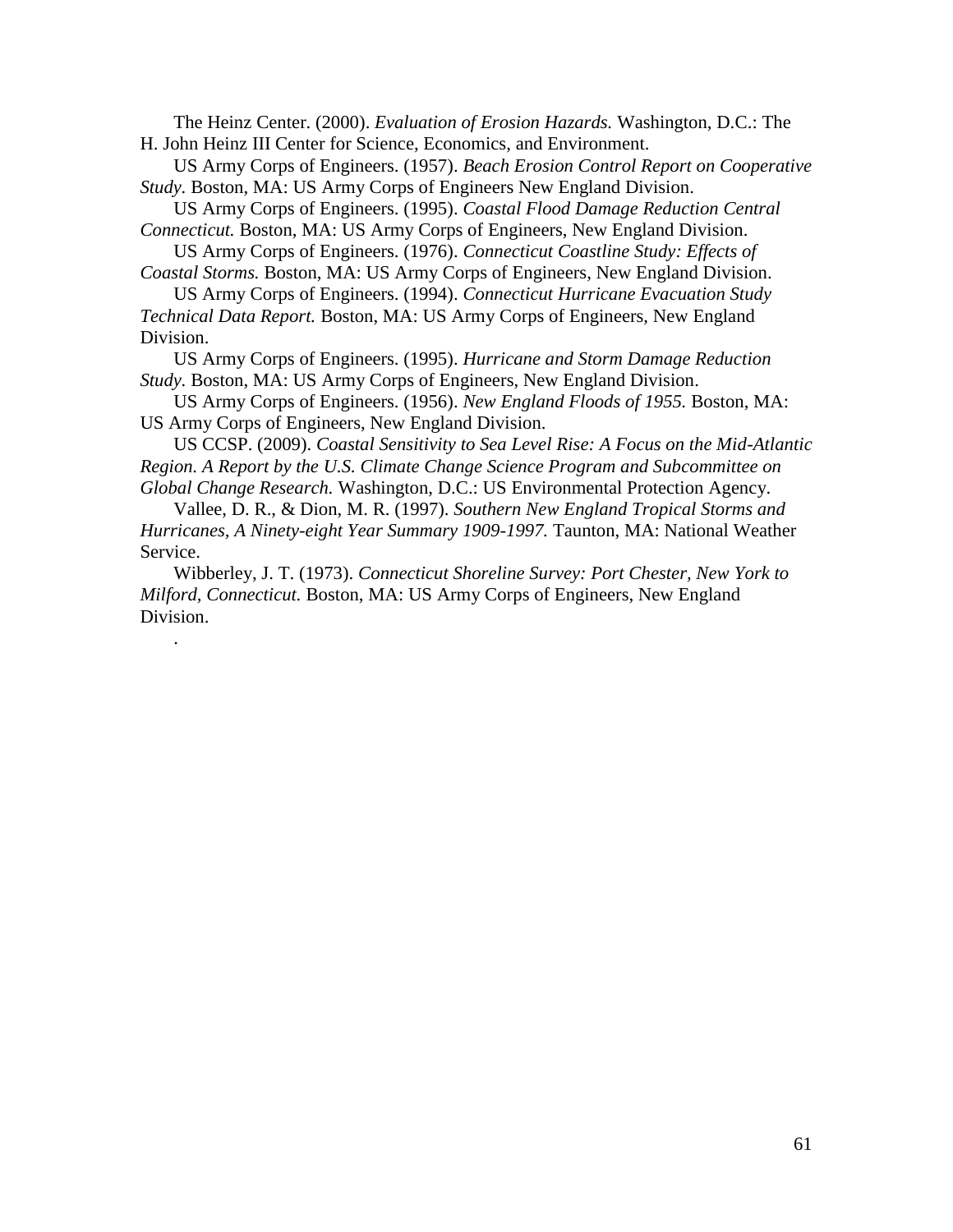# <span id="page-61-0"></span>**9 Appendix**

# <span id="page-61-1"></span>9.1 **Acronyms used in this Report:**

ALERT- Automated Local Evaluation in Real Time AR4- Fourth Assessment Report (from the IPCC) ASCE- American Society of Civil Engineers ASFPM- Association of State Floodplain Managers BFE- Base Flood Elevation CAP-SSSE- Community Assistance Program- State Support Services Element CAV- Community Assistance Visit CCMA- Connecticut Coastal Management Act CGS- Connecticut General Statutes CLEAR- Center for Land Use Education and Research CODAR- Coastal Ocean Dynamics Applications Radar CRS- Community Rating System CT- Connecticut CT DEP- Connecticut Department of Environmental Protection CT DEP-IWRD- Connecticut Department of Environmental Protection Inland Water Resources Division CT DEP-OLISP- Department of Environmental Protection Office of Long Island Sound Programs CT DOI- Connecticut Department of Insurance CT DOT- Connecticut Department of Transportation CZMA- Coastal Zone Management Act DEM- Digital Elevation Model DEMHS- Department of Emergency Management and Homeland Security (CT) DFIRM- Digital Flood Insurance Rate Map FECB- Flood and Erosion Control Board FEMA- Federal Emergency Management Agency FIRM- Flood Insurance Rate Map FIS- Flood Insurance Study FMA- Flood Mitigation Assistance FMP- Flood Mitigation Program GHG- Greenhouse Gas GIS- Geographic Information Service GPS- Global Positioning System HAZUS-MH- Hazards United States Multi-Hazard HMGP- Hazard Mitigation Grant Program IBC- International Building Code IPCC- Intergovernmental Panel on Climate Change IRC- International Residential Code LiDAR- Light Detection and Ranging LIS- Long Island Sound LISICOS- Long Island Sound Integrated Coastal Observing System LISRC- Long Island Sound Resource Center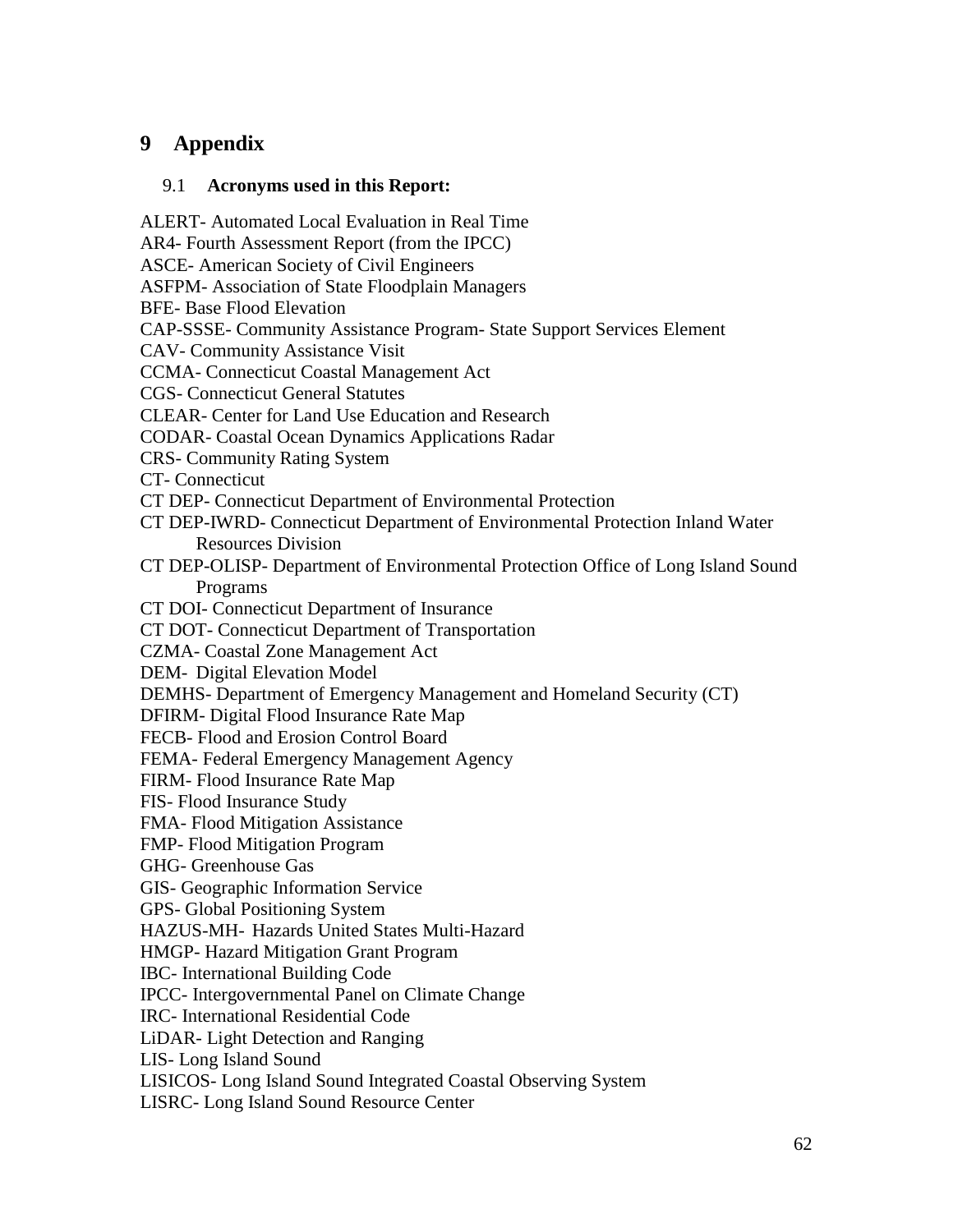LISS- Long Island Sound Study LOMA- Letter of Map Amendment LOMC- Letter of Map Change MACOORA- Mid-Atlantic Coastal Ocean Observing Regional Association MAP MOD- Map Modernization MEOW- Maximum Envelope of Water MHHW- Mean Higher High Water NAVD88- North American Vertical Datum of 1988 NED-National Elevation Dataset NERACOOS- Northeast Regional Association of Coastal Ocean Observing Systems NESEC- Northeast States Emergency Consortium NFIP- National Flood Insurance Program NGVD29- National Geodetic Vertical Datum of 1929 NHC- National Hurricane Center NHMP- Natural Hazards Mitigation Plan NOAA- National Oceanic and Atmospheric Administration NOS- National Ocean Service NROC- Northeast Region Ocean Council NWS- National Weather Service PDM- Pre-Disaster Mitigation SFHA- Special Flood Hazard Area SLOSH- Sea, Lake, and Overland Surge from Hurricanes SLR- Sea Level Rise UCONN- University of Connecticut UN- United Nations USACE- United States Army Corps of Engineers USGS- United States Geological Survey

## <span id="page-62-0"></span>9.2 **Definitions**

- Astronomical Tides- Very long-period waves that move through the oceans in response to the forces exerted by the moon and sun. Tides originate in the oceans and progress toward the coastlines where they appear as the regular rise and fall of the sea surface. When the highest part, or crest of the wave reaches a particular location, high tide occurs; low tide corresponds to the lowest part of the wave, or its trough. [\(http://oceanservice.noaa.gov/education/kits/tides/tides01\\_intro.html\)](http://oceanservice.noaa.gov/education/kits/tides/tides01_intro.html)
- Bulkhead- Wall or other structure, often of wood, steel, stone, or concrete, designed to retain or prevent sliding or erosion of the land.
- Coastal Flooding- A temporary rise in sea level due to wind, low barometric pressure, astronomical high tides, or waves.
- Erosion- Wearing away of land by natural forces.
- Floodplain- Any land area susceptible to being inundated by floodwaters from any source. (http://www.floodsmart.gov/floodsmart/pages/glossary A-I.jsp#F)
- Freeboard- A factor of safety usually expressed in feet above a flood level for purposes of floodplain management. "Freeboard" tends to compensate for the many unknown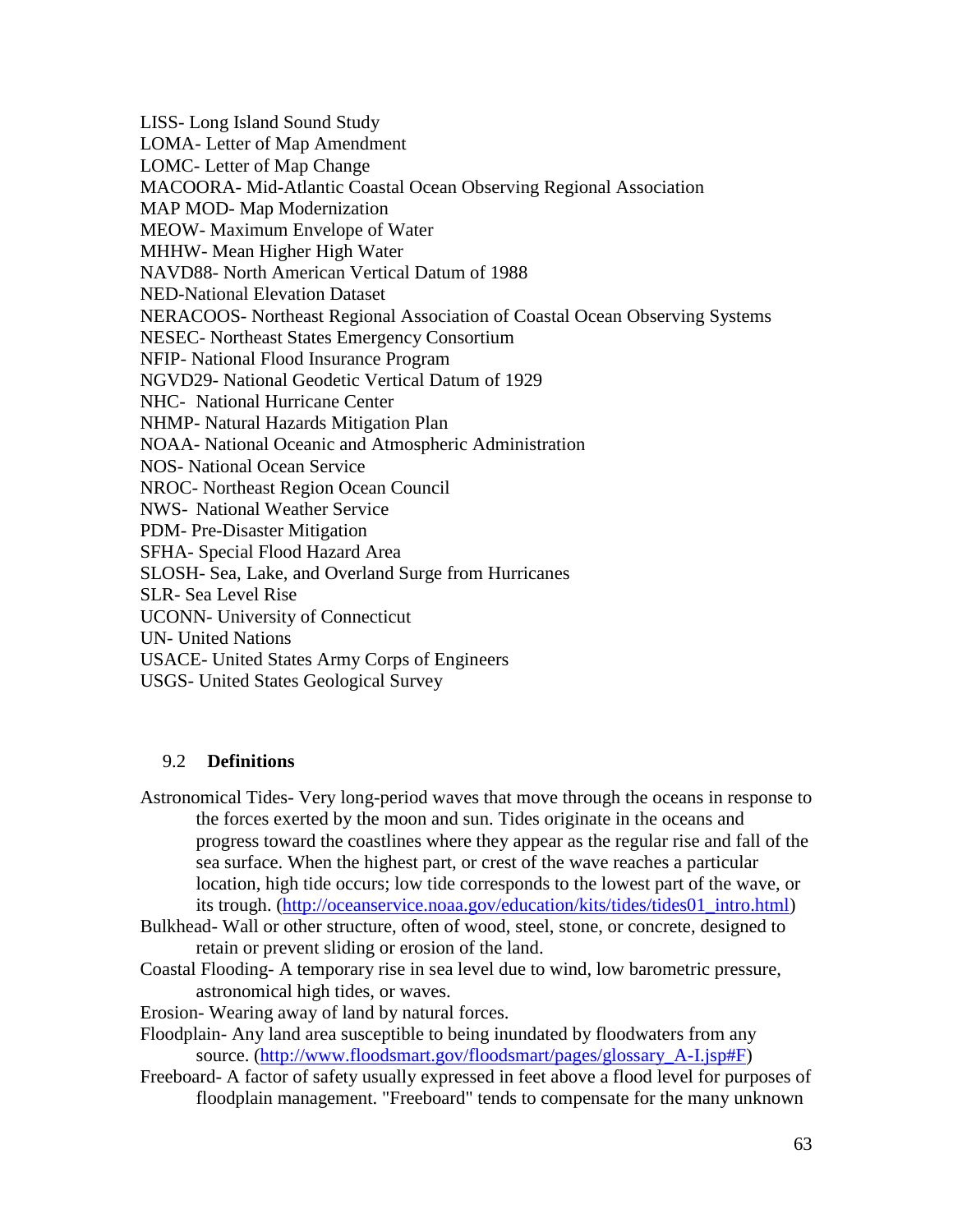factors that could contribute to flood heights greater than the height calculated for a selected size flood and floodway conditions, such as wave action, bridge openings, and the hydrological effect of urbanization of the watershed. Freeboard is not required by NFIP standards, but communities are encouraged to adopt at least a one-foot freeboard to account for the one-foot rise built into the concept of designating a floodway and the encroachment requirements where floodways have not been designated. Freeboard results in significantly lower flood insurance rates due to lower flood risk.

[\(http://www.fema.gov/plan/prevent/floodplain/nfipkeywords/freeboard.shtm\)](http://www.fema.gov/plan/prevent/floodplain/nfipkeywords/freeboard.shtm)

Groin- A short, shore-perpendicular structure designed to trap littoral sediments.

Jetty- Wall built out into the water to restrain currents or protect a structure. (FEMA) Littoral Transport- The movement of sediment (mud, sand, silt, gravel) waves and

- currents. Includes movement parallel (longshore transport) and perpendicular (onshore-offshore transport) to the shore.
- Mean High Water (MHW)- The average high tide level at a particular location, usually determined from hourly height observations at a permanent tide gauge over the National Tidal Datum Epoch.
- Mean Sea Level (MSL)- Average height of the sea for all stages of the tide at a particular location. MSL is usually determined from hourly height observations at a permanent tide gauge over the National Tidal Datum Epoch.
- National Tidal Datum Epoch (NTDE)- The specific 19-year period adopted by the National Ocean Service as the official time segment over which tide observations are taken and reduced to obtain mean values (e.g., mean lower low water, etc.) for tidal datums. It is necessary for standardization because of periodic and apparent secular trends in sea level. The present NTDE is 1983 through 2001 and is actively considered for revision every 20-25 years.
- NAVD88- North American Vertical Datum of 1988. A vertical control datum designed to replace NGVD29.
- NGVD29- National Geodetic Vertical Datum of 1929. (Known as the Sea Level Datum prior to 1976).
- Revetment- Facing of stone, cement, sandbags, or other materials placed on an earthen wall or embankment to protect it from erosion or scour caused by flood waters or wave action.
- Saffir-Simpson Hurricane Intensity Scale: A system, developed by the National Weather Service, of classifying hurricanes according to intensity:

| Saffir-Simpson Hurricane Intensity Scale |                 |                  |  |  |  |
|------------------------------------------|-----------------|------------------|--|--|--|
| Category                                 | Windspeed (mph) | Storm Surge (ft) |  |  |  |
| 5                                        | >155            | >18              |  |  |  |
|                                          | 131-155         | $13 - 18$        |  |  |  |
| ξ                                        | 111-130         | $9 - 12$         |  |  |  |
| 2                                        | 96-110          | $6 - 8$          |  |  |  |
|                                          | 74-95           | $4 - 5$          |  |  |  |
| <b>Tropical Storm</b>                    | 39-73           | $0 - 3$          |  |  |  |
| <b>Tropical Depression</b>               | $0 - 38$        |                  |  |  |  |

Seawall- Solid, usually vertical barricade designed to prevent erosion and protect property from waves and flooding. (FEMA)